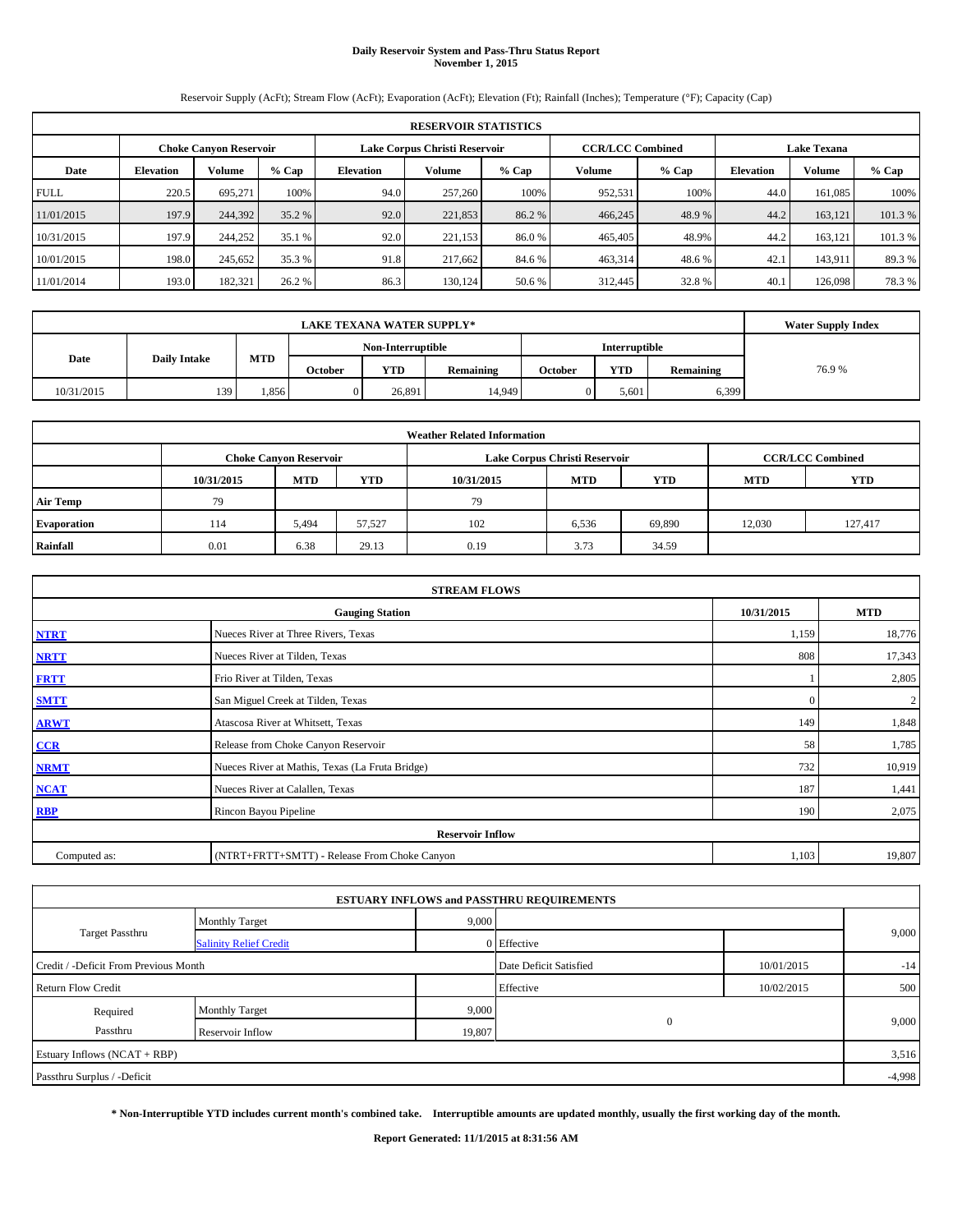### **Daily Reservoir System and Pass-Thru Status Report November 2, 2015**

Reservoir Supply (AcFt); Stream Flow (AcFt); Evaporation (AcFt); Elevation (Ft); Rainfall (Inches); Temperature (°F); Capacity (Cap)

| <b>RESERVOIR STATISTICS</b> |                                                                                                                 |               |         |                  |         |         |         |         |                  |               |        |  |
|-----------------------------|-----------------------------------------------------------------------------------------------------------------|---------------|---------|------------------|---------|---------|---------|---------|------------------|---------------|--------|--|
|                             | <b>CCR/LCC Combined</b><br>Lake Corpus Christi Reservoir<br><b>Lake Texana</b><br><b>Choke Canyon Reservoir</b> |               |         |                  |         |         |         |         |                  |               |        |  |
| Date                        | <b>Elevation</b>                                                                                                | <b>Volume</b> | $%$ Cap | <b>Elevation</b> | Volume  | $%$ Cap | Volume  | $%$ Cap | <b>Elevation</b> | <b>Volume</b> | % Cap  |  |
| <b>FULL</b>                 | 220.5                                                                                                           | 695.271       | 100%    | 94.0             | 257,260 | 100%    | 952,531 | 100%    | 44.0             | 161,085       | 100%   |  |
| 11/02/2015                  | 197.8                                                                                                           | 244,112       | 35.1 %  | 92.0             | 221,853 | 86.2%   | 465,965 | 48.9%   | 44.2             | 163.121       | 101.3% |  |
| 11/01/2015                  | 197.9                                                                                                           | 244,392       | 35.2 %  | 92.0             | 221,853 | 86.2%   | 466,245 | 48.9%   | 44.2             | 163.121       | 101.3% |  |
| 10/02/2015                  | 198.0                                                                                                           | 245,652       | 35.3 %  | 91.8             | 217,314 | 84.5 %  | 462,966 | 48.6 %  | 42.1             | 143,911       | 89.3%  |  |
| 11/02/2014                  | 192.9                                                                                                           | 180,936       | 26.0 %  | 86.2             | 129,309 | 50.3 %  | 310,245 | 32.6 %  | 40.0             | 126,098       | 78.3%  |  |

|            | <b>Water Supply Index</b> |            |         |                   |           |         |               |           |       |
|------------|---------------------------|------------|---------|-------------------|-----------|---------|---------------|-----------|-------|
|            | <b>Daily Intake</b>       |            |         | Non-Interruptible |           |         | Interruptible |           |       |
| Date       |                           | <b>MTD</b> | October | <b>YTD</b>        | Remaining | October | <b>YTD</b>    | Remaining | 76.8% |
| 11/01/2015 | 144                       | 144        |         | 25,179            | 16,661    |         | 5,601         | 6,399     |       |

| <b>Weather Related Information</b> |            |                               |        |            |                               |                         |     |         |  |  |  |
|------------------------------------|------------|-------------------------------|--------|------------|-------------------------------|-------------------------|-----|---------|--|--|--|
|                                    |            | <b>Choke Canyon Reservoir</b> |        |            | Lake Corpus Christi Reservoir | <b>CCR/LCC Combined</b> |     |         |  |  |  |
|                                    | 11/01/2015 | <b>MTD</b>                    | YTD    | 11/01/2015 | <b>MTD</b>                    | <b>YTD</b>              |     |         |  |  |  |
| <b>Air Temp</b>                    | 80         |                               |        | 80         |                               |                         |     |         |  |  |  |
| <b>Evaporation</b>                 | 138        | 138                           | 57,665 | 224        | 224                           | 70,114                  | 362 | 127,779 |  |  |  |
| Rainfall                           | 0.00       | 0.00                          | 29.13  | 0.00       | 0.00                          | 34.59                   |     |         |  |  |  |

| <b>STREAM FLOWS</b> |                                                    |          |                  |  |  |  |  |  |  |  |
|---------------------|----------------------------------------------------|----------|------------------|--|--|--|--|--|--|--|
|                     | 11/01/2015<br><b>Gauging Station</b><br><b>MTD</b> |          |                  |  |  |  |  |  |  |  |
| <b>NTRT</b>         | Nueces River at Three Rivers, Texas                | 1,181    | 1,181            |  |  |  |  |  |  |  |
| <b>NRTT</b>         | Nueces River at Tilden, Texas                      | 443      | 443              |  |  |  |  |  |  |  |
| <b>FRTT</b>         | Frio River at Tilden, Texas                        |          |                  |  |  |  |  |  |  |  |
| <b>SMTT</b>         | San Miguel Creek at Tilden, Texas                  | $\Omega$ | $\boldsymbol{0}$ |  |  |  |  |  |  |  |
| <b>ARWT</b>         | Atascosa River at Whitsett, Texas                  | 300      | 300              |  |  |  |  |  |  |  |
| CCR                 | Release from Choke Canyon Reservoir                | 58       | 58               |  |  |  |  |  |  |  |
| <b>NRMT</b>         | Nueces River at Mathis, Texas (La Fruta Bridge)    | 11       | 11               |  |  |  |  |  |  |  |
| <b>NCAT</b>         | Nueces River at Calallen, Texas                    | 341      | 341              |  |  |  |  |  |  |  |
| <b>RBP</b>          | Rincon Bayou Pipeline                              | 189      | 189              |  |  |  |  |  |  |  |
|                     | <b>Reservoir Inflow</b>                            |          |                  |  |  |  |  |  |  |  |
| Computed as:        | (NTRT+FRTT+SMTT) - Release From Choke Canyon       |          |                  |  |  |  |  |  |  |  |

|                                       |                               | <b>ESTUARY INFLOWS and PASSTHRU REQUIREMENTS</b> |                        |              |
|---------------------------------------|-------------------------------|--------------------------------------------------|------------------------|--------------|
|                                       | <b>Monthly Target</b>         | 4,000                                            |                        |              |
| Target Passthru                       | <b>Salinity Relief Credit</b> |                                                  | 0 Effective            | 4,000        |
| Credit / -Deficit From Previous Month |                               |                                                  | Date Deficit Satisfied | $-4,998$     |
| <b>Return Flow Credit</b>             |                               |                                                  | Effective              | $\mathbf{0}$ |
| Required                              | <b>Monthly Target</b>         | 4,000                                            |                        |              |
| Passthru                              | Reservoir Inflow              | 1,124                                            | $\Omega$               | 1,124        |
| Estuary Inflows (NCAT + RBP)          |                               |                                                  |                        | 530          |
| Passthru Surplus / -Deficit           |                               |                                                  |                        | $-5,592$     |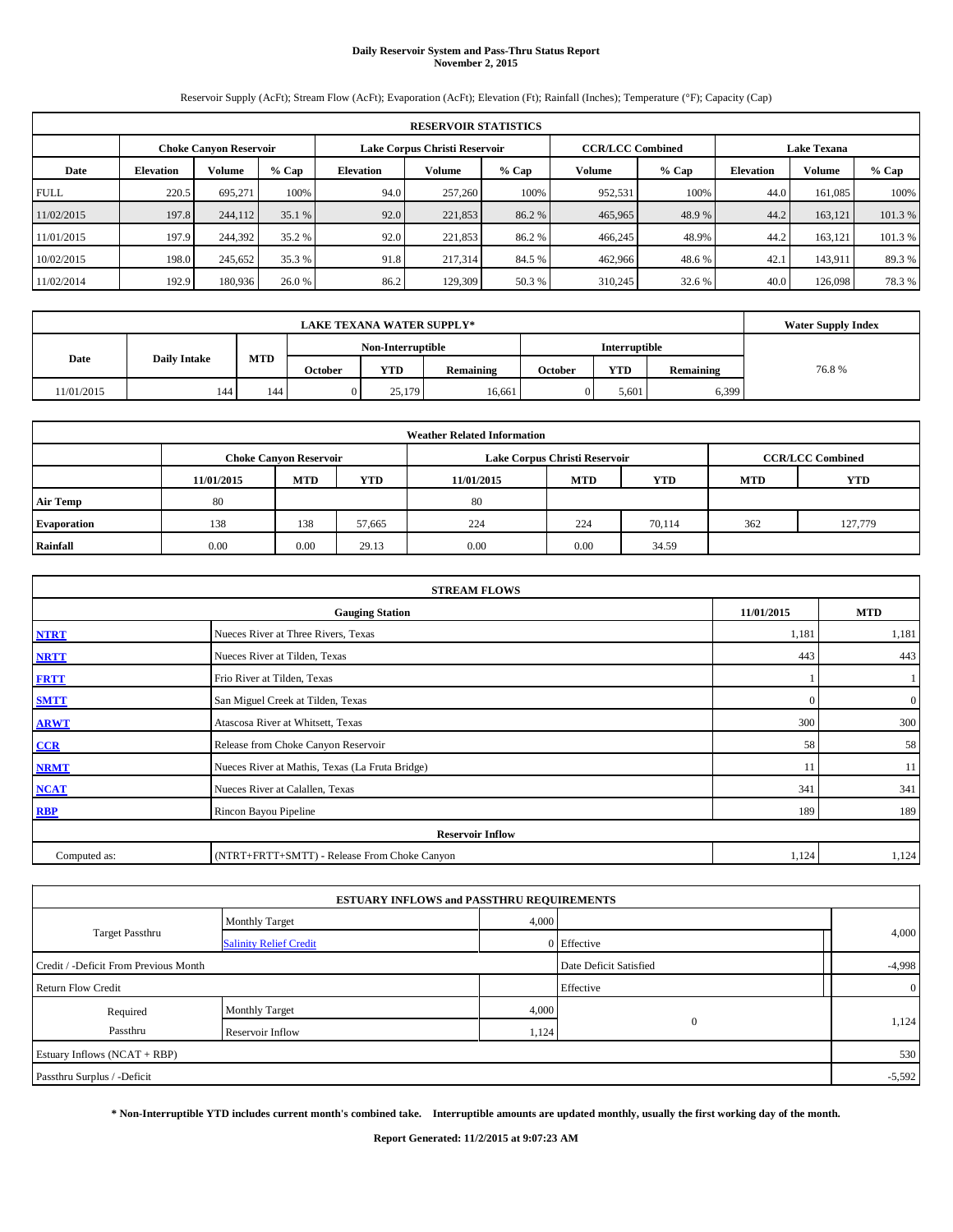### **Daily Reservoir System and Pass-Thru Status Report November 3, 2015**

Reservoir Supply (AcFt); Stream Flow (AcFt); Evaporation (AcFt); Elevation (Ft); Rainfall (Inches); Temperature (°F); Capacity (Cap)

| <b>RESERVOIR STATISTICS</b> |                                                                                                          |         |         |                  |               |         |         |         |                  |               |        |  |
|-----------------------------|----------------------------------------------------------------------------------------------------------|---------|---------|------------------|---------------|---------|---------|---------|------------------|---------------|--------|--|
|                             | <b>CCR/LCC Combined</b><br><b>Lake Texana</b><br>Lake Corpus Christi Reservoir<br>Choke Canvon Reservoir |         |         |                  |               |         |         |         |                  |               |        |  |
| Date                        | <b>Elevation</b>                                                                                         | Volume  | $%$ Cap | <b>Elevation</b> | <b>Volume</b> | $%$ Cap | Volume  | $%$ Cap | <b>Elevation</b> | <b>Volume</b> | % Cap  |  |
| <b>FULL</b>                 | 220.5                                                                                                    | 695.271 | 100%    | 94.0             | 257,260       | 100%    | 952.531 | 100%    | 44.0             | 161.085       | 100%   |  |
| 11/03/2015                  | 197.9                                                                                                    | 245,092 | 35.3 %  | 92.0             | 220,978       | 85.9%   | 466,070 | 48.9%   | 44.3             | 164,106       | 101.9% |  |
| 11/02/2015                  | 197.8                                                                                                    | 244,112 | 35.1 %  | 92.0             | 221,853       | 86.2%   | 465,965 | 48.9%   | 44.2             | 163.121       | 101.3% |  |
| 10/03/2015                  | 197.9                                                                                                    | 245,232 | 35.3 %  | 91.7             | 216,618       | 84.2%   | 461,850 | 48.5 %  | 42.1             | 143.911       | 89.3%  |  |
| 11/03/2014                  | 192.8                                                                                                    | 180,360 | 25.9 %  | 86.2             | 129,173       | 50.2 %  | 309,533 | 32.5 %  | 40.0             | 126,098       | 78.3%  |  |

|            | <b>LAKE TEXANA WATER SUPPLY*</b> |            |         |                   |           |         |               |           |       |  |  |  |
|------------|----------------------------------|------------|---------|-------------------|-----------|---------|---------------|-----------|-------|--|--|--|
|            |                                  |            |         | Non-Interruptible |           |         | Interruptible |           |       |  |  |  |
| Date       | <b>Daily Intake</b>              | <b>MTD</b> | October | <b>YTD</b>        | Remaining | October | <b>YTD</b>    | Remaining | 76.9% |  |  |  |
| 11/02/2015 | 144                              | 288        | 1,995   | 27.318            | 14.522    |         | 5.601         | 6,399     |       |  |  |  |

| <b>Weather Related Information</b> |            |                               |        |            |                               |                         |            |            |  |  |
|------------------------------------|------------|-------------------------------|--------|------------|-------------------------------|-------------------------|------------|------------|--|--|
|                                    |            | <b>Choke Canyon Reservoir</b> |        |            | Lake Corpus Christi Reservoir | <b>CCR/LCC Combined</b> |            |            |  |  |
|                                    | 11/02/2015 | <b>MTD</b>                    | YTD    | 11/02/2015 | <b>MTD</b>                    | <b>YTD</b>              | <b>MTD</b> | <b>YTD</b> |  |  |
| <b>Air Temp</b>                    | 84         |                               |        | 82         |                               |                         |            |            |  |  |
| <b>Evaporation</b>                 | 147        | 285                           | 57,812 | 183        | 407                           | 70.297                  | 692        | 128,109    |  |  |
| Rainfall                           | 0.00       | 0.00                          | 29.13  | 0.00       | 0.00                          | 34.59                   |            |            |  |  |

| <b>STREAM FLOWS</b> |                                                 |              |                  |  |  |  |  |  |  |
|---------------------|-------------------------------------------------|--------------|------------------|--|--|--|--|--|--|
|                     | <b>Gauging Station</b>                          |              |                  |  |  |  |  |  |  |
| <b>NTRT</b>         | Nueces River at Three Rivers, Texas             | 770          | 1,951            |  |  |  |  |  |  |
| <b>NRTT</b>         | Nueces River at Tilden, Texas                   | 266          | 709              |  |  |  |  |  |  |
| <b>FRTT</b>         | Frio River at Tilden, Texas                     | $\mathbf{0}$ |                  |  |  |  |  |  |  |
| <b>SMTT</b>         | San Miguel Creek at Tilden, Texas               | $\Omega$     | $\boldsymbol{0}$ |  |  |  |  |  |  |
| <b>ARWT</b>         | Atascosa River at Whitsett, Texas               | 81           | 381              |  |  |  |  |  |  |
| $CCR$               | Release from Choke Canyon Reservoir             | 58           | 115              |  |  |  |  |  |  |
| <b>NRMT</b>         | Nueces River at Mathis, Texas (La Fruta Bridge) | 1,124        | 2,245            |  |  |  |  |  |  |
| <b>NCAT</b>         | Nueces River at Calallen, Texas                 | 615          | 957              |  |  |  |  |  |  |
| <b>RBP</b>          | Rincon Bayou Pipeline                           | 189          | 378              |  |  |  |  |  |  |
|                     | <b>Reservoir Inflow</b>                         |              |                  |  |  |  |  |  |  |
| Computed as:        | (NTRT+FRTT+SMTT) - Release From Choke Canyon    | 713          | 1,837            |  |  |  |  |  |  |

|                                       |                               | <b>ESTUARY INFLOWS and PASSTHRU REQUIREMENTS</b> |                        |              |
|---------------------------------------|-------------------------------|--------------------------------------------------|------------------------|--------------|
|                                       | <b>Monthly Target</b>         | 4,000                                            |                        |              |
| Target Passthru                       | <b>Salinity Relief Credit</b> |                                                  | 0 Effective            | 4,000        |
| Credit / -Deficit From Previous Month |                               |                                                  | Date Deficit Satisfied | $-4,998$     |
| <b>Return Flow Credit</b>             |                               |                                                  | Effective              | $\mathbf{0}$ |
| Required                              | <b>Monthly Target</b>         | 4,000                                            |                        |              |
| Passthru                              | Reservoir Inflow              | 1,837                                            | $\Omega$               | 1,837        |
| Estuary Inflows (NCAT + RBP)          |                               |                                                  |                        | 1,335        |
| Passthru Surplus / -Deficit           |                               |                                                  |                        | $-5,500$     |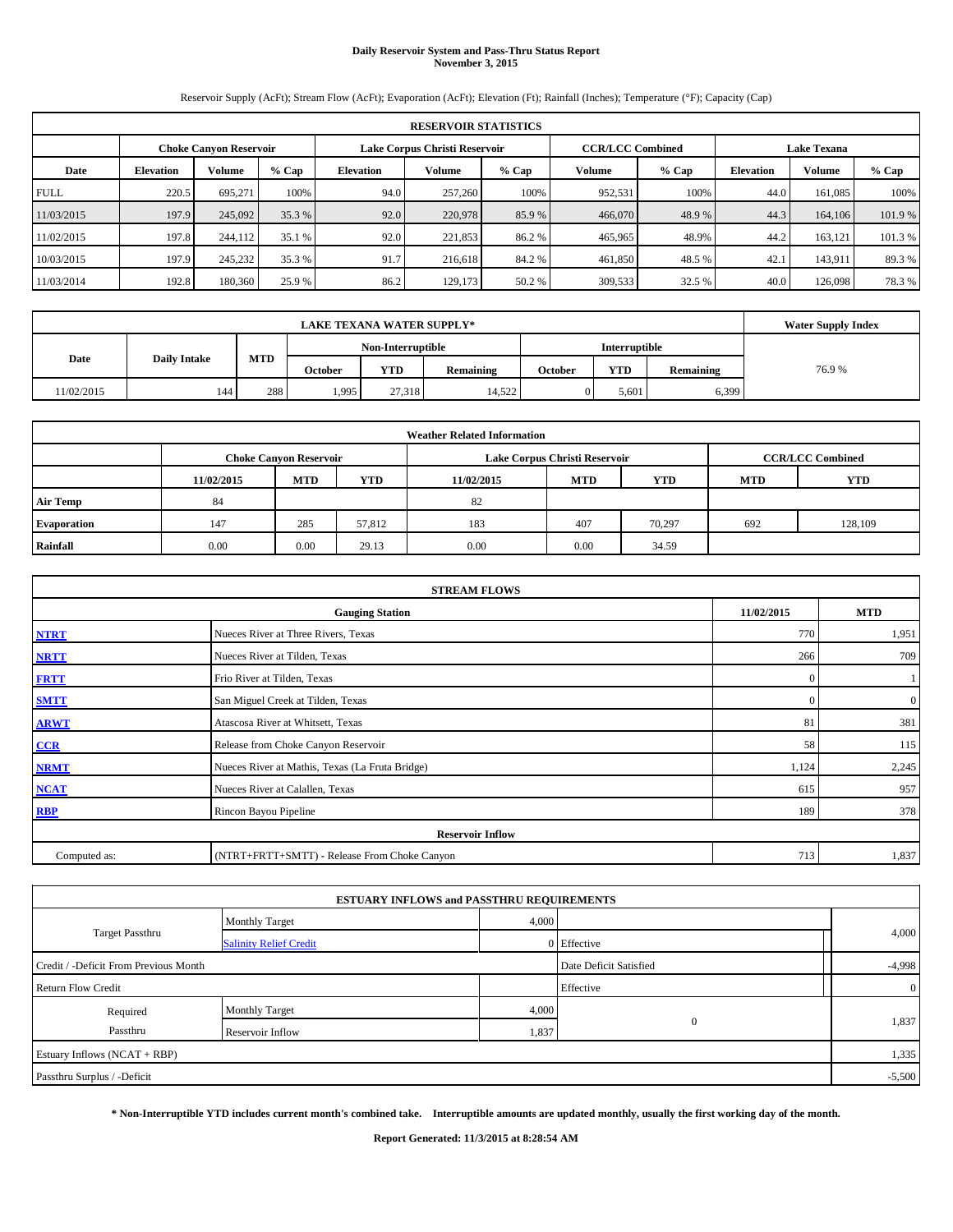## **Daily Reservoir System and Pass-Thru Status Report November 4, 2015**

Reservoir Supply (AcFt); Stream Flow (AcFt); Evaporation (AcFt); Elevation (Ft); Rainfall (Inches); Temperature (°F); Capacity (Cap)

|             | <b>RESERVOIR STATISTICS</b> |                               |         |                  |                               |         |         |                         |                    |               |        |  |
|-------------|-----------------------------|-------------------------------|---------|------------------|-------------------------------|---------|---------|-------------------------|--------------------|---------------|--------|--|
|             |                             | <b>Choke Canyon Reservoir</b> |         |                  | Lake Corpus Christi Reservoir |         |         | <b>CCR/LCC Combined</b> | <b>Lake Texana</b> |               |        |  |
| Date        | <b>Elevation</b>            | Volume                        | $%$ Cap | <b>Elevation</b> | <b>Volume</b>                 | $%$ Cap | Volume  | $%$ Cap                 | <b>Elevation</b>   | <b>Volume</b> | % Cap  |  |
| <b>FULL</b> | 220.5                       | 695.271                       | 100%    | 94.0             | 257,260                       | 100%    | 952.531 | 100%                    | 44.0               | 161.085       | 100%   |  |
| 11/04/2015  | 197.9                       | 244,532                       | 35.2 %  | 91.9             | 220,104                       | 85.6 %  | 464,636 | 48.8%                   | 44.3               | 164,106       | 101.9% |  |
| 11/03/2015  | 197.9                       | 245,092                       | 35.3 %  | 92.0             | 220,978                       | 85.9%   | 466,070 | 48.9%                   | 44.3               | 164,106       | 101.9% |  |
| 10/04/2015  | 197.9                       | 244,532                       | 35.2 %  | 91.7             | 215,923                       | 83.9%   | 460,455 | 48.3%                   | 42.                | 143,911       | 89.3%  |  |
| 11/04/2014  | 192.9                       | 181,166                       | 26.1 %  | 86.2             | 128,767                       | 50.1 %  | 309,933 | 32.5 %                  | 39.9               | 125.280       | 77.8%  |  |

|            | <b>Water Supply Index</b> |            |         |                   |           |         |               |           |       |
|------------|---------------------------|------------|---------|-------------------|-----------|---------|---------------|-----------|-------|
|            |                           |            |         | Non-Interruptible |           |         | Interruptible |           |       |
| Date       | <b>Daily Intake</b>       | <b>MTD</b> | October | YTD               | Remaining | October | <b>YTD</b>    | Remaining | 76.6% |
| 11/03/2015 | 138                       | 420        | 1,995   | 27,450            | 14,390    |         | 5,601         | 6,399     |       |

| <b>Weather Related Information</b> |            |                               |        |            |                               |                         |            |            |  |  |
|------------------------------------|------------|-------------------------------|--------|------------|-------------------------------|-------------------------|------------|------------|--|--|
|                                    |            | <b>Choke Canyon Reservoir</b> |        |            | Lake Corpus Christi Reservoir | <b>CCR/LCC Combined</b> |            |            |  |  |
|                                    | 11/03/2015 | <b>MTD</b>                    | YTD    | 11/03/2015 | <b>MTD</b>                    | <b>YTD</b>              | <b>MTD</b> | <b>YTD</b> |  |  |
| <b>Air Temp</b>                    | 84         |                               |        | 84         |                               |                         |            |            |  |  |
| <b>Evaporation</b>                 | 146        | 431                           | 57,958 | 163        | 570                           | 70,460                  | 1,001      | 128,418    |  |  |
| Rainfall                           | 0.00       | 0.00                          | 29.13  | 0.00       | 0.00                          | 34.59                   |            |            |  |  |

|              | <b>STREAM FLOWS</b>                             |              |                  |  |  |  |  |  |  |  |
|--------------|-------------------------------------------------|--------------|------------------|--|--|--|--|--|--|--|
|              | <b>Gauging Station</b>                          |              |                  |  |  |  |  |  |  |  |
| <b>NTRT</b>  | Nueces River at Three Rivers, Texas             | 397          | 2,348            |  |  |  |  |  |  |  |
| <b>NRTT</b>  | Nueces River at Tilden, Texas                   | 200          | 909              |  |  |  |  |  |  |  |
| <b>FRTT</b>  | Frio River at Tilden, Texas                     | $\mathbf{0}$ |                  |  |  |  |  |  |  |  |
| <b>SMTT</b>  | San Miguel Creek at Tilden, Texas               | $\Omega$     | $\boldsymbol{0}$ |  |  |  |  |  |  |  |
| <b>ARWT</b>  | Atascosa River at Whitsett, Texas               | 75           | 457              |  |  |  |  |  |  |  |
| CCR          | Release from Choke Canyon Reservoir             | 58           | 173              |  |  |  |  |  |  |  |
| <b>NRMT</b>  | Nueces River at Mathis, Texas (La Fruta Bridge) | 1,124        | 3,369            |  |  |  |  |  |  |  |
| <b>NCAT</b>  | Nueces River at Calallen, Texas                 | 651          | 1,608            |  |  |  |  |  |  |  |
| <b>RBP</b>   | Rincon Bayou Pipeline                           | 189          | 568              |  |  |  |  |  |  |  |
|              | <b>Reservoir Inflow</b>                         |              |                  |  |  |  |  |  |  |  |
| Computed as: | (NTRT+FRTT+SMTT) - Release From Choke Canyon    | 340          | 2,177            |  |  |  |  |  |  |  |

|                                       |                               | <b>ESTUARY INFLOWS and PASSTHRU REQUIREMENTS</b> |                        |          |                |  |
|---------------------------------------|-------------------------------|--------------------------------------------------|------------------------|----------|----------------|--|
|                                       | <b>Monthly Target</b>         | 4,000                                            |                        |          |                |  |
| <b>Target Passthru</b>                | <b>Salinity Relief Credit</b> |                                                  | 0 Effective            |          | 4,000          |  |
| Credit / -Deficit From Previous Month |                               |                                                  | Date Deficit Satisfied | $-4,998$ |                |  |
| <b>Return Flow Credit</b>             |                               |                                                  | Effective              |          | $\overline{0}$ |  |
| Required                              | Monthly Target                | 4,000                                            |                        |          |                |  |
| Passthru                              | Reservoir Inflow              | 2,177                                            | $\mathbf{0}$           |          | 2,177          |  |
| Estuary Inflows (NCAT + RBP)          |                               |                                                  |                        |          | 2,176          |  |
| Passthru Surplus / -Deficit           |                               |                                                  |                        |          | $-4,999$       |  |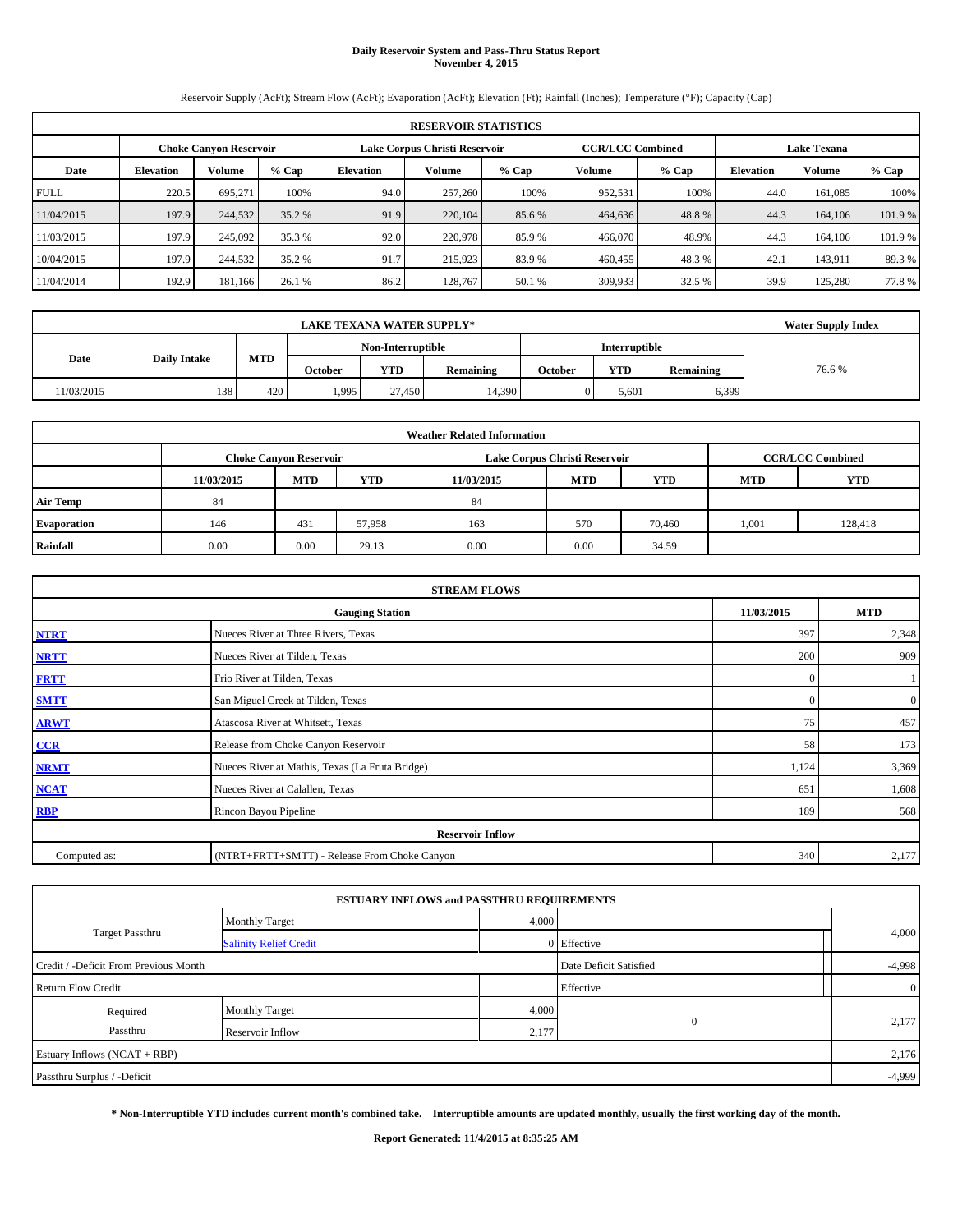### **Daily Reservoir System and Pass-Thru Status Report November 5, 2015**

Reservoir Supply (AcFt); Stream Flow (AcFt); Evaporation (AcFt); Elevation (Ft); Rainfall (Inches); Temperature (°F); Capacity (Cap)

|             | <b>RESERVOIR STATISTICS</b> |                        |         |                  |                               |         |         |                         |                    |               |        |  |
|-------------|-----------------------------|------------------------|---------|------------------|-------------------------------|---------|---------|-------------------------|--------------------|---------------|--------|--|
|             |                             | Choke Canvon Reservoir |         |                  | Lake Corpus Christi Reservoir |         |         | <b>CCR/LCC Combined</b> | <b>Lake Texana</b> |               |        |  |
| Date        | <b>Elevation</b>            | Volume                 | $%$ Cap | <b>Elevation</b> | <b>Volume</b>                 | $%$ Cap | Volume  | $%$ Cap                 | <b>Elevation</b>   | <b>Volume</b> | % Cap  |  |
| <b>FULL</b> | 220.5                       | 695.271                | 100%    | 94.0             | 257,260                       | 100%    | 952.531 | 100%                    | 44.0               | 161.085       | 100%   |  |
| 11/05/2015  | 197.8                       | 243,131                | 35.0 %  | 91.9             | 219.231                       | 85.2 %  | 462,362 | 48.5 %                  | 44.2               | 163.121       | 101.3% |  |
| 11/04/2015  | 197.9                       | 244,532                | 35.2 %  | 91.9             | 220,104                       | 85.6 %  | 464,636 | 48.8%                   | 44.3               | 164,106       | 101.9% |  |
| 10/05/2015  | 197.9                       | 244,952                | 35.2 %  | 91.7             | 215,402                       | 83.7 %  | 460,354 | 48.3 %                  | 42.1               | 143.911       | 89.3%  |  |
| 11/05/2014  | 192.8                       | 180,129                | 25.9 %  | 86.2             | 129,173                       | 50.2 %  | 309,302 | 32.5 %                  | 39.9               | 125.280       | 77.8%  |  |

|            | <b>Water Supply Index</b> |     |         |                   |           |         |                      |           |       |
|------------|---------------------------|-----|---------|-------------------|-----------|---------|----------------------|-----------|-------|
|            |                           |     |         | Non-Interruptible |           |         | <b>Interruptible</b> |           |       |
| Date       | <b>Daily Intake</b>       | MTD | October | <b>YTD</b>        | Remaining | October | <b>YTD</b>           | Remaining | 76.3% |
| 11/04/2015 | 138                       | 558 | 1,995   | 27.588            | 14.252    |         | 5.601                | 6,399     |       |

| <b>Weather Related Information</b> |            |                               |        |            |                               |                         |            |            |  |  |
|------------------------------------|------------|-------------------------------|--------|------------|-------------------------------|-------------------------|------------|------------|--|--|
|                                    |            | <b>Choke Canyon Reservoir</b> |        |            | Lake Corpus Christi Reservoir | <b>CCR/LCC Combined</b> |            |            |  |  |
|                                    | 11/04/2015 | <b>MTD</b>                    | YTD    | 11/04/2015 | <b>MTD</b>                    | <b>YTD</b>              | <b>MTD</b> | <b>YTD</b> |  |  |
| <b>Air Temp</b>                    | 80         |                               |        | 82         |                               |                         |            |            |  |  |
| <b>Evaporation</b>                 | 97         | 528                           | 58,055 | 122        | 692                           | 70,582                  | 1,220      | 128,637    |  |  |
| Rainfall                           | 0.00       | 0.00                          | 29.13  | 0.00       | 0.00                          | 34.59                   |            |            |  |  |

| <b>STREAM FLOWS</b> |                                                 |              |                  |  |  |  |  |  |  |
|---------------------|-------------------------------------------------|--------------|------------------|--|--|--|--|--|--|
|                     | <b>Gauging Station</b>                          |              |                  |  |  |  |  |  |  |
| <b>NTRT</b>         | Nueces River at Three Rivers, Texas             | 294          | 2,642            |  |  |  |  |  |  |
| <b>NRTT</b>         | Nueces River at Tilden, Texas                   | 149          | 1,058            |  |  |  |  |  |  |
| <b>FRTT</b>         | Frio River at Tilden, Texas                     | $\mathbf{0}$ |                  |  |  |  |  |  |  |
| <b>SMTT</b>         | San Miguel Creek at Tilden, Texas               | $\mathbf{0}$ | $\boldsymbol{0}$ |  |  |  |  |  |  |
| <b>ARWT</b>         | Atascosa River at Whitsett, Texas               | 50           | 506              |  |  |  |  |  |  |
| $CCR$               | Release from Choke Canyon Reservoir             | 58           | 230              |  |  |  |  |  |  |
| <b>NRMT</b>         | Nueces River at Mathis, Texas (La Fruta Bridge) | 1,125        | 4,494            |  |  |  |  |  |  |
| <b>NCAT</b>         | Nueces River at Calallen, Texas                 | 655          | 2,263            |  |  |  |  |  |  |
| <b>RBP</b>          | Rincon Bayou Pipeline                           | 190          | 757              |  |  |  |  |  |  |
|                     | <b>Reservoir Inflow</b>                         |              |                  |  |  |  |  |  |  |
| Computed as:        | (NTRT+FRTT+SMTT) - Release From Choke Canyon    | 236          | 2,413            |  |  |  |  |  |  |

|                                       |                               | <b>ESTUARY INFLOWS and PASSTHRU REQUIREMENTS</b> |                        |          |
|---------------------------------------|-------------------------------|--------------------------------------------------|------------------------|----------|
|                                       | <b>Monthly Target</b>         |                                                  | 4,000                  |          |
| Target Passthru                       | <b>Salinity Relief Credit</b> |                                                  | 0 Effective            | 4,000    |
| Credit / -Deficit From Previous Month |                               |                                                  | Date Deficit Satisfied | $-4,998$ |
| <b>Return Flow Credit</b>             |                               |                                                  | Effective              |          |
| Required                              | <b>Monthly Target</b>         | 4,000                                            |                        |          |
| Passthru                              | Reservoir Inflow              | 2,413                                            | $\Omega$               | 2,413    |
| Estuary Inflows (NCAT + RBP)          |                               |                                                  |                        | 3,020    |
| Passthru Surplus / -Deficit           |                               |                                                  |                        | $-4,391$ |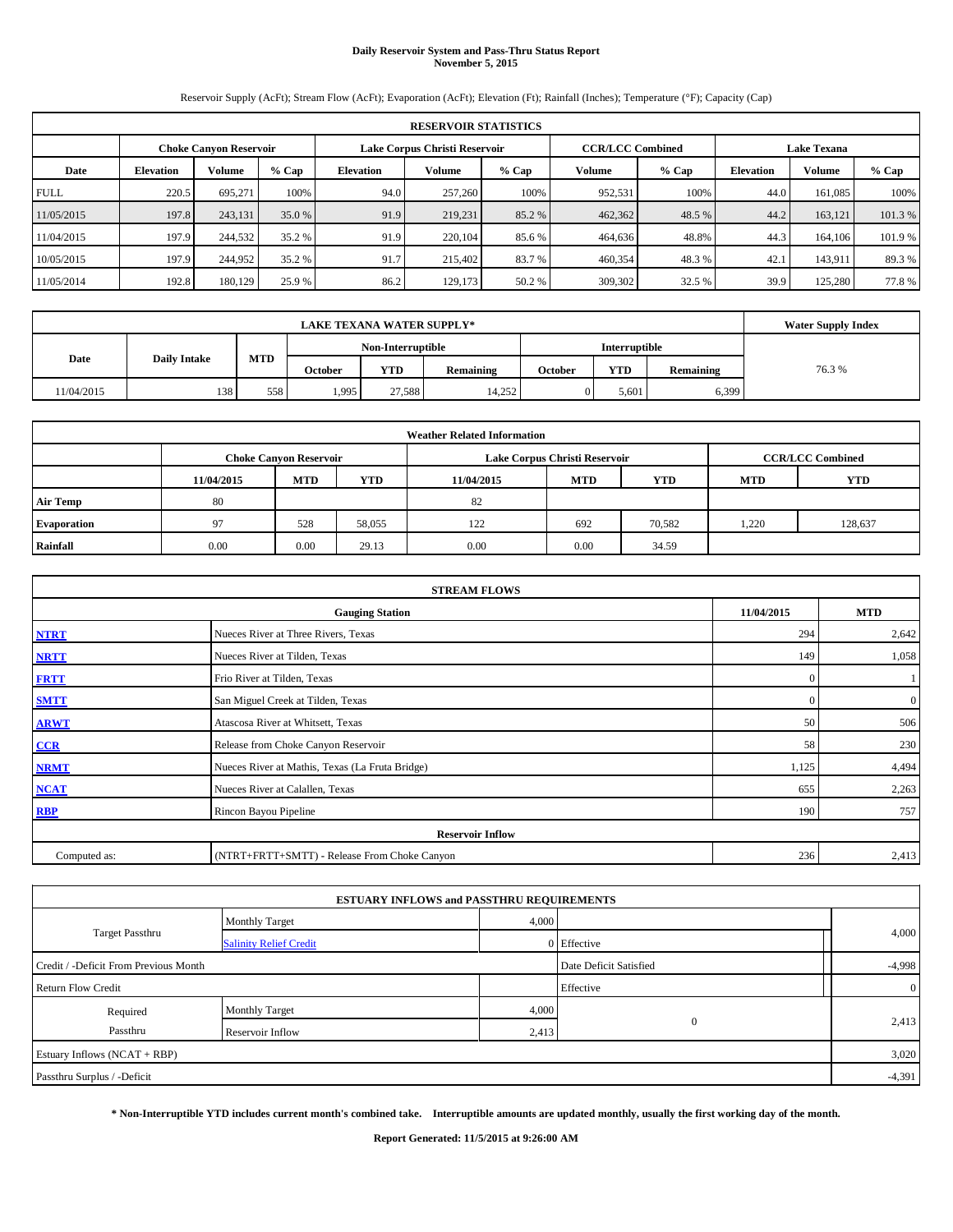### **Daily Reservoir System and Pass-Thru Status Report November 6, 2015**

Reservoir Supply (AcFt); Stream Flow (AcFt); Evaporation (AcFt); Elevation (Ft); Rainfall (Inches); Temperature (°F); Capacity (Cap)

|             | <b>RESERVOIR STATISTICS</b> |                               |         |                               |         |         |                         |         |      |                                     |        |  |  |  |
|-------------|-----------------------------|-------------------------------|---------|-------------------------------|---------|---------|-------------------------|---------|------|-------------------------------------|--------|--|--|--|
|             |                             | <b>Choke Canyon Reservoir</b> |         | Lake Corpus Christi Reservoir |         |         | <b>CCR/LCC Combined</b> |         |      | <b>Lake Texana</b>                  |        |  |  |  |
| Date        | <b>Elevation</b>            | Volume                        | $%$ Cap | <b>Elevation</b>              | Volume  | $%$ Cap | Volume                  | $%$ Cap |      | <b>Elevation</b><br>Volume<br>% Cap |        |  |  |  |
| <b>FULL</b> | 220.5                       | 695.271                       | 100%    | 94.0                          | 257,260 | 100%    | 952,531                 | 100%    | 44.0 | 161,085                             | 100%   |  |  |  |
| 11/06/2015  | 197.8                       | 244,112                       | 35.1 %  | 91.8                          | 218,708 | 85.0 %  | 462,820                 | 48.6 %  | 44.2 | 163.121                             | 101.3% |  |  |  |
| 1/05/2015   | 197.8                       | 243.131                       | 35.0 %  | 91.9                          | 219,231 | 85.2 %  | 462,362                 | 48.5%   | 44.2 | 163.121                             | 101.3% |  |  |  |
| 10/06/2015  | 197.9                       | 244,392                       | 35.2 %  | 91.6                          | 214,707 | 83.5 %  | 459,099                 | 48.2 %  | 42.0 | 143,036                             | 88.8%  |  |  |  |
| 11/06/2014  | 193.0                       | 181,628                       | 26.1 %  | 86.4                          | 131.216 | 51.0 %  | 312,844                 | 32.8%   | 40.1 | 126,098                             | 78.3%  |  |  |  |

|            | <b>Water Supply Index</b> |            |         |                   |           |         |               |           |       |
|------------|---------------------------|------------|---------|-------------------|-----------|---------|---------------|-----------|-------|
|            |                           |            |         | Non-Interruptible |           |         | Interruptible |           |       |
| Date       | <b>Daily Intake</b>       | <b>MTD</b> | October | <b>YTD</b>        | Remaining | October | <b>YTD</b>    | Remaining | 76.3% |
| 11/05/2015 | 138                       | 696        | 1,995   | 27,726            | 14.114    |         | 5,601         | 6,399     |       |

| <b>Weather Related Information</b> |            |                               |            |            |                               |                         |       |         |  |  |
|------------------------------------|------------|-------------------------------|------------|------------|-------------------------------|-------------------------|-------|---------|--|--|
|                                    |            | <b>Choke Canyon Reservoir</b> |            |            | Lake Corpus Christi Reservoir | <b>CCR/LCC Combined</b> |       |         |  |  |
|                                    | 11/05/2015 | <b>MTD</b>                    | <b>YTD</b> | 11/05/2015 | <b>MTD</b>                    | <b>MTD</b>              | YTD   |         |  |  |
| <b>Air Temp</b>                    | 89         |                               |            | 88         |                               |                         |       |         |  |  |
| <b>Evaporation</b>                 | 138        | 666                           | 58,193     | 173        | 865                           | 70,755                  | 1,531 | 128,948 |  |  |
| Rainfall                           | 0.00       | 0.00                          | 29.13      | 0.00       | 0.00                          | 34.59                   |       |         |  |  |

| <b>STREAM FLOWS</b> |                                                 |            |                  |  |  |  |  |  |  |
|---------------------|-------------------------------------------------|------------|------------------|--|--|--|--|--|--|
|                     | 11/05/2015                                      | <b>MTD</b> |                  |  |  |  |  |  |  |
| <b>NTRT</b>         | 226                                             | 2,868      |                  |  |  |  |  |  |  |
| <b>NRTT</b>         | Nueces River at Tilden, Texas                   | 81         | 1,139            |  |  |  |  |  |  |
| <b>FRTT</b>         | Frio River at Tilden, Texas                     |            | $\boldsymbol{2}$ |  |  |  |  |  |  |
| <b>SMTT</b>         | San Miguel Creek at Tilden, Texas               | $\Omega$   | $\boldsymbol{0}$ |  |  |  |  |  |  |
| <b>ARWT</b>         | Atascosa River at Whitsett, Texas               | 34         | 540              |  |  |  |  |  |  |
| $CCR$               | Release from Choke Canyon Reservoir             | 58         | 288              |  |  |  |  |  |  |
| <b>NRMT</b>         | Nueces River at Mathis, Texas (La Fruta Bridge) | 1,124      | 5,618            |  |  |  |  |  |  |
| <b>NCAT</b>         | Nueces River at Calallen, Texas                 | 655        | 2,918            |  |  |  |  |  |  |
| <b>RBP</b>          | Rincon Bayou Pipeline                           | 190        | 947              |  |  |  |  |  |  |
|                     |                                                 |            |                  |  |  |  |  |  |  |
| Computed as:        | (NTRT+FRTT+SMTT) - Release From Choke Canyon    | 170        | 2,583            |  |  |  |  |  |  |

|                                       |                               | <b>ESTUARY INFLOWS and PASSTHRU REQUIREMENTS</b> |                        |                |
|---------------------------------------|-------------------------------|--------------------------------------------------|------------------------|----------------|
|                                       | Monthly Target                | 4,000                                            |                        |                |
| <b>Target Passthru</b>                | <b>Salinity Relief Credit</b> |                                                  | 0 Effective            | 4,000          |
| Credit / -Deficit From Previous Month |                               |                                                  | Date Deficit Satisfied | $-4,998$       |
| <b>Return Flow Credit</b>             |                               |                                                  | Effective              | $\overline{0}$ |
| Required                              | Monthly Target                | 4,000                                            |                        |                |
| Passthru<br>Reservoir Inflow          |                               | 2,583                                            | $\mathbf{0}$           | 2,583          |
| Estuary Inflows (NCAT + RBP)          |                               |                                                  |                        | 3,865          |
| Passthru Surplus / -Deficit           |                               |                                                  |                        | $-3,716$       |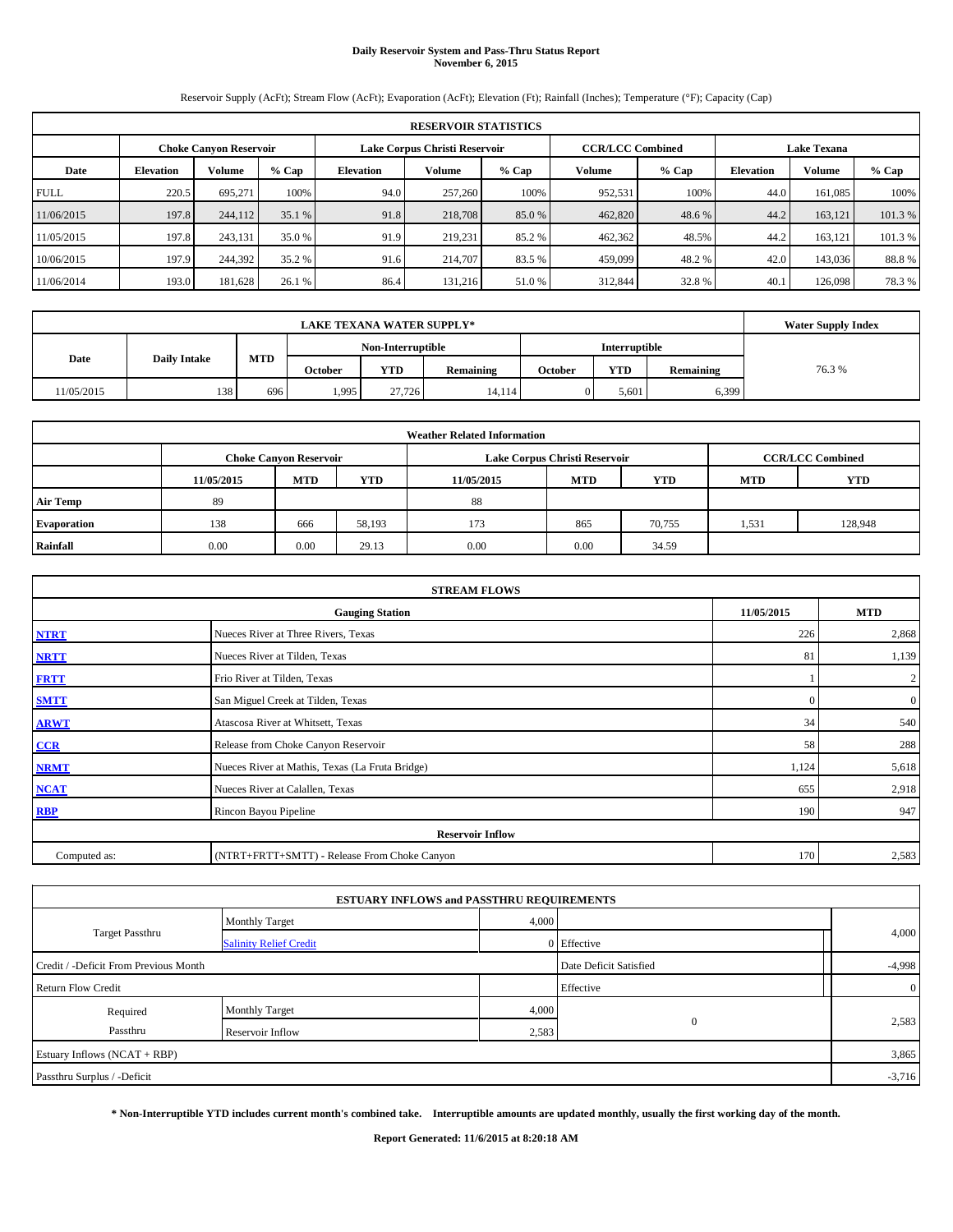### **Daily Reservoir System and Pass-Thru Status Report November 7, 2015**

Reservoir Supply (AcFt); Stream Flow (AcFt); Evaporation (AcFt); Elevation (Ft); Rainfall (Inches); Temperature (°F); Capacity (Cap)

|             | <b>RESERVOIR STATISTICS</b> |                               |         |                  |                               |        |                         |         |                  |                    |         |  |  |  |
|-------------|-----------------------------|-------------------------------|---------|------------------|-------------------------------|--------|-------------------------|---------|------------------|--------------------|---------|--|--|--|
|             |                             | <b>Choke Canyon Reservoir</b> |         |                  | Lake Corpus Christi Reservoir |        | <b>CCR/LCC Combined</b> |         |                  | <b>Lake Texana</b> |         |  |  |  |
| Date        | <b>Elevation</b>            | Volume                        | $%$ Cap | <b>Elevation</b> | Volume<br>% Cap               |        |                         | $%$ Cap | <b>Elevation</b> | <b>Volume</b>      | $%$ Cap |  |  |  |
| <b>FULL</b> | 220.5                       | 695.271                       | 100%    | 94.0             | 257,260                       | 100%   | 952,531                 | 100%    | 44.0             | 161.085            | 100%    |  |  |  |
| 11/07/2015  | 197.8                       | 243,971                       | 35.1 %  | 92.0             | 220,803                       | 85.8 % | 464,774                 | 48.8%   | 44.2             | 163.121            | 101.3 % |  |  |  |
| 11/06/2015  | 197.8                       | 244,112                       | 35.1 %  | 91.8             | 218,708                       | 85.0 % | 462,820                 | 48.6%   | 44.2             | 163.121            | 101.3 % |  |  |  |
| 10/07/2015  | 197.9                       | 244,392                       | 35.2 %  | 91.6             | 214,360                       | 83.3 % | 458,752                 | 48.2%   | 41.9             | 142.163            | 88.3%   |  |  |  |
| 11/07/2014  | 192.9                       | 181,513                       | 26.1 %  | 86.4             | 131.627                       | 51.2 % | 313,140                 | 32.9 %  | 40.1             | 126,098            | 78.3 %  |  |  |  |

|            | <b>Water Supply Index</b> |     |         |                   |           |         |                      |           |       |
|------------|---------------------------|-----|---------|-------------------|-----------|---------|----------------------|-----------|-------|
|            |                           |     |         | Non-Interruptible |           |         | <b>Interruptible</b> |           |       |
| Date       | <b>Daily Intake</b>       | MTD | October | <b>YTD</b>        | Remaining | October | <b>YTD</b>           | Remaining | 76.6% |
| 11/06/2015 | 138                       | 834 | 1,995   | 27,863            | 13,977    |         | 5.601                | 6,399     |       |

| <b>Weather Related Information</b> |                                                                                  |                               |        |      |                               |                         |       |            |  |  |  |
|------------------------------------|----------------------------------------------------------------------------------|-------------------------------|--------|------|-------------------------------|-------------------------|-------|------------|--|--|--|
|                                    |                                                                                  | <b>Choke Canyon Reservoir</b> |        |      | Lake Corpus Christi Reservoir | <b>CCR/LCC Combined</b> |       |            |  |  |  |
|                                    | <b>MTD</b><br><b>YTD</b><br><b>MTD</b><br><b>YTD</b><br>11/06/2015<br>11/06/2015 |                               |        |      |                               |                         |       | <b>YTD</b> |  |  |  |
| <b>Air Temp</b>                    | 83                                                                               |                               |        | 88   |                               |                         |       |            |  |  |  |
| <b>Evaporation</b>                 | 171                                                                              | 837                           | 58,364 |      | 864                           | 70,754                  | 1,701 | 129,118    |  |  |  |
| Rainfall                           | 0.65                                                                             | 0.65                          | 29.78  | 1.62 | 1.62                          | 36.21                   |       |            |  |  |  |

| <b>STREAM FLOWS</b> |                                                 |            |                  |  |  |  |  |  |  |
|---------------------|-------------------------------------------------|------------|------------------|--|--|--|--|--|--|
|                     | 11/06/2015                                      | <b>MTD</b> |                  |  |  |  |  |  |  |
| <b>NTRT</b>         | 222                                             | 3,091      |                  |  |  |  |  |  |  |
| <b>NRTT</b>         | Nueces River at Tilden, Texas                   | 64         | 1,203            |  |  |  |  |  |  |
| <b>FRTT</b>         | Frio River at Tilden, Texas                     |            | 3                |  |  |  |  |  |  |
| <b>SMTT</b>         | San Miguel Creek at Tilden, Texas               | $\Omega$   | $\boldsymbol{0}$ |  |  |  |  |  |  |
| <b>ARWT</b>         | Atascosa River at Whitsett, Texas               | 28         | 568              |  |  |  |  |  |  |
| $CCR$               | Release from Choke Canyon Reservoir             | 58         | 345              |  |  |  |  |  |  |
| <b>NRMT</b>         | Nueces River at Mathis, Texas (La Fruta Bridge) | 1,131      | 6,749            |  |  |  |  |  |  |
| <b>NCAT</b>         | Nueces River at Calallen, Texas                 | 671        | 3,589            |  |  |  |  |  |  |
| <b>RBP</b>          | Rincon Bayou Pipeline                           | 190        | 1,137            |  |  |  |  |  |  |
|                     | <b>Reservoir Inflow</b>                         |            |                  |  |  |  |  |  |  |
| Computed as:        | (NTRT+FRTT+SMTT) - Release From Choke Canyon    | 165        | 2,748            |  |  |  |  |  |  |

|                                       | <b>ESTUARY INFLOWS and PASSTHRU REQUIREMENTS</b> |       |                        |          |
|---------------------------------------|--------------------------------------------------|-------|------------------------|----------|
|                                       | <b>Monthly Target</b>                            | 4,000 |                        |          |
| <b>Target Passthru</b>                | <b>Salinity Relief Credit</b>                    |       | 0 Effective            | 4,000    |
| Credit / -Deficit From Previous Month |                                                  |       | Date Deficit Satisfied | $-4,998$ |
| <b>Return Flow Credit</b>             |                                                  |       | Effective              |          |
| Required                              | <b>Monthly Target</b>                            | 4,000 |                        |          |
| Passthru<br>Reservoir Inflow          |                                                  | 2,748 | $\Omega$               | 2,748    |
| Estuary Inflows (NCAT + RBP)          |                                                  |       |                        | 4,725    |
| Passthru Surplus / -Deficit           |                                                  |       |                        | $-3,021$ |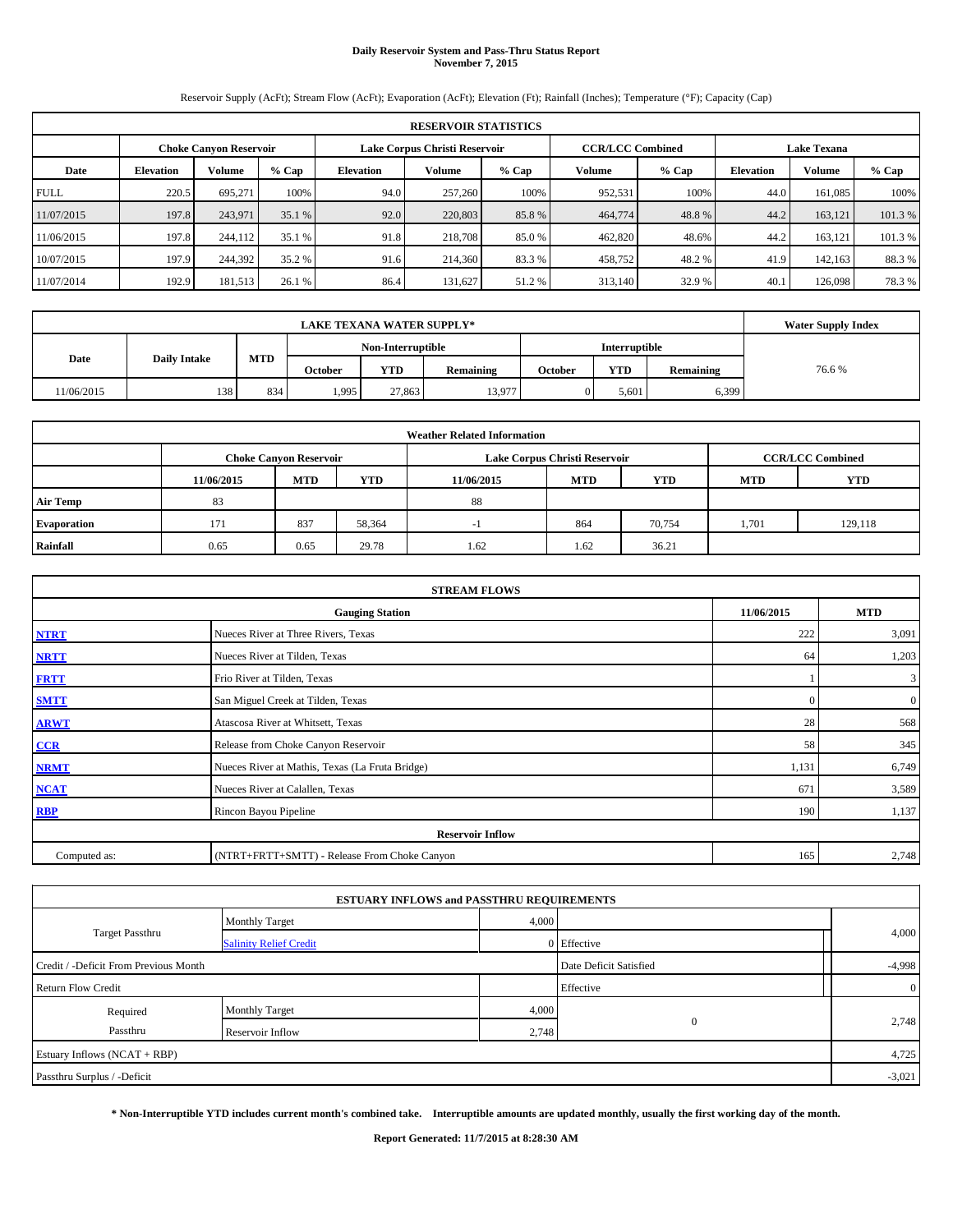### **Daily Reservoir System and Pass-Thru Status Report November 8, 2015**

Reservoir Supply (AcFt); Stream Flow (AcFt); Evaporation (AcFt); Elevation (Ft); Rainfall (Inches); Temperature (°F); Capacity (Cap)

|             | <b>RESERVOIR STATISTICS</b> |                               |         |                  |                               |         |         |                         |                  |                    |        |  |  |  |
|-------------|-----------------------------|-------------------------------|---------|------------------|-------------------------------|---------|---------|-------------------------|------------------|--------------------|--------|--|--|--|
|             |                             | <b>Choke Canyon Reservoir</b> |         |                  | Lake Corpus Christi Reservoir |         |         | <b>CCR/LCC Combined</b> |                  | <b>Lake Texana</b> |        |  |  |  |
| Date        | <b>Elevation</b>            | Volume                        | $%$ Cap | <b>Elevation</b> | Volume                        | $%$ Cap | Volume  | $%$ Cap                 | <b>Elevation</b> | Volume             | % Cap  |  |  |  |
| <b>FULL</b> | 220.5                       | 695.271                       | 100%    | 94.0             | 257,260                       | 100%    | 952,531 | 100%                    | 44.0             | 161,085            | 100%   |  |  |  |
| 11/08/2015  | 197.8                       | 243.691                       | 35.0 %  | 92.0             | 220,803                       | 85.8%   | 464,494 | 48.8%                   | 44.2             | 163.121            | 101.3% |  |  |  |
| 1/07/2015   | 197.8                       | 243.971                       | 35.1 %  | 92.0             | 220,803                       | 85.8%   | 464,774 | 48.8%                   | 44.2             | 163.121            | 101.3% |  |  |  |
| 10/08/2015  | 197.9                       | 244,112                       | 35.1 %  | 91.6             | 213,840                       | 83.1 %  | 457,952 | 48.1 %                  | 41.9             | 142,163            | 88.3%  |  |  |  |
| 11/08/2014  | 192.9                       | 181,282                       | 26.1 %  | 86.4             | 131.490                       | 51.1 %  | 312,772 | 32.8%                   | 40.2             | 127,743            | 79.3%  |  |  |  |

|                                    | <b>LAKE TEXANA WATER SUPPLY*</b> |            |         |        |           |         |            |           |       |  |  |  |
|------------------------------------|----------------------------------|------------|---------|--------|-----------|---------|------------|-----------|-------|--|--|--|
| Non-Interruptible<br>Interruptible |                                  |            |         |        |           |         |            |           |       |  |  |  |
| Date                               | <b>Daily Intake</b>              | <b>MTD</b> | October | YTD    | Remaining | October | <b>YTD</b> | Remaining | 76.6% |  |  |  |
| 11/07/2015                         | 138                              | 971        | 1,995   | 28,001 | 13,839    |         | 5,601      | 6,399     |       |  |  |  |

| <b>Weather Related Information</b> |            |                                                                                           |        |            |            |            |            |            |  |  |  |  |  |  |
|------------------------------------|------------|-------------------------------------------------------------------------------------------|--------|------------|------------|------------|------------|------------|--|--|--|--|--|--|
|                                    |            | <b>CCR/LCC Combined</b><br>Lake Corpus Christi Reservoir<br><b>Choke Canyon Reservoir</b> |        |            |            |            |            |            |  |  |  |  |  |  |
|                                    | 11/07/2015 | <b>MTD</b>                                                                                | YTD    | 11/07/2015 | <b>MTD</b> | <b>YTD</b> | <b>MTD</b> | <b>YTD</b> |  |  |  |  |  |  |
| <b>Air Temp</b>                    | 65         |                                                                                           |        | 66         |            |            |            |            |  |  |  |  |  |  |
| <b>Evaporation</b>                 | 114        | 951                                                                                       | 58,478 | 224        | 1,088      | 70,978     | 2,039      | 129,456    |  |  |  |  |  |  |
| Rainfall                           | 0.09       | 0.74                                                                                      | 29.87  | 0.50       | 2.12       | 36.71      |            |            |  |  |  |  |  |  |

|              | <b>STREAM FLOWS</b>                             |            |            |  |  |  |  |  |  |  |
|--------------|-------------------------------------------------|------------|------------|--|--|--|--|--|--|--|
|              | <b>Gauging Station</b>                          | 11/07/2015 | <b>MTD</b> |  |  |  |  |  |  |  |
| <b>NTRT</b>  | Nueces River at Three Rivers, Texas             | 206        | 3,297      |  |  |  |  |  |  |  |
| <b>NRTT</b>  | Nueces River at Tilden, Texas                   | 54         | 1,257      |  |  |  |  |  |  |  |
| <b>FRTT</b>  | Frio River at Tilden, Texas                     |            | $\tau$     |  |  |  |  |  |  |  |
| <b>SMTT</b>  | San Miguel Creek at Tilden, Texas               | 13         | 13         |  |  |  |  |  |  |  |
| <b>ARWT</b>  | Atascosa River at Whitsett, Texas               | 24         | 592        |  |  |  |  |  |  |  |
| CCR          | Release from Choke Canyon Reservoir             | 58         | 403        |  |  |  |  |  |  |  |
| <b>NRMT</b>  | Nueces River at Mathis, Texas (La Fruta Bridge) | 1,094      | 7,843      |  |  |  |  |  |  |  |
| <b>NCAT</b>  | Nueces River at Calallen, Texas                 | 887        | 4,476      |  |  |  |  |  |  |  |
| <b>RBP</b>   | Rincon Bayou Pipeline                           | 189        | 1,325      |  |  |  |  |  |  |  |
|              | <b>Reservoir Inflow</b>                         |            |            |  |  |  |  |  |  |  |
| Computed as: | (NTRT+FRTT+SMTT) - Release From Choke Canyon    | 166        | 2,914      |  |  |  |  |  |  |  |

|                                       |                               |       | <b>ESTUARY INFLOWS and PASSTHRU REQUIREMENTS</b> |            |          |
|---------------------------------------|-------------------------------|-------|--------------------------------------------------|------------|----------|
|                                       | <b>Monthly Target</b>         | 4,000 |                                                  |            |          |
| <b>Target Passthru</b>                | <b>Salinity Relief Credit</b> |       | 0 Effective                                      |            | 4,000    |
| Credit / -Deficit From Previous Month |                               |       | Date Deficit Satisfied                           | 11/07/2015 | $-4,998$ |
| <b>Return Flow Credit</b>             |                               |       | Effective                                        | 11/07/2015 | 500      |
| Required                              | <b>Monthly Target</b>         | 4,000 |                                                  |            |          |
| Passthru                              | Reservoir Inflow              | 2,914 | $\mathbf{0}$                                     |            | 2,914    |
| Estuary Inflows (NCAT + RBP)          |                               |       |                                                  |            | 5,802    |
| Passthru Surplus / -Deficit           |                               |       |                                                  |            | $-1,610$ |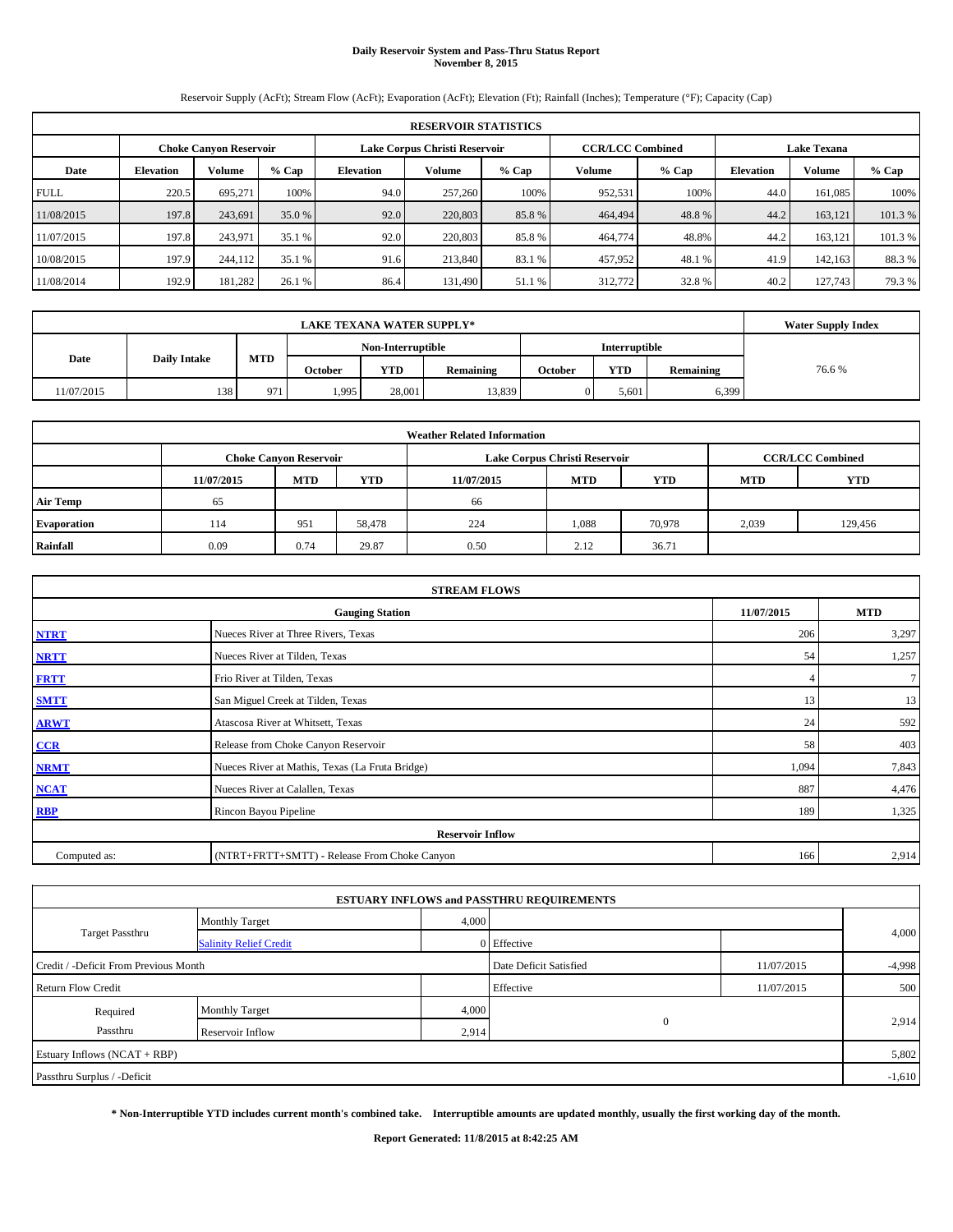### **Daily Reservoir System and Pass-Thru Status Report November 9, 2015**

Reservoir Supply (AcFt); Stream Flow (AcFt); Evaporation (AcFt); Elevation (Ft); Rainfall (Inches); Temperature (°F); Capacity (Cap)

|             | <b>RESERVOIR STATISTICS</b>                                                                                     |         |         |                  |               |         |         |         |                  |         |        |  |  |  |  |
|-------------|-----------------------------------------------------------------------------------------------------------------|---------|---------|------------------|---------------|---------|---------|---------|------------------|---------|--------|--|--|--|--|
|             | <b>CCR/LCC Combined</b><br>Lake Corpus Christi Reservoir<br><b>Lake Texana</b><br><b>Choke Canyon Reservoir</b> |         |         |                  |               |         |         |         |                  |         |        |  |  |  |  |
| Date        | <b>Elevation</b>                                                                                                | Volume  | $%$ Cap | <b>Elevation</b> | <b>Volume</b> | $%$ Cap | Volume  | $%$ Cap | <b>Elevation</b> | Volume  | % Cap  |  |  |  |  |
| <b>FULL</b> | 220.5                                                                                                           | 695.271 | 100%    | 94.0             | 257,260       | 100%    | 952,531 | 100%    | 44.0             | 161,085 | 100%   |  |  |  |  |
| 11/09/2015  | 197.8                                                                                                           | 243.271 | 35.0 %  | 91.9             | 219,930       | 85.5 %  | 463,201 | 48.6%   | 44.2             | 163.121 | 101.3% |  |  |  |  |
| 1/08/2015   | 197.8                                                                                                           | 243.691 | 35.0 %  | 92.0             | 220,803       | 85.8%   | 464,494 | 48.8%   | 44.2             | 163.121 | 101.3% |  |  |  |  |
| 10/09/2015  | 197.8                                                                                                           | 243.131 | 35.0 %  | 91.6             | 213,667       | 83.1 %  | 456,798 | 48.0 %  | 41.9             | 142,163 | 88.3%  |  |  |  |  |
| 11/09/2014  | 192.9                                                                                                           | 181,282 | 26.1 %  | 86.4             | 131.764       | 51.2 %  | 313,046 | 32.9 %  | 40.2             | 127,743 | 79.3%  |  |  |  |  |

|                                    | <b>LAKE TEXANA WATER SUPPLY*</b> |       |                |                   |           |         |                      |           |       |  |  |  |
|------------------------------------|----------------------------------|-------|----------------|-------------------|-----------|---------|----------------------|-----------|-------|--|--|--|
|                                    |                                  |       |                | Non-Interruptible |           |         | <b>Interruptible</b> |           |       |  |  |  |
| MTD<br>Date<br><b>Daily Intake</b> |                                  |       | <b>October</b> | <b>YTD</b>        | Remaining | October | <b>YTD</b>           | Remaining | 76.4% |  |  |  |
| 11/08/2015                         | 136                              | 1,108 | .995           | 28.138            | 13,702    |         | 5.601                | 6,399     |       |  |  |  |

| <b>Weather Related Information</b> |            |                                                                                           |            |            |            |            |            |            |  |  |  |  |  |
|------------------------------------|------------|-------------------------------------------------------------------------------------------|------------|------------|------------|------------|------------|------------|--|--|--|--|--|
|                                    |            | <b>CCR/LCC Combined</b><br>Lake Corpus Christi Reservoir<br><b>Choke Canyon Reservoir</b> |            |            |            |            |            |            |  |  |  |  |  |
|                                    | 11/08/2015 | <b>MTD</b>                                                                                | <b>YTD</b> | 11/08/2015 | <b>MTD</b> | <b>YTD</b> | <b>MTD</b> | <b>YTD</b> |  |  |  |  |  |
| <b>Air Temp</b>                    |            |                                                                                           |            | 70         |            |            |            |            |  |  |  |  |  |
| <b>Evaporation</b>                 | 105        | 1,056                                                                                     | 58,583     | 122        | 1,210      | 71.100     | 2,266      | 129,683    |  |  |  |  |  |
| Rainfall                           | 0.00       | 0.74                                                                                      | 29.87      | 0.03       | 2.15       | 36.74      |            |            |  |  |  |  |  |

|              | <b>STREAM FLOWS</b>                                |              |       |  |  |  |  |  |  |  |
|--------------|----------------------------------------------------|--------------|-------|--|--|--|--|--|--|--|
|              | 11/08/2015<br><b>MTD</b><br><b>Gauging Station</b> |              |       |  |  |  |  |  |  |  |
| <b>NTRT</b>  | Nueces River at Three Rivers, Texas                | 183          | 3,480 |  |  |  |  |  |  |  |
| <b>NRTT</b>  | Nueces River at Tilden, Texas                      | 48           | 1,304 |  |  |  |  |  |  |  |
| <b>FRTT</b>  | Frio River at Tilden, Texas                        | 10           | 17    |  |  |  |  |  |  |  |
| <b>SMTT</b>  | San Miguel Creek at Tilden, Texas                  | $\mathbf{0}$ | 13    |  |  |  |  |  |  |  |
| <b>ARWT</b>  | Atascosa River at Whitsett, Texas                  | 28           | 619   |  |  |  |  |  |  |  |
| $CCR$        | Release from Choke Canyon Reservoir                | 58           | 461   |  |  |  |  |  |  |  |
| <b>NRMT</b>  | Nueces River at Mathis, Texas (La Fruta Bridge)    | 494          | 8,337 |  |  |  |  |  |  |  |
| <b>NCAT</b>  | Nueces River at Calallen, Texas                    | 1,058        | 5,534 |  |  |  |  |  |  |  |
| <b>RBP</b>   | Rincon Bayou Pipeline                              | 189          | 1,514 |  |  |  |  |  |  |  |
|              | <b>Reservoir Inflow</b>                            |              |       |  |  |  |  |  |  |  |
| Computed as: | (NTRT+FRTT+SMTT) - Release From Choke Canyon       | 135          | 3,049 |  |  |  |  |  |  |  |

|                                       |                               |       | <b>ESTUARY INFLOWS and PASSTHRU REQUIREMENTS</b> |            |          |
|---------------------------------------|-------------------------------|-------|--------------------------------------------------|------------|----------|
|                                       | <b>Monthly Target</b>         | 4,000 |                                                  |            |          |
| <b>Target Passthru</b>                | <b>Salinity Relief Credit</b> |       | 0 Effective                                      |            | 4,000    |
| Credit / -Deficit From Previous Month |                               |       | Date Deficit Satisfied                           | 11/07/2015 | $-4,998$ |
| <b>Return Flow Credit</b>             |                               |       | Effective                                        | 11/07/2015 | 500      |
| Required                              | <b>Monthly Target</b>         | 4,000 |                                                  |            |          |
| Passthru                              | Reservoir Inflow              | 3,049 | $\mathbf{0}$                                     |            | 3,049    |
| Estuary Inflows (NCAT + RBP)          |                               |       |                                                  |            | 7,048    |
| Passthru Surplus / -Deficit           |                               |       |                                                  |            | $-0.499$ |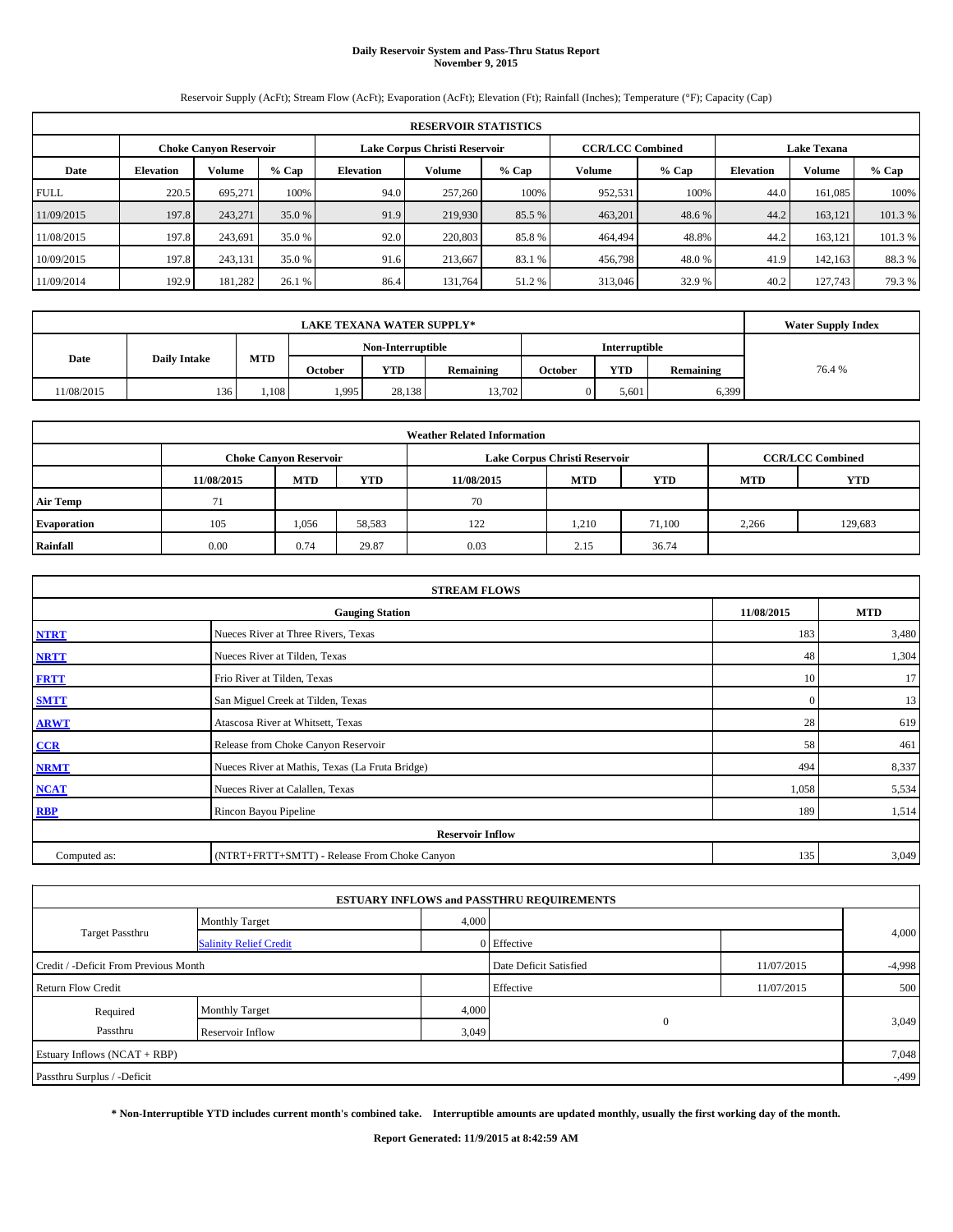# **Daily Reservoir System and Pass-Thru Status Report November 10, 2015**

Reservoir Supply (AcFt); Stream Flow (AcFt); Evaporation (AcFt); Elevation (Ft); Rainfall (Inches); Temperature (°F); Capacity (Cap)

|             | <b>RESERVOIR STATISTICS</b>                                                                                     |         |         |                  |               |         |         |         |                  |         |         |  |  |  |  |
|-------------|-----------------------------------------------------------------------------------------------------------------|---------|---------|------------------|---------------|---------|---------|---------|------------------|---------|---------|--|--|--|--|
|             | <b>CCR/LCC Combined</b><br>Lake Corpus Christi Reservoir<br><b>Lake Texana</b><br><b>Choke Canyon Reservoir</b> |         |         |                  |               |         |         |         |                  |         |         |  |  |  |  |
| Date        | <b>Elevation</b>                                                                                                | Volume  | $%$ Cap | <b>Elevation</b> | <b>Volume</b> | $%$ Cap | Volume  | $%$ Cap | <b>Elevation</b> | Volume  | % Cap   |  |  |  |  |
| <b>FULL</b> | 220.5                                                                                                           | 695.271 | 100%    | 94.0             | 257,260       | 100%    | 952,531 | 100%    | 44.0             | 161,085 | 100%    |  |  |  |  |
| 11/10/2015  | 197.8                                                                                                           | 244,112 | 35.1 %  | 91.9             | 219,406       | 85.3 %  | 463,518 | 48.7 %  | 44.1             | 162,101 | 100.6 % |  |  |  |  |
| 11/09/2015  | 197.8                                                                                                           | 243.271 | 35.0 %  | 91.9             | 219,930       | 85.5 %  | 463,201 | 48.6%   | 44.2             | 163.121 | 101.3%  |  |  |  |  |
| 10/10/2015  | 197.8                                                                                                           | 242,851 | 34.9 %  | 91.5             | 213,320       | 82.9 %  | 456,171 | 47.9 %  | 41.8             | 141.293 | 87.7 %  |  |  |  |  |
| 11/10/2014  | 193.0                                                                                                           | 181,859 | 26.2 %  | 86.3             | 130,533       | 50.7 %  | 312,392 | 32.8%   | 40.2             | 127,743 | 79.3%   |  |  |  |  |

|                                    | <b>Water Supply Index</b> |       |                |                   |           |         |                      |           |       |
|------------------------------------|---------------------------|-------|----------------|-------------------|-----------|---------|----------------------|-----------|-------|
|                                    |                           |       |                | Non-Interruptible |           |         | <b>Interruptible</b> |           |       |
| MTD<br>Date<br><b>Daily Intake</b> |                           |       | <b>October</b> | <b>YTD</b>        | Remaining | October | <b>YTD</b>           | Remaining | 76.4% |
| 11/09/2015                         | 136                       | 1.244 | 1,995          | 28.273            | 13,567    |         | 5.601                | 6,399     |       |

|                 |            |                                                                                           |            | <b>Weather Related Information</b> |            |            |            |            |  |  |  |  |  |
|-----------------|------------|-------------------------------------------------------------------------------------------|------------|------------------------------------|------------|------------|------------|------------|--|--|--|--|--|
|                 |            | <b>CCR/LCC Combined</b><br>Lake Corpus Christi Reservoir<br><b>Choke Canyon Reservoir</b> |            |                                    |            |            |            |            |  |  |  |  |  |
|                 | 11/09/2015 | <b>MTD</b>                                                                                | <b>YTD</b> | 11/09/2015                         | <b>MTD</b> | <b>YTD</b> | <b>MTD</b> | <b>YTD</b> |  |  |  |  |  |
| <b>Air Temp</b> | 76         |                                                                                           |            | 76                                 |            |            |            |            |  |  |  |  |  |
| Evaporation     | 106        | .162                                                                                      | 58,689     | 173                                | 1,383      | 71,273     | 2,545      | 129,962    |  |  |  |  |  |
| Rainfall        | 0.00       | 0.74                                                                                      | 29.87      | 0.00                               | 2.15       | 36.74      |            |            |  |  |  |  |  |

| <b>STREAM FLOWS</b> |                                                 |              |            |  |  |  |  |  |  |  |
|---------------------|-------------------------------------------------|--------------|------------|--|--|--|--|--|--|--|
|                     | <b>Gauging Station</b>                          | 11/09/2015   | <b>MTD</b> |  |  |  |  |  |  |  |
| <b>NTRT</b>         | Nueces River at Three Rivers, Texas             | 179          | 3,658      |  |  |  |  |  |  |  |
| <b>NRTT</b>         | Nueces River at Tilden, Texas                   | 42           | 1,346      |  |  |  |  |  |  |  |
| <b>FRTT</b>         | Frio River at Tilden, Texas                     | 12           | 29         |  |  |  |  |  |  |  |
| <b>SMTT</b>         | San Miguel Creek at Tilden, Texas               | $\mathbf{0}$ | 13         |  |  |  |  |  |  |  |
| <b>ARWT</b>         | Atascosa River at Whitsett, Texas               | 24           | 643        |  |  |  |  |  |  |  |
| $CCR$               | Release from Choke Canyon Reservoir             | 58           | 518        |  |  |  |  |  |  |  |
| <b>NRMT</b>         | Nueces River at Mathis, Texas (La Fruta Bridge) | 179          | 8,516      |  |  |  |  |  |  |  |
| <b>NCAT</b>         | Nueces River at Calallen, Texas                 | 530          | 6,064      |  |  |  |  |  |  |  |
| <b>RBP</b>          | Rincon Bayou Pipeline                           | 189          | 1,703      |  |  |  |  |  |  |  |
|                     | <b>Reservoir Inflow</b>                         |              |            |  |  |  |  |  |  |  |
| Computed as:        | (NTRT+FRTT+SMTT) - Release From Choke Canyon    | 133          | 3,182      |  |  |  |  |  |  |  |

|                                       |                               |                        | <b>ESTUARY INFLOWS and PASSTHRU REQUIREMENTS</b> |            |       |  |
|---------------------------------------|-------------------------------|------------------------|--------------------------------------------------|------------|-------|--|
|                                       | <b>Monthly Target</b>         | 4,000                  |                                                  |            |       |  |
| <b>Target Passthru</b>                | <b>Salinity Relief Credit</b> |                        | 0 Effective                                      |            | 4,000 |  |
| Credit / -Deficit From Previous Month |                               | Date Deficit Satisfied | 11/07/2015                                       | $-4,998$   |       |  |
| <b>Return Flow Credit</b>             |                               |                        | Effective                                        | 11/07/2015 | 500   |  |
| Required                              | Monthly Target                | 4,000                  |                                                  |            |       |  |
| Passthru                              | Reservoir Inflow              | 3,182                  | $\mathbf{0}$                                     |            | 3,182 |  |
| Estuary Inflows (NCAT + RBP)          |                               |                        |                                                  |            | 7,767 |  |
| Passthru Surplus / -Deficit           |                               |                        |                                                  |            | 87    |  |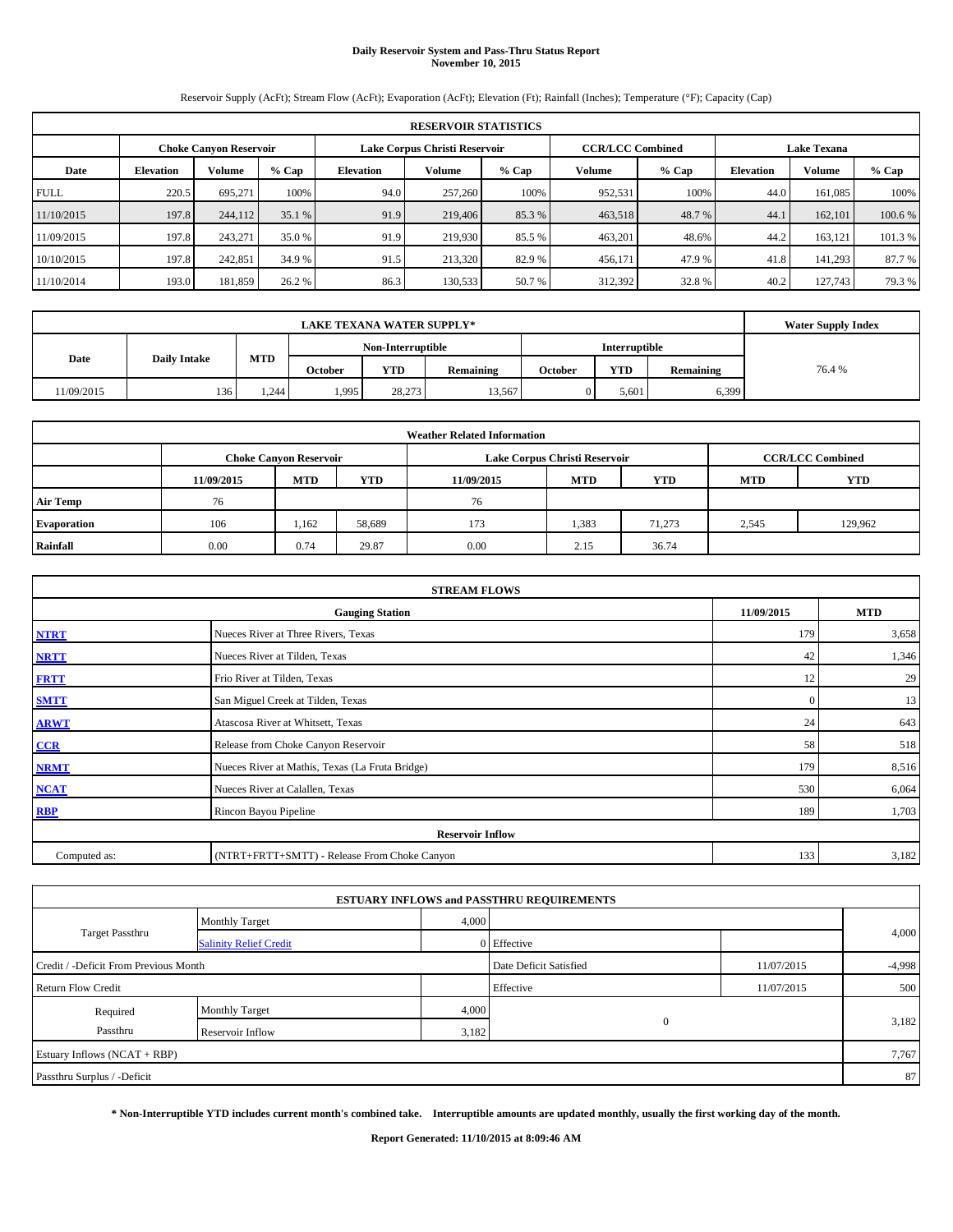# **Daily Reservoir System and Pass-Thru Status Report November 11, 2015**

Reservoir Supply (AcFt); Stream Flow (AcFt); Evaporation (AcFt); Elevation (Ft); Rainfall (Inches); Temperature (°F); Capacity (Cap)

|             | <b>RESERVOIR STATISTICS</b> |                        |         |                  |                               |         |                         |         |                    |         |         |  |
|-------------|-----------------------------|------------------------|---------|------------------|-------------------------------|---------|-------------------------|---------|--------------------|---------|---------|--|
|             |                             | Choke Canvon Reservoir |         |                  | Lake Corpus Christi Reservoir |         | <b>CCR/LCC Combined</b> |         | <b>Lake Texana</b> |         |         |  |
| Date        | <b>Elevation</b>            | Volume                 | $%$ Cap | <b>Elevation</b> | Volume                        | $%$ Cap | Volume                  | $%$ Cap | <b>Elevation</b>   | Volume  | $%$ Cap |  |
| <b>FULL</b> | 220.5                       | 695,271                | 100%    | 94.0             | 257,260                       | 100%    | 952,531                 | 100%    | 44.0               | 161.085 | 100%    |  |
| 11/11/2015  | 197.8                       | 242,851                | 34.9 %  | 91.9             | 219,406                       | 85.3%   | 462,257                 | 48.5 %  | 44.                | 163,101 | 101.3%  |  |
| 11/10/2015  | 197.8                       | 244,112                | 35.1 %  | 91.9             | 219,406                       | 85.3 %  | 463,518                 | 48.7%   | 44.                | 162,101 | 100.6%  |  |
| 10/11/2015  | 197.8                       | 243,831                | 35.1 %  | 91.5             | 212.628                       | 82.7%   | 456,459                 | 47.9 %  | 41.8               | 141.293 | 87.7%   |  |
| 11/11/2014  | 192.9                       | 180,936                | 26.0 %  | 86.4             | 131,216                       | 51.0%   | 312,152                 | 32.8%   | 40.2               | 127,743 | 79.3 %  |  |

| <b>LAKE TEXANA WATER SUPPLY*</b> |                     |       |         |                   |           |         |                      |           | <b>Water Supply Index</b> |
|----------------------------------|---------------------|-------|---------|-------------------|-----------|---------|----------------------|-----------|---------------------------|
|                                  |                     |       |         | Non-Interruptible |           |         | <b>Interruptible</b> |           |                           |
| Date                             | <b>Daily Intake</b> | MTD   | October | YTD               | Remaining | October | YTD                  | Remaining | 76.2%                     |
| 11/10/2015                       | 135                 | 1,379 | 1,995   | 28,408            | 13.432    |         | 5,601                | 6,399     |                           |

| <b>Weather Related Information</b> |            |                               |            |            |                               |                         |            |            |  |  |  |
|------------------------------------|------------|-------------------------------|------------|------------|-------------------------------|-------------------------|------------|------------|--|--|--|
|                                    |            | <b>Choke Canyon Reservoir</b> |            |            | Lake Corpus Christi Reservoir | <b>CCR/LCC Combined</b> |            |            |  |  |  |
|                                    | 11/10/2015 | <b>MTD</b>                    | <b>YTD</b> | 11/10/2015 | <b>MTD</b>                    | <b>YTD</b>              | <b>MTD</b> | <b>YTD</b> |  |  |  |
| <b>Air Temp</b>                    | 78         |                               |            | 80         |                               |                         |            |            |  |  |  |
| Evaporation                        | 65         | 1,227                         | 58,754     | 132        | 1,515                         | 71,405                  | 2,742      | 130,159    |  |  |  |
| Rainfall                           | 0.00       | 0.74                          | 29.87      | 0.00       | 2.15                          | 36.74                   |            |            |  |  |  |

| <b>STREAM FLOWS</b> |                                                 |              |            |  |  |  |  |  |  |  |
|---------------------|-------------------------------------------------|--------------|------------|--|--|--|--|--|--|--|
|                     | <b>Gauging Station</b>                          | 11/10/2015   | <b>MTD</b> |  |  |  |  |  |  |  |
| <b>NTRT</b>         | Nueces River at Three Rivers, Texas             | 169          | 3,827      |  |  |  |  |  |  |  |
| <b>NRTT</b>         | Nueces River at Tilden, Texas                   | 38           | 1,384      |  |  |  |  |  |  |  |
| <b>FRTT</b>         | Frio River at Tilden, Texas                     | 5            | 34         |  |  |  |  |  |  |  |
| <b>SMTT</b>         | San Miguel Creek at Tilden, Texas               | $\mathbf{0}$ | 13         |  |  |  |  |  |  |  |
| <b>ARWT</b>         | Atascosa River at Whitsett, Texas               | 18           | 661        |  |  |  |  |  |  |  |
| CCR                 | Release from Choke Canyon Reservoir             | 58           | 576        |  |  |  |  |  |  |  |
| <b>NRMT</b>         | Nueces River at Mathis, Texas (La Fruta Bridge) | 175          | 8,690      |  |  |  |  |  |  |  |
| <b>NCAT</b>         | Nueces River at Calallen, Texas                 | 125          | 6,189      |  |  |  |  |  |  |  |
| <b>RBP</b>          | Rincon Bayou Pipeline                           | 115          | 1,818      |  |  |  |  |  |  |  |
|                     | <b>Reservoir Inflow</b>                         |              |            |  |  |  |  |  |  |  |
| Computed as:        | (NTRT+FRTT+SMTT) - Release From Choke Canyon    |              |            |  |  |  |  |  |  |  |

| <b>ESTUARY INFLOWS and PASSTHRU REQUIREMENTS</b> |                               |                        |              |            |       |  |  |  |  |  |  |
|--------------------------------------------------|-------------------------------|------------------------|--------------|------------|-------|--|--|--|--|--|--|
|                                                  | <b>Monthly Target</b>         | 4,000                  |              |            |       |  |  |  |  |  |  |
| Target Passthru                                  | <b>Salinity Relief Credit</b> |                        | 0 Effective  |            | 4,000 |  |  |  |  |  |  |
| Credit / -Deficit From Previous Month            |                               | Date Deficit Satisfied | 11/07/2015   | $-4,998$   |       |  |  |  |  |  |  |
| <b>Return Flow Credit</b>                        |                               |                        | Effective    | 11/07/2015 | 500   |  |  |  |  |  |  |
| Required                                         | Monthly Target                | 4,000                  |              |            |       |  |  |  |  |  |  |
| Passthru                                         | Reservoir Inflow              | 3,299                  | $\mathbf{0}$ |            | 3,299 |  |  |  |  |  |  |
| Estuary Inflows (NCAT + RBP)                     |                               |                        |              |            | 8,007 |  |  |  |  |  |  |
| Passthru Surplus / -Deficit                      |                               |                        |              |            |       |  |  |  |  |  |  |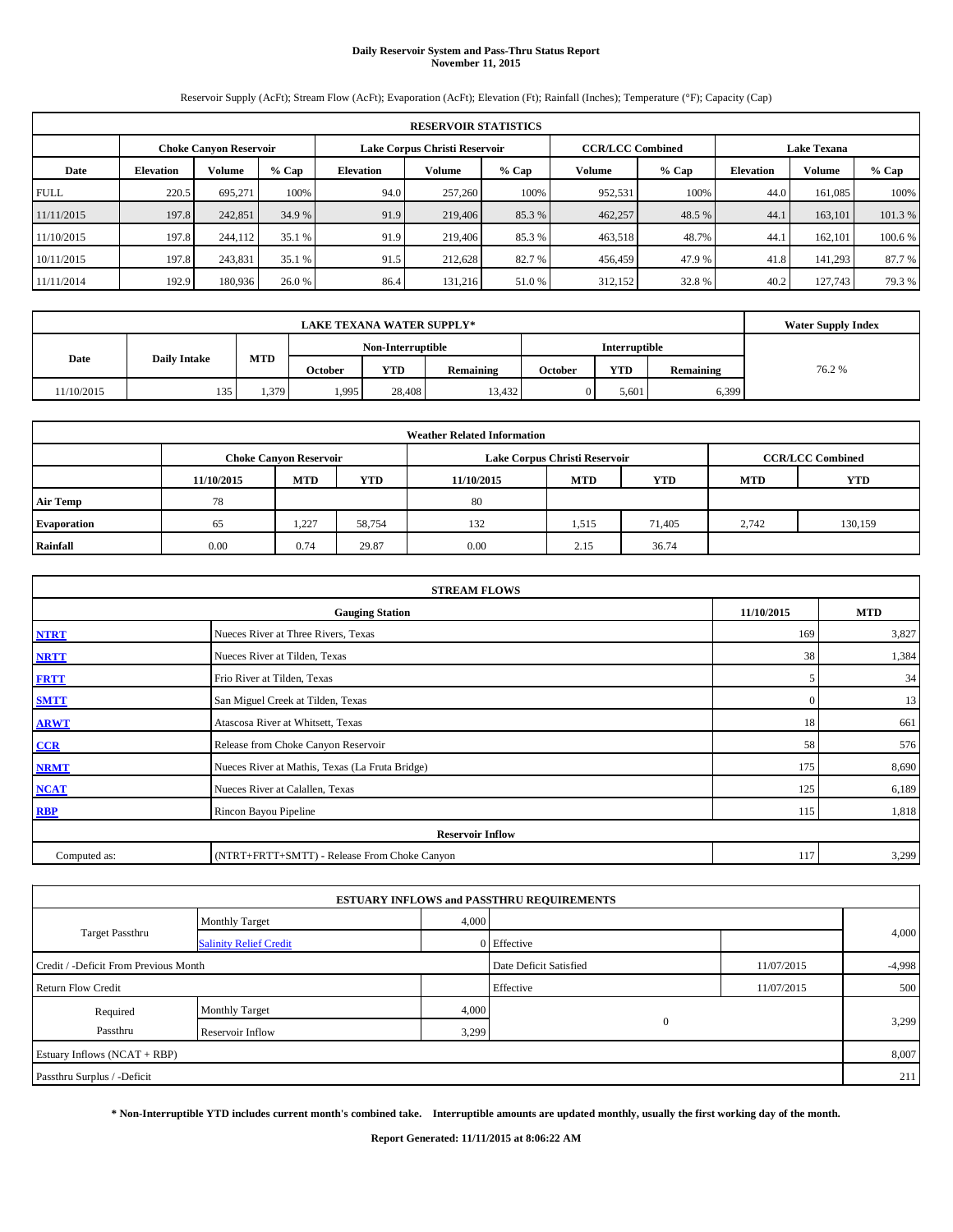# **Daily Reservoir System and Pass-Thru Status Report November 12, 2015**

Reservoir Supply (AcFt); Stream Flow (AcFt); Evaporation (AcFt); Elevation (Ft); Rainfall (Inches); Temperature (°F); Capacity (Cap)

|             | <b>RESERVOIR STATISTICS</b>                                    |         |         |                  |                         |         |         |                    |                  |               |         |  |  |
|-------------|----------------------------------------------------------------|---------|---------|------------------|-------------------------|---------|---------|--------------------|------------------|---------------|---------|--|--|
|             | Lake Corpus Christi Reservoir<br><b>Choke Canyon Reservoir</b> |         |         |                  | <b>CCR/LCC Combined</b> |         |         | <b>Lake Texana</b> |                  |               |         |  |  |
| Date        | <b>Elevation</b>                                               | Volume  | $%$ Cap | <b>Elevation</b> | Volume                  | $%$ Cap | Volume  | $%$ Cap            | <b>Elevation</b> | <b>Volume</b> | $%$ Cap |  |  |
| <b>FULL</b> | 220.5                                                          | 695.271 | 100%    | 94.0             | 257,260                 | 100%    | 952,531 | 100%               | 44.0             | 161.085       | 100%    |  |  |
| 11/12/2015  | 197.8                                                          | 242,851 | 34.9 %  | 91.9             | 219,930                 | 85.5 %  | 462,781 | 48.6%              | 44.1             | 163,101       | 101.3 % |  |  |
| 11/11/2015  | 197.8                                                          | 242,851 | 34.9 %  | 91.9             | 219,406                 | 85.3 %  | 462,257 | 48.5%              | 44.1             | 163.101       | 101.3 % |  |  |
| 10/12/2015  | 197.8                                                          | 243,131 | 35.0 %  | 91.4             | 211.590                 | 82.2 %  | 454,721 | 47.7%              | 41.8             | 141,293       | 87.7 %  |  |  |
| 11/12/2014  | 192.8                                                          | 180,475 | 26.0 %  | 86.4             | 131.764                 | 51.2 %  | 312,239 | 32.8%              | 40.2             | 127,743       | 79.3%   |  |  |

| <b>LAKE TEXANA WATER SUPPLY*</b> |                     |            |         |            |                  |                      |            |           | <b>Water Supply Index</b> |
|----------------------------------|---------------------|------------|---------|------------|------------------|----------------------|------------|-----------|---------------------------|
|                                  | Non-Interruptible   |            |         |            |                  | <b>Interruptible</b> |            |           |                           |
| Date                             | <b>Daily Intake</b> | <b>MTD</b> | October | <b>YTD</b> | <b>Remaining</b> | October              | <b>YTD</b> | Remaining | 76.3%                     |
| 11/11/2015                       | 135                 | 1.514      | 1,995   | 28.543     | 13,297           |                      | 5,601      | 6,399     |                           |

| <b>Weather Related Information</b> |            |                               |            |            |                               |                         |            |            |  |  |  |
|------------------------------------|------------|-------------------------------|------------|------------|-------------------------------|-------------------------|------------|------------|--|--|--|
|                                    |            | <b>Choke Canyon Reservoir</b> |            |            | Lake Corpus Christi Reservoir | <b>CCR/LCC Combined</b> |            |            |  |  |  |
|                                    | 11/11/2015 | <b>MTD</b>                    | <b>YTD</b> | 11/11/2015 | <b>MTD</b>                    | <b>YTD</b>              | <b>MTD</b> | <b>YTD</b> |  |  |  |
| <b>Air Temp</b>                    | 90         |                               |            | 89         |                               |                         |            |            |  |  |  |
| Evaporation                        | 219        | 1,446                         | 58,973     | 254        | 1,769                         | 71,659                  | 3,215      | 130,632    |  |  |  |
| Rainfall                           | 0.00       | 0.74                          | 29.87      | 0.11       | 2.26                          | 36.85                   |            |            |  |  |  |

|              | <b>STREAM FLOWS</b>                             |              |            |  |  |  |  |  |  |  |
|--------------|-------------------------------------------------|--------------|------------|--|--|--|--|--|--|--|
|              | <b>Gauging Station</b>                          | 11/11/2015   | <b>MTD</b> |  |  |  |  |  |  |  |
| <b>NTRT</b>  | Nueces River at Three Rivers, Texas             | 157          | 3,984      |  |  |  |  |  |  |  |
| <b>NRTT</b>  | Nueces River at Tilden, Texas                   | 34           | 1,417      |  |  |  |  |  |  |  |
| <b>FRTT</b>  | Frio River at Tilden, Texas                     | 3            | 37         |  |  |  |  |  |  |  |
| <b>SMTT</b>  | San Miguel Creek at Tilden, Texas               | $\mathbf{0}$ | 13         |  |  |  |  |  |  |  |
| <b>ARWT</b>  | Atascosa River at Whitsett, Texas               | 16           | 677        |  |  |  |  |  |  |  |
| $CCR$        | Release from Choke Canyon Reservoir             | 58           | 633        |  |  |  |  |  |  |  |
| <b>NRMT</b>  | Nueces River at Mathis, Texas (La Fruta Bridge) | 159          | 8,849      |  |  |  |  |  |  |  |
| <b>NCAT</b>  | Nueces River at Calallen, Texas                 | 155          | 6,344      |  |  |  |  |  |  |  |
| <b>RBP</b>   | Rincon Bayou Pipeline                           | $\Omega$     | 1,818      |  |  |  |  |  |  |  |
|              | <b>Reservoir Inflow</b>                         |              |            |  |  |  |  |  |  |  |
| Computed as: | (NTRT+FRTT+SMTT) - Release From Choke Canyon    | 102          | 3,401      |  |  |  |  |  |  |  |

|                                       |                               |                        | <b>ESTUARY INFLOWS and PASSTHRU REQUIREMENTS</b> |            |       |  |
|---------------------------------------|-------------------------------|------------------------|--------------------------------------------------|------------|-------|--|
|                                       | <b>Monthly Target</b>         | 4,000                  |                                                  |            |       |  |
| <b>Target Passthru</b>                | <b>Salinity Relief Credit</b> |                        | 0 Effective                                      |            | 4,000 |  |
| Credit / -Deficit From Previous Month |                               | Date Deficit Satisfied | 11/07/2015                                       | $-4,998$   |       |  |
| <b>Return Flow Credit</b>             |                               |                        | Effective                                        | 11/07/2015 | 500   |  |
| Required                              | Monthly Target                | 4,000                  |                                                  |            |       |  |
| Passthru                              | Reservoir Inflow              | 3,401                  | $\mathbf{0}$                                     |            | 3,401 |  |
| Estuary Inflows (NCAT + RBP)          |                               |                        |                                                  |            | 8,162 |  |
| Passthru Surplus / -Deficit           |                               |                        |                                                  |            | 263   |  |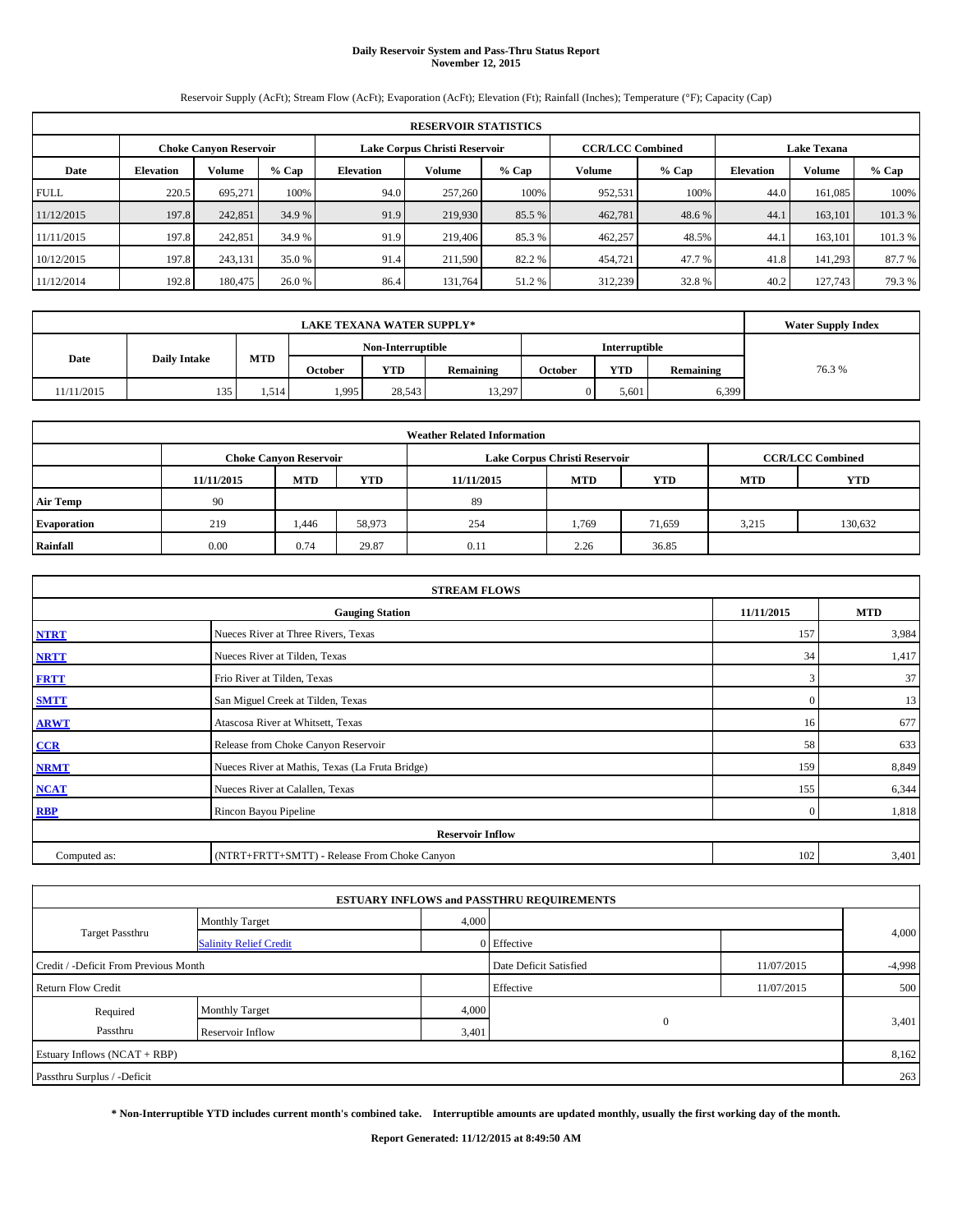# **Daily Reservoir System and Pass-Thru Status Report November 13, 2015**

Reservoir Supply (AcFt); Stream Flow (AcFt); Evaporation (AcFt); Elevation (Ft); Rainfall (Inches); Temperature (°F); Capacity (Cap)

| <b>RESERVOIR STATISTICS</b> |                                                                                    |         |         |                  |         |         |         |         |                  |         |         |
|-----------------------------|------------------------------------------------------------------------------------|---------|---------|------------------|---------|---------|---------|---------|------------------|---------|---------|
|                             | Lake Corpus Christi Reservoir<br><b>CCR/LCC Combined</b><br>Choke Canvon Reservoir |         |         |                  |         |         |         |         |                  |         |         |
| Date                        | <b>Elevation</b>                                                                   | Volume  | $%$ Cap | <b>Elevation</b> | Volume  | $%$ Cap | Volume  | $%$ Cap | <b>Elevation</b> | Volume  | $%$ Cap |
| <b>FULL</b>                 | 220.5                                                                              | 695,271 | 100%    | 94.0             | 257,260 | 100%    | 952,531 | 100%    | 44.0             | 161.085 | 100%    |
| 11/13/2015                  | 197.8                                                                              | 242,991 | 34.9 %  | 91.9             | 219,231 | 85.2 %  | 462,222 | 48.5 %  | 44.              | 163,101 | 101.3%  |
| 11/12/2015                  | 197.8                                                                              | 242,851 | 34.9 %  | 91.9             | 219,930 | 85.5 %  | 462,781 | 48.6%   | 44.              | 163.101 | 101.3%  |
| 10/13/2015                  | 197.8                                                                              | 243.411 | 35.0 %  | 91.4             | 211,763 | 82.3%   | 455,174 | 47.8%   | 41.7             | 140,426 | 87.2 %  |
| 11/13/2014                  | 192.8                                                                              | 179,785 | 25.9 %  | 86.4             | 131,353 | 51.1 %  | 311,138 | 32.7 %  | 40.2             | 127,743 | 79.3 %  |

|            | <b>Water Supply Index</b> |       |         |                   |           |         |               |           |       |
|------------|---------------------------|-------|---------|-------------------|-----------|---------|---------------|-----------|-------|
|            | <b>Daily Intake</b>       |       |         | Non-Interruptible |           |         | Interruptible |           |       |
| Date       |                           | MTD   | October | <b>YTD</b>        | Remaining | October | <b>YTD</b>    | Remaining | 76.2% |
| 11/12/2015 | 135                       | .,649 | 1,995   | 28,679            | 13,161    |         | 5,601         | 6,399     |       |

| <b>Weather Related Information</b> |            |                               |            |            |                               |                         |            |            |  |  |  |
|------------------------------------|------------|-------------------------------|------------|------------|-------------------------------|-------------------------|------------|------------|--|--|--|
|                                    |            | <b>Choke Canyon Reservoir</b> |            |            | Lake Corpus Christi Reservoir | <b>CCR/LCC Combined</b> |            |            |  |  |  |
|                                    | 11/12/2015 | <b>MTD</b>                    | <b>YTD</b> | 11/12/2015 | <b>MTD</b>                    | <b>YTD</b>              | <b>MTD</b> | <b>YTD</b> |  |  |  |
| <b>Air Temp</b>                    | 73         |                               |            | 67         |                               |                         |            |            |  |  |  |
| <b>Evaporation</b>                 | 203        | 1,649                         | 59,176     | 142        | 1,911                         | 71,801                  | 3,560      | 130,977    |  |  |  |
| Rainfall                           | 0.00       | 0.74                          | 29.87      | 0.10       | 2.36                          | 36.95                   |            |            |  |  |  |

| <b>STREAM FLOWS</b> |                                                 |                |            |  |  |  |  |  |  |
|---------------------|-------------------------------------------------|----------------|------------|--|--|--|--|--|--|
|                     | <b>Gauging Station</b>                          | 11/12/2015     | <b>MTD</b> |  |  |  |  |  |  |
| <b>NTRT</b>         | Nueces River at Three Rivers, Texas             | 147            | 4,131      |  |  |  |  |  |  |
| <b>NRTT</b>         | Nueces River at Tilden, Texas                   | 30             | 1,447      |  |  |  |  |  |  |
| <b>FRTT</b>         | Frio River at Tilden, Texas                     |                | 39         |  |  |  |  |  |  |
| <b>SMTT</b>         | San Miguel Creek at Tilden, Texas               | $\mathbf{0}$   | 13         |  |  |  |  |  |  |
| <b>ARWT</b>         | Atascosa River at Whitsett, Texas               | 15             | 692        |  |  |  |  |  |  |
| CCR                 | Release from Choke Canyon Reservoir             | 58             | 691        |  |  |  |  |  |  |
| <b>NRMT</b>         | Nueces River at Mathis, Texas (La Fruta Bridge) | 141            | 8,990      |  |  |  |  |  |  |
| <b>NCAT</b>         | Nueces River at Calallen, Texas                 | 145            | 6,489      |  |  |  |  |  |  |
| <b>RBP</b>          | Rincon Bayou Pipeline                           | $\overline{0}$ | 1,818      |  |  |  |  |  |  |
|                     | <b>Reservoir Inflow</b>                         |                |            |  |  |  |  |  |  |
| Computed as:        | (NTRT+FRTT+SMTT) - Release From Choke Canyon    |                |            |  |  |  |  |  |  |

|                                       |                               |       | <b>ESTUARY INFLOWS and PASSTHRU REQUIREMENTS</b> |            |          |  |  |
|---------------------------------------|-------------------------------|-------|--------------------------------------------------|------------|----------|--|--|
|                                       | <b>Monthly Target</b>         | 4,000 |                                                  |            |          |  |  |
| Target Passthru                       | <b>Salinity Relief Credit</b> |       | 0 Effective                                      |            | 4,000    |  |  |
| Credit / -Deficit From Previous Month |                               |       | Date Deficit Satisfied                           | 11/07/2015 | $-4,998$ |  |  |
| <b>Return Flow Credit</b>             |                               |       | Effective                                        | 11/07/2015 | 500      |  |  |
| Required                              | Monthly Target                | 4,000 |                                                  |            |          |  |  |
| Passthru                              | Reservoir Inflow              | 3,492 | $\mathbf{0}$                                     |            | 3,492    |  |  |
| Estuary Inflows (NCAT + RBP)          |                               |       |                                                  |            | 8,307    |  |  |
| Passthru Surplus / -Deficit           |                               |       |                                                  |            |          |  |  |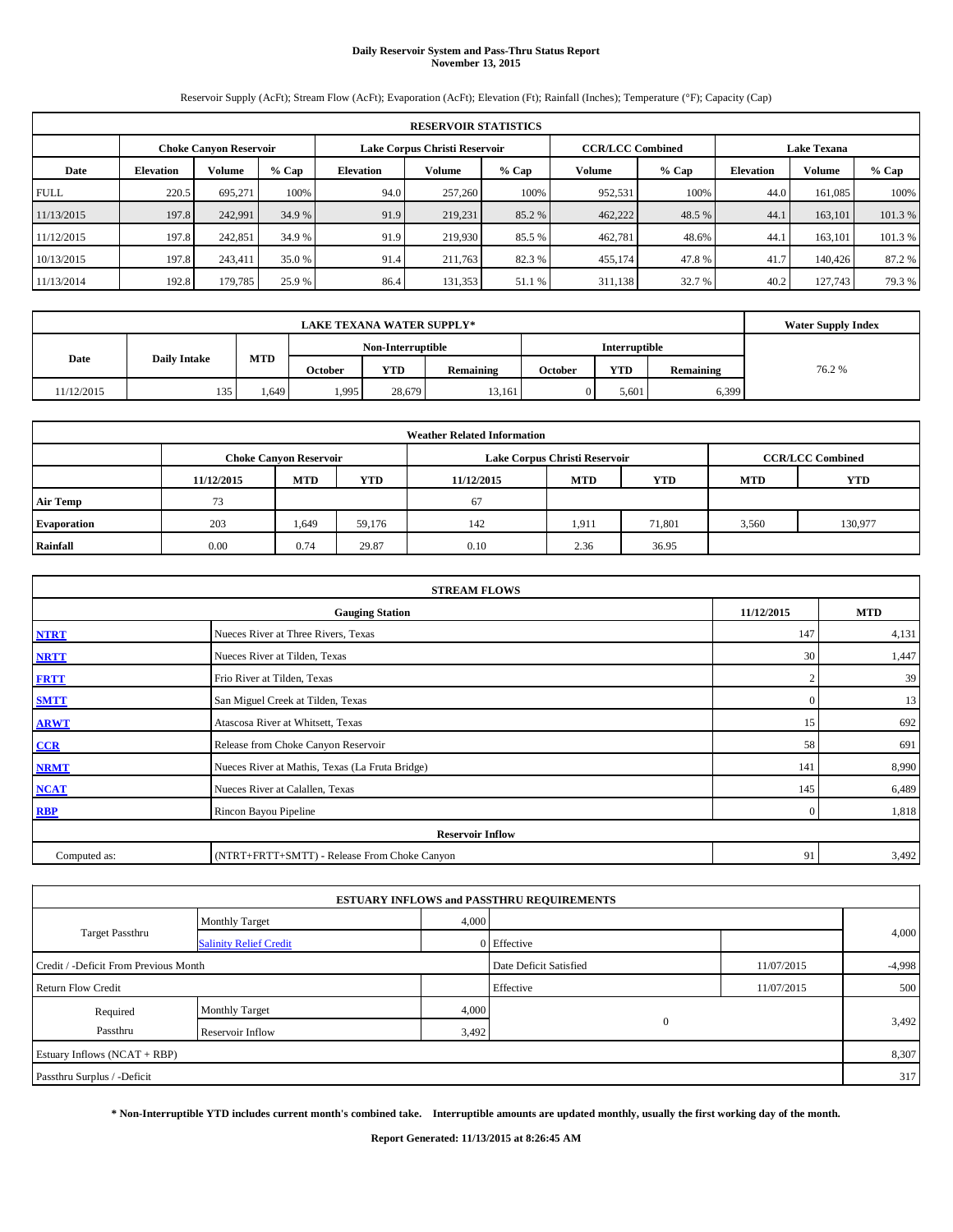# **Daily Reservoir System and Pass-Thru Status Report November 14, 2015**

Reservoir Supply (AcFt); Stream Flow (AcFt); Evaporation (AcFt); Elevation (Ft); Rainfall (Inches); Temperature (°F); Capacity (Cap)

| <b>RESERVOIR STATISTICS</b> |                                                                                                          |         |         |                  |         |         |         |         |                  |         |         |
|-----------------------------|----------------------------------------------------------------------------------------------------------|---------|---------|------------------|---------|---------|---------|---------|------------------|---------|---------|
|                             | Lake Corpus Christi Reservoir<br><b>CCR/LCC Combined</b><br><b>Lake Texana</b><br>Choke Canvon Reservoir |         |         |                  |         |         |         |         |                  |         |         |
| Date                        | <b>Elevation</b>                                                                                         | Volume  | $%$ Cap | <b>Elevation</b> | Volume  | $%$ Cap | Volume  | $%$ Cap | <b>Elevation</b> | Volume  | $%$ Cap |
| <b>FULL</b>                 | 220.5                                                                                                    | 695.271 | 100%    | 94.0             | 257,260 | 100%    | 952,531 | 100%    | 44.0             | 161.085 | 100%    |
| 11/14/2015                  | 197.8                                                                                                    | 242,851 | 34.9 %  | 91.8             | 218,882 | 85.1 %  | 461,733 | 48.5 %  | 44.0             | 163,101 | 101.3%  |
| 11/13/2015                  | 197.8                                                                                                    | 242.991 | 34.9 %  | 91.9             | 219.231 | 85.2 %  | 462,222 | 48.5%   | 44.              | 163.101 | 101.3%  |
| 10/14/2015                  | 197.8                                                                                                    | 243,131 | 35.0 %  | 91.4             | 211,417 | 82.2 %  | 454,548 | 47.7 %  | 41.8             | 141.293 | 87.7%   |
| 11/14/2014                  | 192.8                                                                                                    | 179,556 | 25.8 %  | 86.3             | 130.261 | 50.6 %  | 309,817 | 32.5 %  | 40.1             | 126,098 | 78.3 %  |

|            | <b>Water Supply Index</b> |       |         |                   |           |         |                      |           |        |
|------------|---------------------------|-------|---------|-------------------|-----------|---------|----------------------|-----------|--------|
|            | <b>Daily Intake</b>       |       |         | Non-Interruptible |           |         | <b>Interruptible</b> |           |        |
| Date       |                           | MTD   | October | YTD               | Remaining | October | YTD                  | Remaining | 76.1 % |
| 11/13/2015 | 135                       | 1.784 | ۔ 995،  | 28.814            | 13.026    |         | 5,601                | 6,399     |        |

| <b>Weather Related Information</b> |            |                               |            |            |                               |                         |       |         |  |  |  |
|------------------------------------|------------|-------------------------------|------------|------------|-------------------------------|-------------------------|-------|---------|--|--|--|
|                                    |            | <b>Choke Canyon Reservoir</b> |            |            | Lake Corpus Christi Reservoir | <b>CCR/LCC Combined</b> |       |         |  |  |  |
|                                    | 11/13/2015 | <b>MTD</b>                    | <b>YTD</b> | 11/13/2015 | <b>MTD</b>                    | <b>YTD</b>              |       |         |  |  |  |
| <b>Air Temp</b>                    | 67         |                               |            | 68         |                               |                         |       |         |  |  |  |
| Evaporation                        | 121        | 1.770                         | 59.297     | 132        | 2,043                         | 71,933                  | 3,813 | 131,230 |  |  |  |
| Rainfall                           | 0.00       | 0.74                          | 29.87      | 0.00       | 2.36                          | 36.95                   |       |         |  |  |  |

| <b>STREAM FLOWS</b> |                                                    |              |       |  |  |  |  |  |  |  |
|---------------------|----------------------------------------------------|--------------|-------|--|--|--|--|--|--|--|
|                     | 11/13/2015<br><b>MTD</b><br><b>Gauging Station</b> |              |       |  |  |  |  |  |  |  |
| <b>NTRT</b>         | Nueces River at Three Rivers, Texas                | 141          | 4,272 |  |  |  |  |  |  |  |
| <b>NRTT</b>         | Nueces River at Tilden, Texas                      | 24           | 1,471 |  |  |  |  |  |  |  |
| <b>FRTT</b>         | Frio River at Tilden, Texas                        |              | 40    |  |  |  |  |  |  |  |
| <b>SMTT</b>         | San Miguel Creek at Tilden, Texas                  | $\mathbf{0}$ | 13    |  |  |  |  |  |  |  |
| <b>ARWT</b>         | Atascosa River at Whitsett, Texas                  | 13           | 705   |  |  |  |  |  |  |  |
| CCR                 | Release from Choke Canyon Reservoir                | 58           | 748   |  |  |  |  |  |  |  |
| <b>NRMT</b>         | Nueces River at Mathis, Texas (La Fruta Bridge)    | 141          | 9,131 |  |  |  |  |  |  |  |
| <b>NCAT</b>         | Nueces River at Calallen, Texas                    | 107          | 6,596 |  |  |  |  |  |  |  |
| <b>RBP</b>          | Rincon Bayou Pipeline                              | $\Omega$     | 1,818 |  |  |  |  |  |  |  |
|                     | <b>Reservoir Inflow</b>                            |              |       |  |  |  |  |  |  |  |
| Computed as:        | (NTRT+FRTT+SMTT) - Release From Choke Canyon       |              |       |  |  |  |  |  |  |  |

|                                       |                               |       | <b>ESTUARY INFLOWS and PASSTHRU REQUIREMENTS</b> |            |          |
|---------------------------------------|-------------------------------|-------|--------------------------------------------------|------------|----------|
|                                       | <b>Monthly Target</b>         | 4,000 |                                                  |            |          |
| Target Passthru                       | <b>Salinity Relief Credit</b> |       | 0 Effective                                      |            | 4,000    |
| Credit / -Deficit From Previous Month |                               |       | Date Deficit Satisfied                           | 11/07/2015 | $-4,998$ |
| <b>Return Flow Credit</b>             |                               |       | Effective                                        | 11/07/2015 | 500      |
| Required                              | <b>Monthly Target</b>         | 4,000 |                                                  |            |          |
| Passthru                              | Reservoir Inflow              | 3,577 | $\mathbf{0}$                                     |            | 3,577    |
| Estuary Inflows (NCAT + RBP)          |                               |       |                                                  |            | 8,414    |
| Passthru Surplus / -Deficit           |                               |       |                                                  |            | 339      |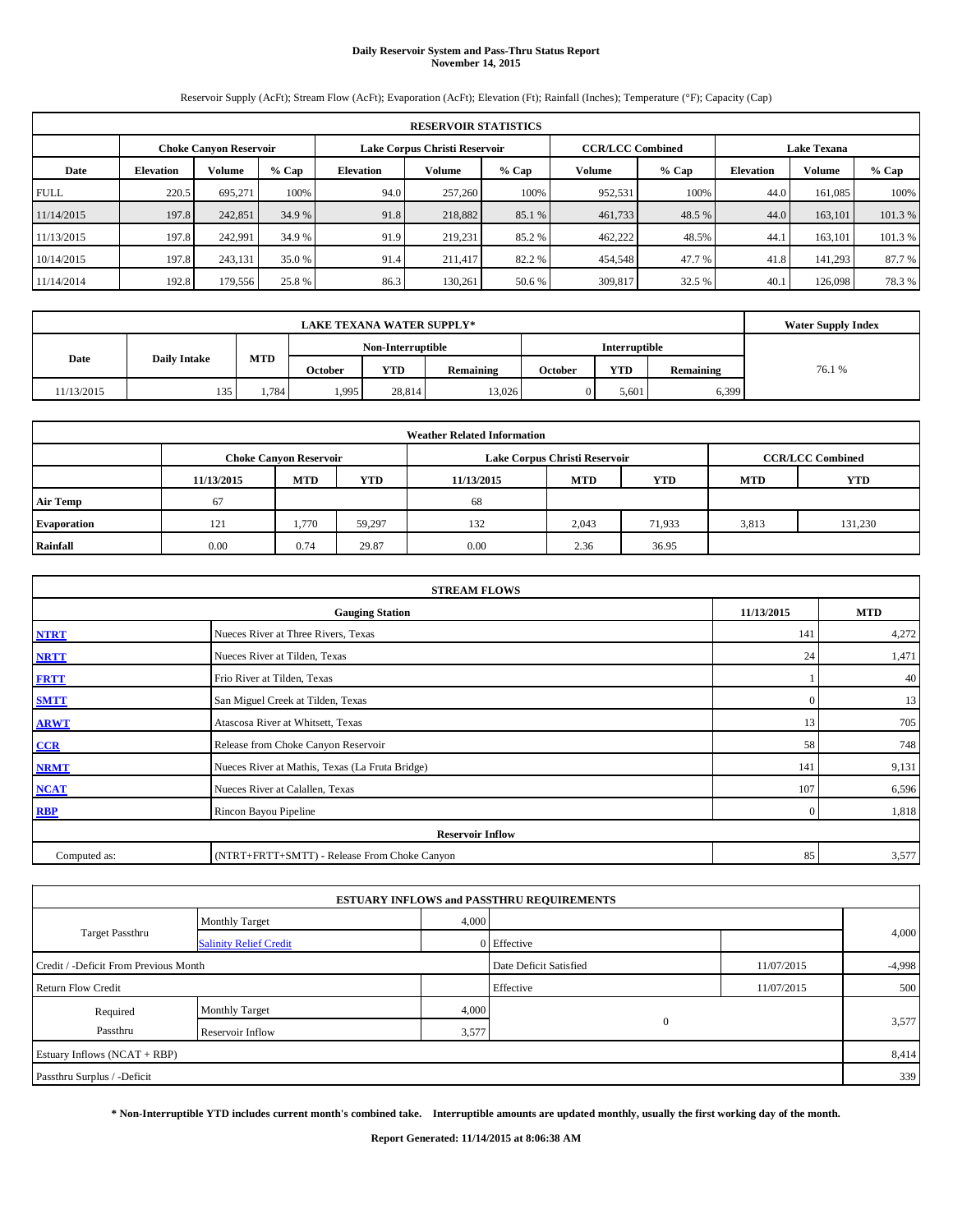# **Daily Reservoir System and Pass-Thru Status Report November 15, 2015**

Reservoir Supply (AcFt); Stream Flow (AcFt); Evaporation (AcFt); Elevation (Ft); Rainfall (Inches); Temperature (°F); Capacity (Cap)

| <b>RESERVOIR STATISTICS</b> |                                                                                                          |         |         |                  |               |         |         |         |                  |               |        |  |
|-----------------------------|----------------------------------------------------------------------------------------------------------|---------|---------|------------------|---------------|---------|---------|---------|------------------|---------------|--------|--|
|                             | <b>CCR/LCC Combined</b><br><b>Lake Texana</b><br>Lake Corpus Christi Reservoir<br>Choke Canvon Reservoir |         |         |                  |               |         |         |         |                  |               |        |  |
| Date                        | <b>Elevation</b>                                                                                         | Volume  | $%$ Cap | <b>Elevation</b> | <b>Volume</b> | $%$ Cap | Volume  | $%$ Cap | <b>Elevation</b> | <b>Volume</b> | % Cap  |  |
| <b>FULL</b>                 | 220.5                                                                                                    | 695.271 | 100%    | 94.0             | 257,260       | 100%    | 952.531 | 100%    | 44.0             | 161.085       | 100%   |  |
| 11/15/2015                  | 197.7                                                                                                    | 242,431 | 34.9 %  | 91.8             | 218,359       | 84.9%   | 460,790 | 48.4 %  | 44.0             | 163,101       | 101.3% |  |
| 11/14/2015                  | 197.8                                                                                                    | 242,851 | 34.9 %  | 91.8             | 218,882       | 85.1 %  | 461,733 | 48.5%   | 44.              | 163.101       | 101.3% |  |
| 10/15/2015                  | 197.8                                                                                                    | 242,991 | 34.9 %  | 91.4             | 210,726       | 81.9%   | 453,717 | 47.6 %  | 41.8             | 141.293       | 87.7 % |  |
| 11/15/2014                  | 192.8                                                                                                    | 179.441 | 25.8 %  | 86.3             | 130.397       | 50.7 %  | 309,838 | 32.5 %  | 40.0             | 126,098       | 78.3%  |  |

|            | <b>Water Supply Index</b> |            |         |                   |           |         |               |           |       |
|------------|---------------------------|------------|---------|-------------------|-----------|---------|---------------|-----------|-------|
|            | <b>Daily Intake</b>       |            |         | Non-Interruptible |           |         | Interruptible |           |       |
| Date       |                           | <b>MTD</b> | October | <b>YTD</b>        | Remaining | October | <b>YTD</b>    | Remaining | 76.0% |
| 11/14/2015 | 135                       | 1,919      | 1,995   | 28,949            | 12,891    |         | 5.601         | 6,399     |       |

| <b>Weather Related Information</b> |            |                               |            |            |                               |                         |            |            |  |  |
|------------------------------------|------------|-------------------------------|------------|------------|-------------------------------|-------------------------|------------|------------|--|--|
|                                    |            | <b>Choke Canyon Reservoir</b> |            |            | Lake Corpus Christi Reservoir | <b>CCR/LCC Combined</b> |            |            |  |  |
|                                    | 11/14/2015 | <b>MTD</b>                    | <b>YTD</b> | 11/14/2015 | <b>MTD</b>                    | <b>YTD</b>              | <b>MTD</b> | <b>YTD</b> |  |  |
| <b>Air Temp</b>                    |            |                               |            | 72         |                               |                         |            |            |  |  |
| Evaporation                        | 73         | 1,843                         | 59,370     | 112        | 2,155                         | 72,045                  | 3,998      | 131,415    |  |  |
| Rainfall                           | 0.00       | 0.74                          | 29.87      | 0.00       | 2.36                          | 36.95                   |            |            |  |  |

| <b>STREAM FLOWS</b> |                                                 |                |       |  |  |  |  |  |  |
|---------------------|-------------------------------------------------|----------------|-------|--|--|--|--|--|--|
|                     | <b>Gauging Station</b>                          |                |       |  |  |  |  |  |  |
| <b>NTRT</b>         | Nueces River at Three Rivers, Texas             | 133            | 4,405 |  |  |  |  |  |  |
| <b>NRTT</b>         | Nueces River at Tilden, Texas                   | 19             | 1,490 |  |  |  |  |  |  |
| <b>FRTT</b>         | Frio River at Tilden, Texas                     |                | 41    |  |  |  |  |  |  |
| <b>SMTT</b>         | San Miguel Creek at Tilden, Texas               | $\mathbf{0}$   | 13    |  |  |  |  |  |  |
| <b>ARWT</b>         | Atascosa River at Whitsett, Texas               | 12             | 717   |  |  |  |  |  |  |
| $CCR$               | Release from Choke Canyon Reservoir             | 58             | 806   |  |  |  |  |  |  |
| <b>NRMT</b>         | Nueces River at Mathis, Texas (La Fruta Bridge) | 141            | 9,272 |  |  |  |  |  |  |
| <b>NCAT</b>         | Nueces River at Calallen, Texas                 | 87             | 6,683 |  |  |  |  |  |  |
| <b>RBP</b>          | Rincon Bayou Pipeline                           | $\overline{0}$ | 1,818 |  |  |  |  |  |  |
|                     | <b>Reservoir Inflow</b>                         |                |       |  |  |  |  |  |  |
| Computed as:        | (NTRT+FRTT+SMTT) - Release From Choke Canyon    | 76             | 3,653 |  |  |  |  |  |  |

|                                       |                               |                        | <b>ESTUARY INFLOWS and PASSTHRU REQUIREMENTS</b> |            |       |
|---------------------------------------|-------------------------------|------------------------|--------------------------------------------------|------------|-------|
|                                       | <b>Monthly Target</b>         | 4,000                  |                                                  |            |       |
| Target Passthru                       | <b>Salinity Relief Credit</b> |                        | 0 Effective                                      |            | 4,000 |
| Credit / -Deficit From Previous Month |                               | Date Deficit Satisfied | 11/07/2015                                       | $-4,998$   |       |
| <b>Return Flow Credit</b>             |                               |                        | Effective                                        | 11/07/2015 | 500   |
| Required                              | <b>Monthly Target</b>         | 4,000                  |                                                  |            |       |
| Passthru                              | Reservoir Inflow              | 3,653                  | $\mathbf{0}$                                     |            | 3,653 |
| Estuary Inflows (NCAT + RBP)          |                               |                        |                                                  |            | 8,502 |
| Passthru Surplus / -Deficit           |                               |                        |                                                  |            | 351   |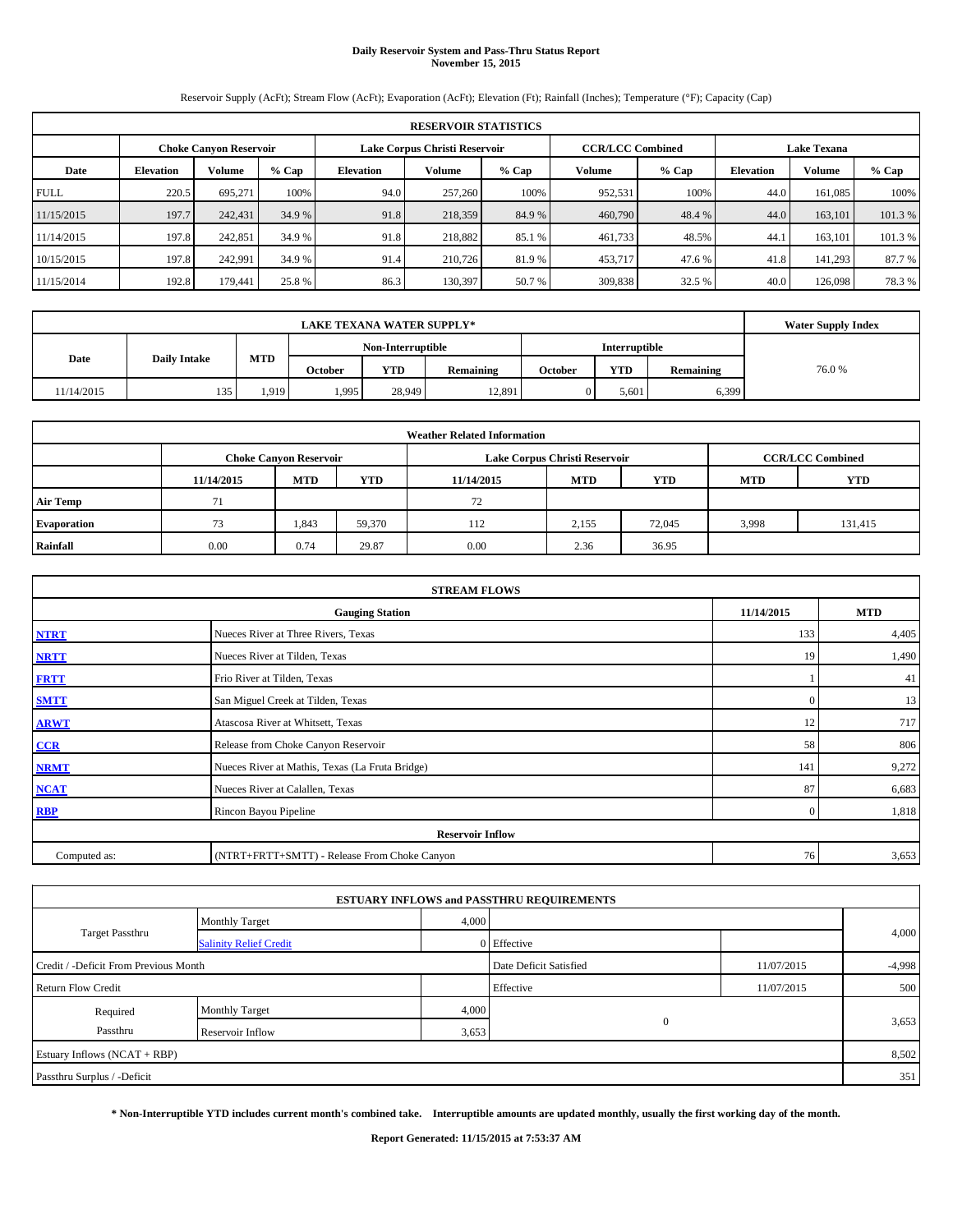# **Daily Reservoir System and Pass-Thru Status Report November 16, 2015**

Reservoir Supply (AcFt); Stream Flow (AcFt); Evaporation (AcFt); Elevation (Ft); Rainfall (Inches); Temperature (°F); Capacity (Cap)

| <b>RESERVOIR STATISTICS</b> |                                                                |               |         |                  |         |        |         |                                               |                  |               |         |
|-----------------------------|----------------------------------------------------------------|---------------|---------|------------------|---------|--------|---------|-----------------------------------------------|------------------|---------------|---------|
|                             | Lake Corpus Christi Reservoir<br><b>Choke Canyon Reservoir</b> |               |         |                  |         |        |         | <b>CCR/LCC Combined</b><br><b>Lake Texana</b> |                  |               |         |
| Date                        | <b>Elevation</b>                                               | <b>Volume</b> | $%$ Cap | <b>Elevation</b> | Volume  | % Cap  | Volume  | $%$ Cap                                       | <b>Elevation</b> | <b>Volume</b> | $%$ Cap |
| <b>FULL</b>                 | 220.5                                                          | 695.271       | 100%    | 94.0             | 257,260 | 100%   | 952,531 | 100%                                          | 44.0             | 161.085       | 100%    |
| 11/16/2015                  | 197.6                                                          | 241,047       | 34.7 %  | 91.8             | 218,011 | 84.7 % | 459,058 | 48.2 %                                        | 44.0             | 163,101       | 101.3%  |
| 11/15/2015                  | 197.7                                                          | 242,431       | 34.9 %  | 91.8             | 218,359 | 84.9 % | 460,790 | 48.4%                                         | 44.1             | 163.101       | 101.3 % |
| 10/16/2015                  | 197.7                                                          | 242,431       | 34.9 %  | 91.4             | 210.381 | 81.8%  | 452,812 | 47.5 %                                        | 41.7             | 140,426       | 87.2 %  |
| 11/16/2014                  | 192.7                                                          | 179,326       | 25.8 %  | 86.3             | 129,716 | 50.4 % | 309,042 | 32.4 %                                        | 40.0             | 126,098       | 78.3 %  |

|            | <b>Water Supply Index</b> |       |                |                   |           |         |                      |           |         |
|------------|---------------------------|-------|----------------|-------------------|-----------|---------|----------------------|-----------|---------|
|            |                           |       |                | Non-Interruptible |           |         | <b>Interruptible</b> |           |         |
| Date       | <b>Daily Intake</b>       | MTD   | <b>October</b> | <b>YTD</b>        | Remaining | October | <b>YTD</b>           | Remaining | $0.0\%$ |
| 11/15/2015 | 135                       | 2,054 | .995           | 29.084            | 12,756    |         | 5.601                | 6,399     |         |

| <b>Weather Related Information</b> |            |                               |            |            |                               |                         |            |            |  |
|------------------------------------|------------|-------------------------------|------------|------------|-------------------------------|-------------------------|------------|------------|--|
|                                    |            | <b>Choke Canyon Reservoir</b> |            |            | Lake Corpus Christi Reservoir | <b>CCR/LCC Combined</b> |            |            |  |
|                                    | 11/15/2015 | <b>MTD</b>                    | <b>YTD</b> | 11/15/2015 | <b>MTD</b>                    | <b>YTD</b>              | <b>MTD</b> | <b>YTD</b> |  |
| <b>Air Temp</b>                    | 78         |                               |            | 78         |                               |                         |            |            |  |
| Evaporation                        | 73         | 1.916                         | 59.443     | 101        | 2,256                         | 72,146                  | 4,172      | 131,589    |  |
| Rainfall                           | 0.00       | 0.74                          | 29.87      | 0.00       | 2.36                          | 36.95                   |            |            |  |

| <b>STREAM FLOWS</b>                  |                                                 |              |       |  |  |  |  |  |  |  |
|--------------------------------------|-------------------------------------------------|--------------|-------|--|--|--|--|--|--|--|
| 11/15/2015<br><b>Gauging Station</b> |                                                 |              |       |  |  |  |  |  |  |  |
| <b>NTRT</b>                          | Nueces River at Three Rivers, Texas             | 129          | 4,534 |  |  |  |  |  |  |  |
| <b>NRTT</b>                          | Nueces River at Tilden, Texas                   | 75           | 1,566 |  |  |  |  |  |  |  |
| <b>FRTT</b>                          | Frio River at Tilden, Texas                     |              | 42    |  |  |  |  |  |  |  |
| <b>SMTT</b>                          | San Miguel Creek at Tilden, Texas               | $\mathbf{0}$ | 13    |  |  |  |  |  |  |  |
| <b>ARWT</b>                          | Atascosa River at Whitsett, Texas               | 10           | 727   |  |  |  |  |  |  |  |
| $CCR$                                | Release from Choke Canyon Reservoir             | 58           | 863   |  |  |  |  |  |  |  |
| <b>NRMT</b>                          | Nueces River at Mathis, Texas (La Fruta Bridge) | 115          | 9,387 |  |  |  |  |  |  |  |
| <b>NCAT</b>                          | Nueces River at Calallen, Texas                 | 85           | 6,769 |  |  |  |  |  |  |  |
| <b>RBP</b>                           | Rincon Bayou Pipeline                           | $\Omega$     | 1,818 |  |  |  |  |  |  |  |
|                                      | <b>Reservoir Inflow</b>                         |              |       |  |  |  |  |  |  |  |
| Computed as:                         | (NTRT+FRTT+SMTT) - Release From Choke Canyon    | 72           | 3,725 |  |  |  |  |  |  |  |

|                                       |                               |                        | <b>ESTUARY INFLOWS and PASSTHRU REQUIREMENTS</b> |            |       |
|---------------------------------------|-------------------------------|------------------------|--------------------------------------------------|------------|-------|
|                                       | <b>Monthly Target</b>         | 4,000                  |                                                  |            |       |
| Target Passthru                       | <b>Salinity Relief Credit</b> |                        | 0 Effective                                      |            | 4,000 |
| Credit / -Deficit From Previous Month |                               | Date Deficit Satisfied | 11/07/2015                                       | $-4,998$   |       |
| <b>Return Flow Credit</b>             |                               |                        | Effective                                        | 11/07/2015 | 500   |
| Required                              | <b>Monthly Target</b>         | 4,000                  |                                                  |            |       |
| Passthru                              | Reservoir Inflow              | 3,725                  | $\mathbf{0}$                                     |            | 3,725 |
| Estuary Inflows (NCAT + RBP)          |                               |                        |                                                  |            | 8,587 |
| Passthru Surplus / -Deficit           |                               |                        |                                                  |            | 364   |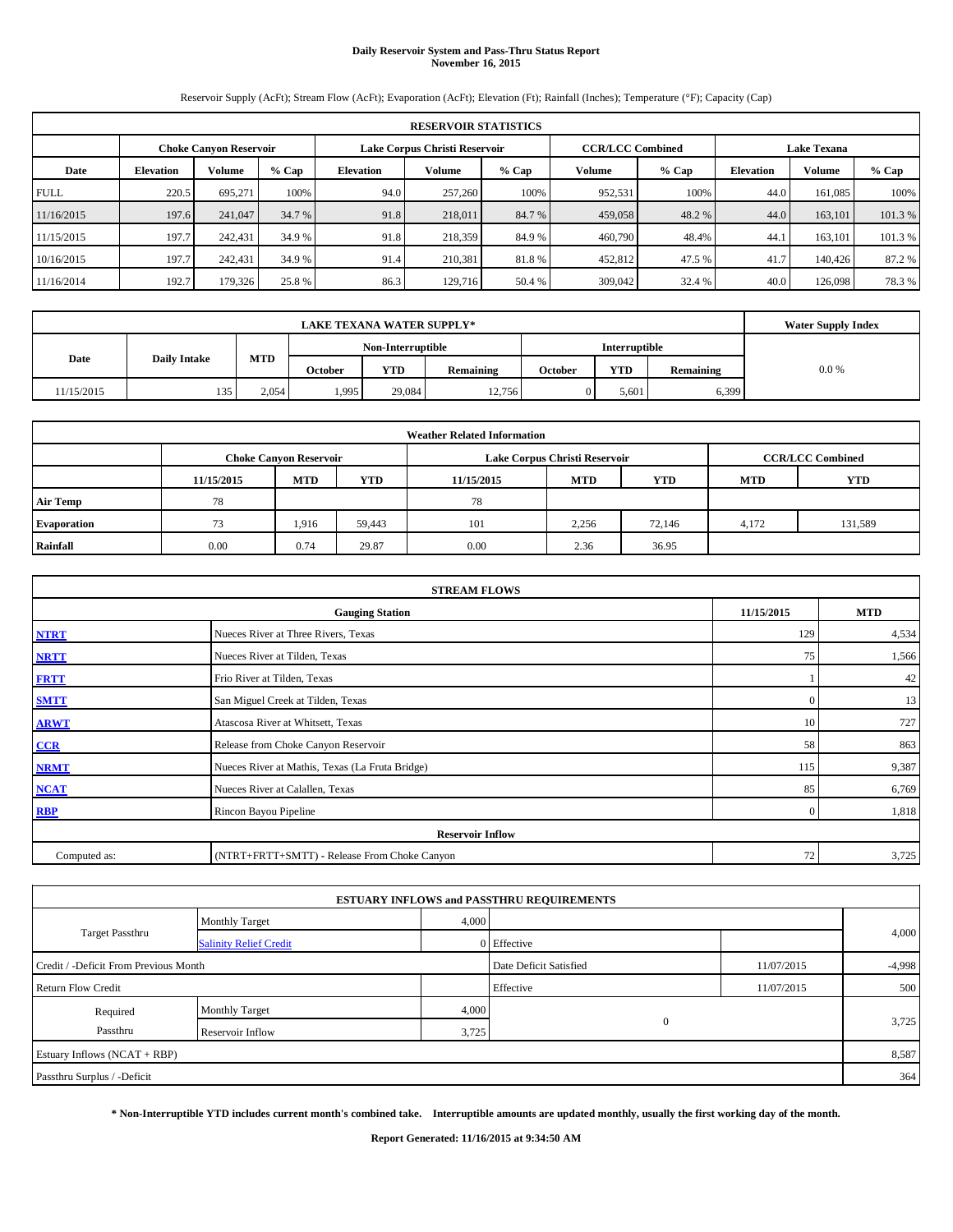# **Daily Reservoir System and Pass-Thru Status Report November 17, 2015**

Reservoir Supply (AcFt); Stream Flow (AcFt); Evaporation (AcFt); Elevation (Ft); Rainfall (Inches); Temperature (°F); Capacity (Cap)

| <b>RESERVOIR STATISTICS</b> |                                                         |         |         |                  |               |         |         |                                               |                  |               |        |
|-----------------------------|---------------------------------------------------------|---------|---------|------------------|---------------|---------|---------|-----------------------------------------------|------------------|---------------|--------|
|                             | Lake Corpus Christi Reservoir<br>Choke Canvon Reservoir |         |         |                  |               |         |         | <b>CCR/LCC Combined</b><br><b>Lake Texana</b> |                  |               |        |
| Date                        | <b>Elevation</b>                                        | Volume  | $%$ Cap | <b>Elevation</b> | <b>Volume</b> | $%$ Cap | Volume  | $%$ Cap                                       | <b>Elevation</b> | <b>Volume</b> | % Cap  |
| <b>FULL</b>                 | 220.5                                                   | 695.271 | 100%    | 94.0             | 257,260       | 100%    | 952.531 | 100%                                          | 44.0             | 161.085       | 100%   |
| 11/17/2015                  | 197.7                                                   | 241,736 | 34.8 %  | 91.7             | 216,966       | 84.3 %  | 458,702 | 48.2 %                                        | 43.8             | 159,229       | 98.8%  |
| 11/16/2015                  | 197.6                                                   | 241,047 | 34.7 %  | 91.8             | 218,011       | 84.7 %  | 459,058 | 48.2%                                         | 44.              | 163.101       | 101.3% |
| 10/17/2015                  | 197.7                                                   | 241,873 | 34.8 %  | 91.3             | 209.691       | 81.5 %  | 451,564 | 47.4 %                                        | 41.7             | 140,426       | 87.2 % |
| 11/17/2014                  | 192.7                                                   | 179,326 | 25.8 %  | 86.3             | 130,533       | 50.7 %  | 309,859 | 32.5 %                                        | 40.0             | 126,098       | 78.3%  |

|            | <b>Water Supply Index</b> |            |                |                   |           |         |               |           |       |
|------------|---------------------------|------------|----------------|-------------------|-----------|---------|---------------|-----------|-------|
|            |                           |            |                | Non-Interruptible |           |         | Interruptible |           |       |
| Date       | <b>Daily Intake</b>       | <b>MTD</b> | <b>October</b> | <b>YTD</b>        | Remaining | October | <b>YTD</b>    | Remaining | 75.6% |
| 11/16/2015 | 135                       | 2,189      | 1,995          | 29.219            | 12.621    |         | 5.601         | 6,399     |       |

| <b>Weather Related Information</b> |            |                               |        |            |                               |                         |            |            |  |  |
|------------------------------------|------------|-------------------------------|--------|------------|-------------------------------|-------------------------|------------|------------|--|--|
|                                    |            | <b>Choke Canyon Reservoir</b> |        |            | Lake Corpus Christi Reservoir | <b>CCR/LCC Combined</b> |            |            |  |  |
|                                    | 11/16/2015 | <b>MTD</b>                    | YTD    | 11/16/2015 | <b>MTD</b>                    | <b>YTD</b>              | <b>MTD</b> | <b>YTD</b> |  |  |
| <b>Air Temp</b>                    | 80         |                               |        | 82         |                               |                         |            |            |  |  |
| <b>Evaporation</b>                 | 48         | 1.964                         | 59,491 | 122        | 2,378                         | 72,268                  | 4,342      | 131,759    |  |  |
| Rainfall                           | 0.00       | 0.74                          | 29.87  | 0.00       | 2.36                          | 36.95                   |            |            |  |  |

| <b>STREAM FLOWS</b> |                                                 |              |       |  |  |  |  |  |  |
|---------------------|-------------------------------------------------|--------------|-------|--|--|--|--|--|--|
|                     | 11/16/2015                                      | <b>MTD</b>   |       |  |  |  |  |  |  |
| <b>NTRT</b>         | Nueces River at Three Rivers, Texas             | 123          | 4,657 |  |  |  |  |  |  |
| <b>NRTT</b>         | Nueces River at Tilden, Texas                   | 373          | 1,939 |  |  |  |  |  |  |
| <b>FRTT</b>         | Frio River at Tilden, Texas                     | $\mathbf{0}$ | 42    |  |  |  |  |  |  |
| <b>SMTT</b>         | San Miguel Creek at Tilden, Texas               | $\mathbf{0}$ | 13    |  |  |  |  |  |  |
| <b>ARWT</b>         | Atascosa River at Whitsett, Texas               | 10           | 737   |  |  |  |  |  |  |
| $CCR$               | Release from Choke Canyon Reservoir             | 58           | 921   |  |  |  |  |  |  |
| <b>NRMT</b>         | Nueces River at Mathis, Texas (La Fruta Bridge) | 87           | 9,474 |  |  |  |  |  |  |
| <b>NCAT</b>         | Nueces River at Calallen, Texas                 | 109          | 6,878 |  |  |  |  |  |  |
| <b>RBP</b>          | Rincon Bayou Pipeline                           | $\Omega$     | 1,818 |  |  |  |  |  |  |
|                     | <b>Reservoir Inflow</b>                         |              |       |  |  |  |  |  |  |
| Computed as:        | (NTRT+FRTT+SMTT) - Release From Choke Canyon    | 66           | 3,791 |  |  |  |  |  |  |

|                                       |                               |       | <b>ESTUARY INFLOWS and PASSTHRU REQUIREMENTS</b> |            |          |
|---------------------------------------|-------------------------------|-------|--------------------------------------------------|------------|----------|
|                                       | <b>Monthly Target</b>         | 4,000 |                                                  |            |          |
| Target Passthru                       | <b>Salinity Relief Credit</b> |       | 0 Effective                                      |            | 4,000    |
| Credit / -Deficit From Previous Month |                               |       | Date Deficit Satisfied                           | 11/07/2015 | $-4,998$ |
| <b>Return Flow Credit</b>             |                               |       | Effective                                        | 11/07/2015 | 500      |
| Required                              | <b>Monthly Target</b>         | 4,000 |                                                  |            |          |
| Passthru                              | Reservoir Inflow              | 3,791 | $\mathbf{0}$                                     |            | 3,791    |
| Estuary Inflows (NCAT + RBP)          |                               |       |                                                  |            | 8,696    |
| Passthru Surplus / -Deficit           |                               |       |                                                  |            | 407      |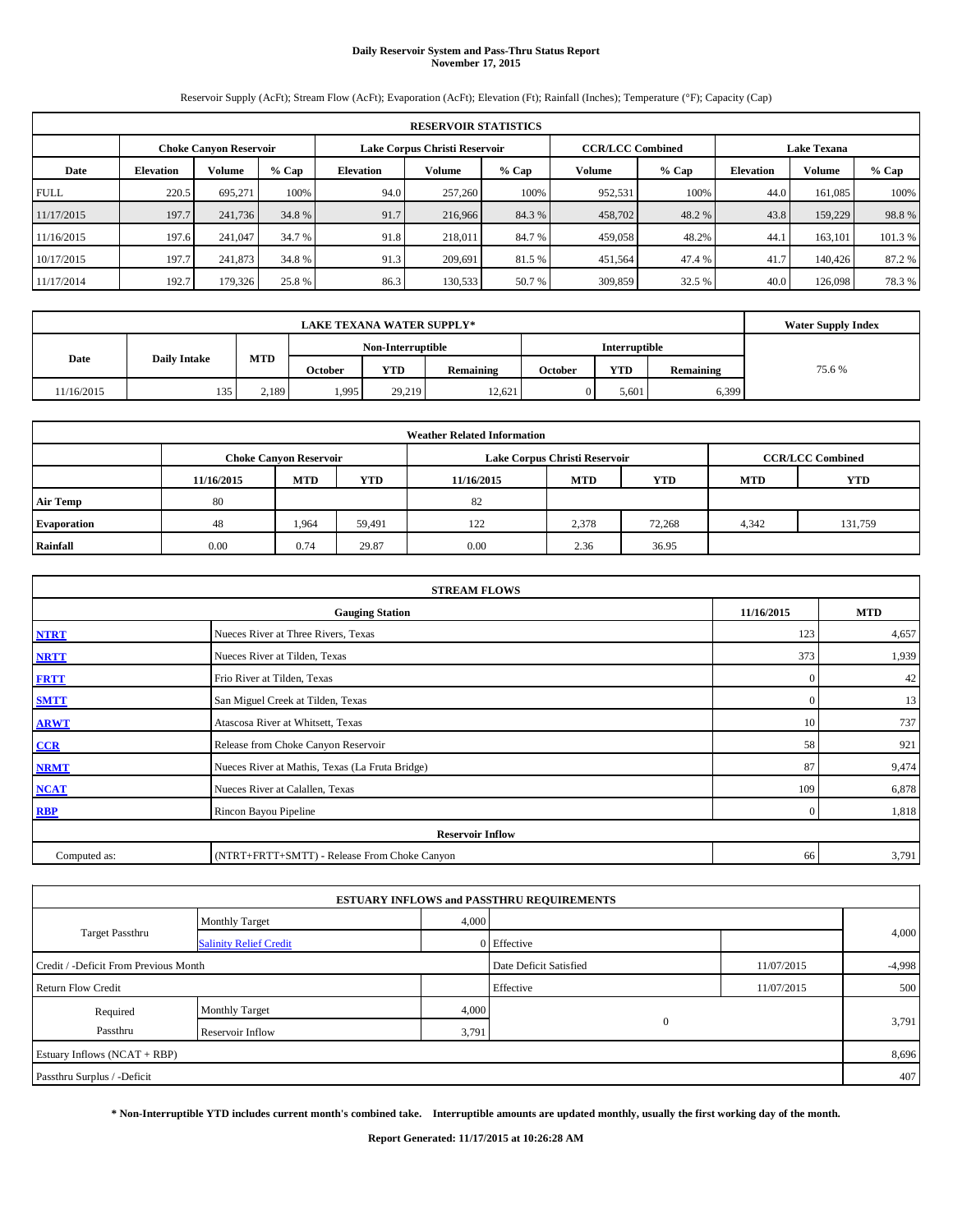# **Daily Reservoir System and Pass-Thru Status Report November 18, 2015**

Reservoir Supply (AcFt); Stream Flow (AcFt); Evaporation (AcFt); Elevation (Ft); Rainfall (Inches); Temperature (°F); Capacity (Cap)

|             | <b>RESERVOIR STATISTICS</b> |                               |         |                  |                               |         |                         |         |                  |                    |        |  |  |
|-------------|-----------------------------|-------------------------------|---------|------------------|-------------------------------|---------|-------------------------|---------|------------------|--------------------|--------|--|--|
|             |                             | <b>Choke Canvon Reservoir</b> |         |                  | Lake Corpus Christi Reservoir |         | <b>CCR/LCC Combined</b> |         |                  | <b>Lake Texana</b> |        |  |  |
| Date        | <b>Elevation</b>            | Volume                        | $%$ Cap | <b>Elevation</b> | Volume                        | $%$ Cap | Volume                  | $%$ Cap | <b>Elevation</b> | Volume             | % Cap  |  |  |
| <b>FULL</b> | 220.5                       | 695,271                       | 100%    | 94.0             | 257,260                       | 100%    | 952,531                 | 100%    | 44.0             | 161.085            | 100%   |  |  |
| 11/18/2015  | 197.6                       | 241,185                       | 34.7 %  | 91.8             | 218,185                       | 84.8%   | 459,370                 | 48.2 %  | 43.9             | 160,156            | 99.4 % |  |  |
| 11/17/2015  | 197.7                       | 241,736                       | 34.8%   | 91.7             | 216,966                       | 84.3%   | 458,702                 | 48.2%   | 43.8             | 159,229            | 98.8%  |  |  |
| 10/18/2015  | 197.7                       | 242,571                       | 34.9 %  | 91.3             | 209,347                       | 81.4 %  | 451,918                 | 47.4 %  | 41.7             | 140,426            | 87.2%  |  |  |
| 11/18/2014  | 192.8                       | 179,441                       | 25.8%   | 86.2             | 129,038                       | 50.2 %  | 308,479                 | 32.4 %  | 40.0             | 126,098            | 78.3%  |  |  |

|            | <b>Water Supply Index</b>                 |       |                |            |           |         |            |           |       |
|------------|-------------------------------------------|-------|----------------|------------|-----------|---------|------------|-----------|-------|
|            | <b>Interruptible</b><br>Non-Interruptible |       |                |            |           |         |            |           |       |
| Date       | MTD<br><b>Daily Intake</b>                |       | <b>October</b> | <b>YTD</b> | Remaining | October | <b>YTD</b> | Remaining | 75.8% |
| 11/17/2015 | 135                                       | 2.324 | 1,995          | 29.354     | 12,486    |         | 5.601      | 6,399     |       |

| <b>Weather Related Information</b> |            |                               |            |            |                               |                         |       |         |  |  |  |
|------------------------------------|------------|-------------------------------|------------|------------|-------------------------------|-------------------------|-------|---------|--|--|--|
|                                    |            | <b>Choke Canyon Reservoir</b> |            |            | Lake Corpus Christi Reservoir | <b>CCR/LCC Combined</b> |       |         |  |  |  |
|                                    | 11/17/2015 | <b>MTD</b>                    | <b>YTD</b> | <b>MTD</b> | <b>YTD</b>                    |                         |       |         |  |  |  |
| <b>Air Temp</b>                    | 76         |                               |            | 78         |                               |                         |       |         |  |  |  |
| Evaporation                        | 113        | 2,077                         | 59.604     | 173        | 2,551                         | 72,441                  | 4,628 | 132,045 |  |  |  |
| Rainfall                           | 0.04       | 0.78                          | 29.91      | 0.00       | 2.36                          | 36.95                   |       |         |  |  |  |

|              | <b>STREAM FLOWS</b>                             |              |       |  |  |  |  |
|--------------|-------------------------------------------------|--------------|-------|--|--|--|--|
|              | 11/17/2015                                      | <b>MTD</b>   |       |  |  |  |  |
| <b>NTRT</b>  | Nueces River at Three Rivers, Texas             | 353          | 5,010 |  |  |  |  |
| <b>NRTT</b>  | 480                                             | 2,419        |       |  |  |  |  |
| <b>FRTT</b>  | Frio River at Tilden, Texas                     |              | 42    |  |  |  |  |
| <b>SMTT</b>  | San Miguel Creek at Tilden, Texas               | $\mathbf{0}$ | 13    |  |  |  |  |
| <b>ARWT</b>  | Atascosa River at Whitsett, Texas               | 10           | 746   |  |  |  |  |
| $CCR$        | Release from Choke Canyon Reservoir             | 58           | 979   |  |  |  |  |
| <b>NRMT</b>  | Nueces River at Mathis, Texas (La Fruta Bridge) | 99           | 9,574 |  |  |  |  |
| <b>NCAT</b>  | Nueces River at Calallen, Texas                 | 38           | 6,916 |  |  |  |  |
| <b>RBP</b>   | Rincon Bayou Pipeline                           | $\Omega$     | 1,818 |  |  |  |  |
|              | <b>Reservoir Inflow</b>                         |              |       |  |  |  |  |
| Computed as: | (NTRT+FRTT+SMTT) - Release From Choke Canyon    |              |       |  |  |  |  |

|                                       |                               |       | <b>ESTUARY INFLOWS and PASSTHRU REQUIREMENTS</b> |            |          |
|---------------------------------------|-------------------------------|-------|--------------------------------------------------|------------|----------|
|                                       | <b>Monthly Target</b>         | 4,000 |                                                  |            |          |
| Target Passthru                       | <b>Salinity Relief Credit</b> |       | 0 Effective                                      |            | 4,000    |
| Credit / -Deficit From Previous Month |                               |       | Date Deficit Satisfied                           | 11/07/2015 | $-4,998$ |
| <b>Return Flow Credit</b>             |                               |       | Effective                                        | 11/07/2015 | 500      |
| Required                              | <b>Monthly Target</b>         | 4,000 |                                                  |            |          |
| Passthru                              | Reservoir Inflow              | 4,087 | $\mathbf{0}$                                     |            | 4,000    |
| Estuary Inflows (NCAT + RBP)          |                               |       |                                                  |            | 8,734    |
| Passthru Surplus / -Deficit           |                               |       |                                                  |            | 236      |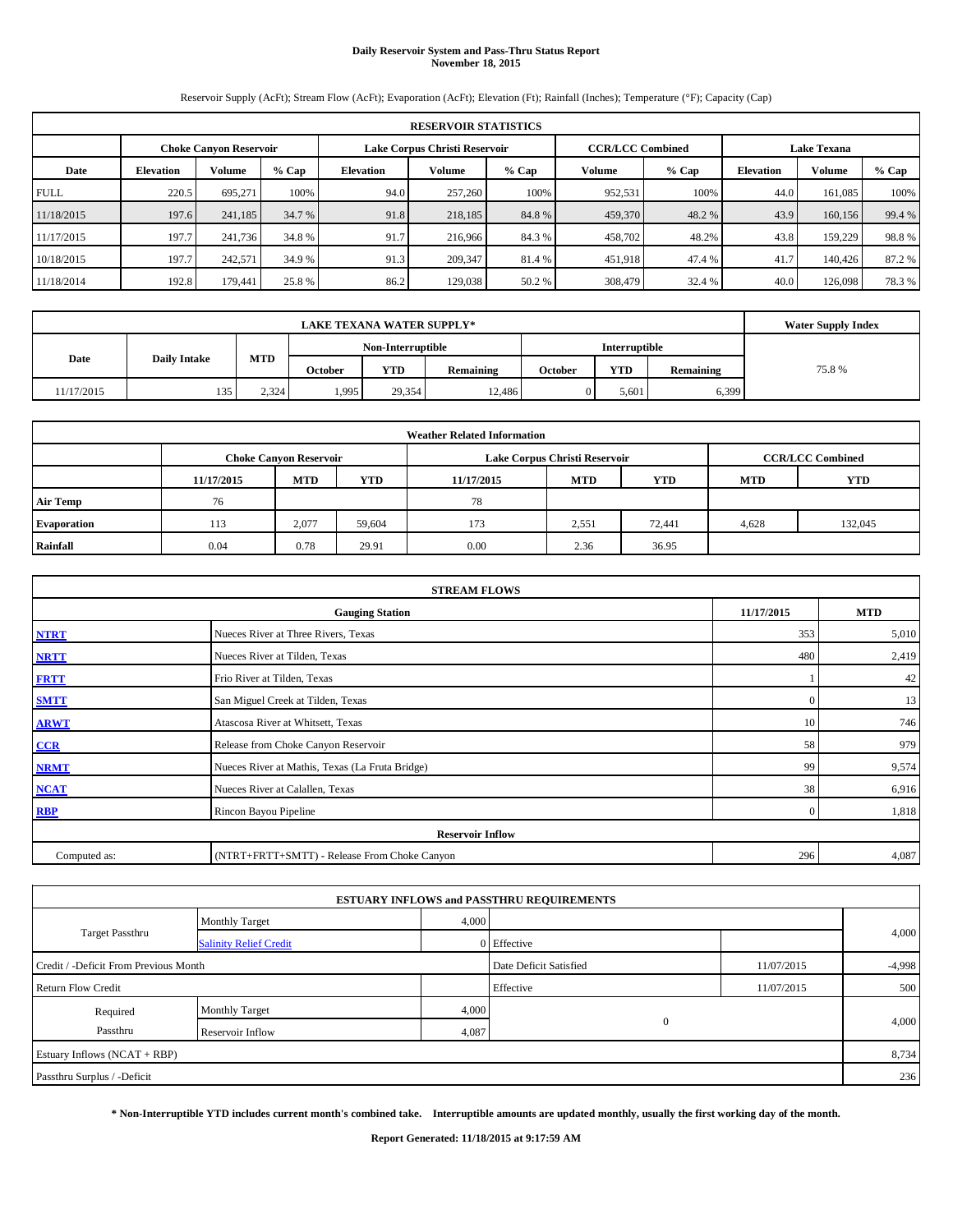# **Daily Reservoir System and Pass-Thru Status Report November 19, 2015**

Reservoir Supply (AcFt); Stream Flow (AcFt); Evaporation (AcFt); Elevation (Ft); Rainfall (Inches); Temperature (°F); Capacity (Cap)

|             |                  |                        |         |                  | <b>RESERVOIR STATISTICS</b>   |         |                         |         |                  |                    |         |
|-------------|------------------|------------------------|---------|------------------|-------------------------------|---------|-------------------------|---------|------------------|--------------------|---------|
|             |                  | Choke Canvon Reservoir |         |                  | Lake Corpus Christi Reservoir |         | <b>CCR/LCC Combined</b> |         |                  | <b>Lake Texana</b> |         |
| Date        | <b>Elevation</b> | Volume                 | $%$ Cap | <b>Elevation</b> | Volume                        | $%$ Cap | Volume                  | $%$ Cap | <b>Elevation</b> | Volume             | $%$ Cap |
| <b>FULL</b> | 220.5            | 695,271                | 100%    | 94.0             | 257,260                       | 100%    | 952,531                 | 100%    | 44.0             | 161.085            | 100%    |
| 11/19/2015  | 197.7            | 242,011                | 34.8 %  | 91.8             | 218,011                       | 84.7 %  | 460,022                 | 48.3 %  | 44.0             | 161,085            | 100.0%  |
| 11/18/2015  | 197.6            | 241.185                | 34.7 %  | 91.8             | 218.185                       | 84.8%   | 459,370                 | 48.2%   | 43.9             | 160.156            | 99.4 %  |
| 10/19/2015  | 197.8            | 242,711                | 34.9 %  | 91.3             | 208,485                       | 81.0%   | 451,196                 | 47.4 %  | 41.7             | 140,426            | 87.2 %  |
| 11/19/2014  | 192.7            | 178,526                | 25.7 %  | 86.2             | 128,902                       | 50.1 %  | 307,428                 | 32.3 %  | 39.9             | 125.280            | 77.8%   |

|            | <b>Water Supply Index</b> |       |         |                   |           |         |                      |           |       |
|------------|---------------------------|-------|---------|-------------------|-----------|---------|----------------------|-----------|-------|
|            |                           |       |         | Non-Interruptible |           |         | <b>Interruptible</b> |           |       |
| Date       | <b>Daily Intake</b>       | MTD   | October | YTD               | Remaining | October | YTD                  | Remaining | 75.9% |
| 11/18/2015 | 134                       | 2,458 | .995    | 29,488            | 12,352    |         | 5,601                | 6,399     |       |

| <b>Weather Related Information</b> |            |                               |        |            |                               |                         |       |         |  |  |  |
|------------------------------------|------------|-------------------------------|--------|------------|-------------------------------|-------------------------|-------|---------|--|--|--|
|                                    |            | <b>Choke Canyon Reservoir</b> |        |            | Lake Corpus Christi Reservoir | <b>CCR/LCC Combined</b> |       |         |  |  |  |
|                                    | 11/18/2015 | <b>MTD</b>                    | YTD    | 11/18/2015 | <b>MTD</b>                    | <b>YTD</b>              |       |         |  |  |  |
| <b>Air Temp</b>                    | 75         |                               |        | 74         |                               |                         |       |         |  |  |  |
| <b>Evaporation</b>                 | 97         | 2,174                         | 59,701 | 152        | 2,703                         | 72,593                  | 4,877 | 132,294 |  |  |  |
| Rainfall                           | 0.00       | 0.78                          | 29.91  | 0.00       | 2.36                          | 36.95                   |       |         |  |  |  |

|              | <b>STREAM FLOWS</b>                             |                |       |  |  |  |  |
|--------------|-------------------------------------------------|----------------|-------|--|--|--|--|
|              | 11/18/2015                                      | <b>MTD</b>     |       |  |  |  |  |
| <b>NTRT</b>  | Nueces River at Three Rivers, Texas             |                |       |  |  |  |  |
| <b>NRTT</b>  | Nueces River at Tilden, Texas                   | 492            | 2,911 |  |  |  |  |
| <b>FRTT</b>  | Frio River at Tilden, Texas                     | $\mathbf{0}$   | 43    |  |  |  |  |
| <b>SMTT</b>  | San Miguel Creek at Tilden, Texas               | $\mathbf{0}$   | 13    |  |  |  |  |
| <b>ARWT</b>  | Atascosa River at Whitsett, Texas               | 8              | 755   |  |  |  |  |
| CCR          | Release from Choke Canyon Reservoir             | 58             | 1,036 |  |  |  |  |
| <b>NRMT</b>  | Nueces River at Mathis, Texas (La Fruta Bridge) | 193            | 9,766 |  |  |  |  |
| <b>NCAT</b>  | Nueces River at Calallen, Texas                 | $\Omega$       | 6,916 |  |  |  |  |
| <b>RBP</b>   | Rincon Bayou Pipeline                           | $\overline{0}$ | 1,818 |  |  |  |  |
|              | <b>Reservoir Inflow</b>                         |                |       |  |  |  |  |
| Computed as: | (NTRT+FRTT+SMTT) - Release From Choke Canyon    |                |       |  |  |  |  |

|                                       |                               |             | <b>ESTUARY INFLOWS and PASSTHRU REQUIREMENTS</b> |            |          |  |  |  |
|---------------------------------------|-------------------------------|-------------|--------------------------------------------------|------------|----------|--|--|--|
|                                       | <b>Monthly Target</b>         | 4,000       |                                                  |            |          |  |  |  |
| Target Passthru                       | <b>Salinity Relief Credit</b> | 0 Effective |                                                  | 4,000      |          |  |  |  |
| Credit / -Deficit From Previous Month |                               |             | Date Deficit Satisfied                           | 11/07/2015 | $-4,998$ |  |  |  |
| <b>Return Flow Credit</b>             |                               |             | Effective                                        | 11/07/2015 | 500      |  |  |  |
| Required                              | Monthly Target                | 4,000       |                                                  |            |          |  |  |  |
| Passthru                              | Reservoir Inflow              | 4,566       | $\mathbf{0}$                                     |            | 4,000    |  |  |  |
| Estuary Inflows (NCAT + RBP)          |                               |             |                                                  |            | 8,734    |  |  |  |
| Passthru Surplus / -Deficit           |                               |             |                                                  |            |          |  |  |  |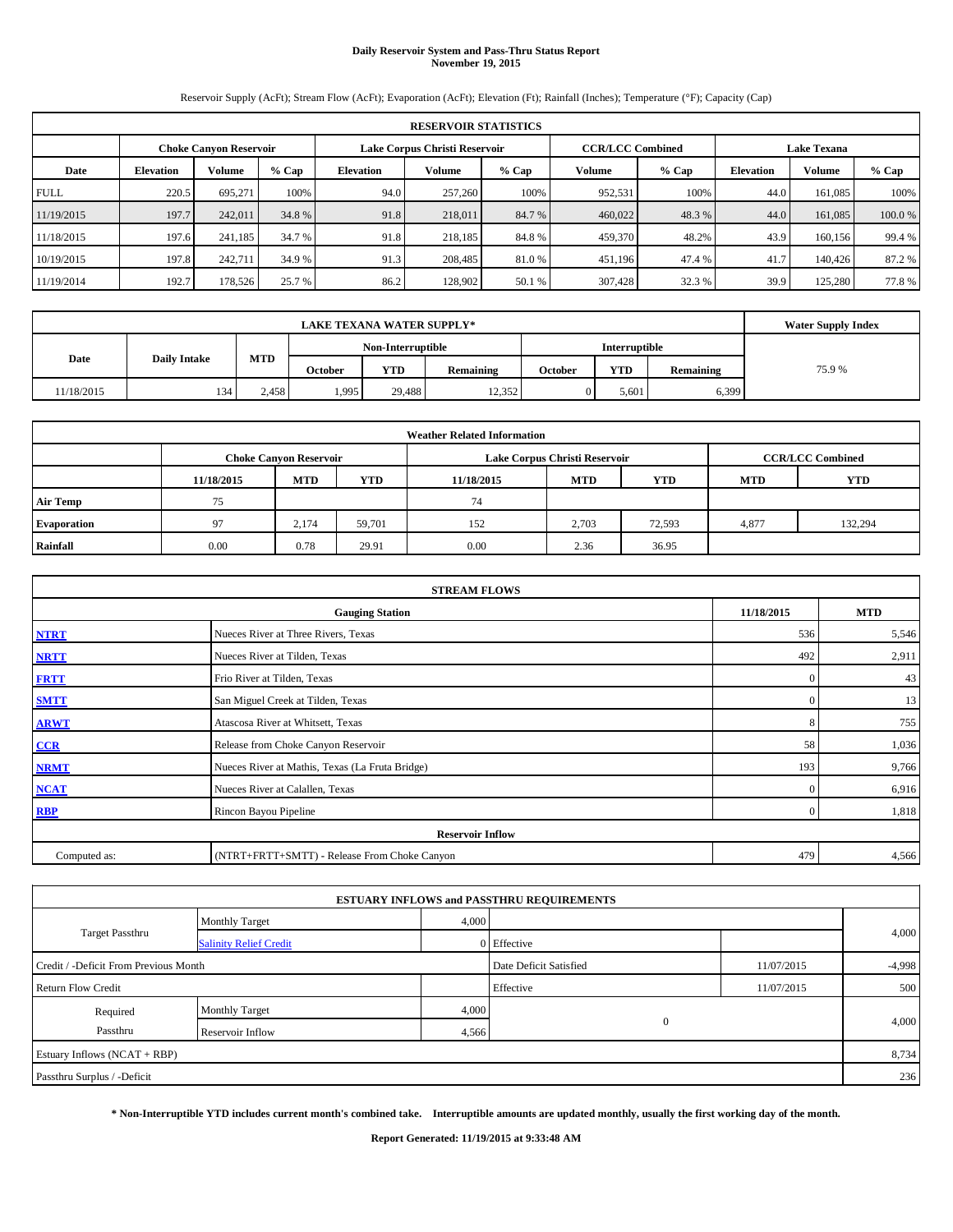# **Daily Reservoir System and Pass-Thru Status Report November 20, 2015**

Reservoir Supply (AcFt); Stream Flow (AcFt); Evaporation (AcFt); Elevation (Ft); Rainfall (Inches); Temperature (°F); Capacity (Cap)

|             | <b>RESERVOIR STATISTICS</b> |                               |         |                  |                               |         |                         |         |                  |                    |         |  |  |
|-------------|-----------------------------|-------------------------------|---------|------------------|-------------------------------|---------|-------------------------|---------|------------------|--------------------|---------|--|--|
|             |                             | <b>Choke Canyon Reservoir</b> |         |                  | Lake Corpus Christi Reservoir |         | <b>CCR/LCC Combined</b> |         |                  | <b>Lake Texana</b> |         |  |  |
| Date        | <b>Elevation</b>            | Volume                        | $%$ Cap | <b>Elevation</b> | Volume                        | $%$ Cap | Volume                  | $%$ Cap | <b>Elevation</b> | <b>Volume</b>      | $%$ Cap |  |  |
| <b>FULL</b> | 220.5                       | 695.271                       | 100%    | 94.0             | 257,260                       | 100%    | 952,531                 | 100%    | 44.0             | 161.085            | 100%    |  |  |
| 11/20/2015  | 197.7                       | 241,873                       | 34.8 %  | 91.8             | 218,185                       | 84.8%   | 460,058                 | 48.3%   | 44.2             | 163.121            | 101.3%  |  |  |
| 11/19/2015  | 197.7                       | 242,011                       | 34.8 %  | 91.8             | 218,011                       | 84.7 %  | 460,022                 | 48.3%   | 44.0             | 161.085            | 100.0%  |  |  |
| 10/20/2015  | 197.7                       | 242.151                       | 34.8 %  | 91.2             | 207,625                       | 80.7%   | 449,776                 | 47.2%   | 41.6             | 139.562            | 86.6%   |  |  |
| 11/20/2014  | 192.7                       | 179,212                       | 25.8 %  | 86.2             | 128,631                       | 50.0 %  | 307,843                 | 32.3 %  | 39.8             | 124,467            | 77.3 %  |  |  |

|            | <b>LAKE TEXANA WATER SUPPLY*</b> |       |         |                   |           |         |                      |           |       |  |  |  |
|------------|----------------------------------|-------|---------|-------------------|-----------|---------|----------------------|-----------|-------|--|--|--|
|            | <b>Daily Intake</b>              |       |         | Non-Interruptible |           |         | <b>Interruptible</b> |           |       |  |  |  |
| Date       |                                  | MTD   | October | YTD               | Remaining | October | YTD                  | Remaining | 75.9% |  |  |  |
| 11/19/2015 | 134                              | 2.592 | .995    | 29.622            | 12,218    |         | 5,601                | 6,399     |       |  |  |  |

| <b>Weather Related Information</b> |            |                                                                                           |            |            |            |            |            |            |  |  |  |  |  |
|------------------------------------|------------|-------------------------------------------------------------------------------------------|------------|------------|------------|------------|------------|------------|--|--|--|--|--|
|                                    |            | <b>Choke Canyon Reservoir</b><br><b>CCR/LCC Combined</b><br>Lake Corpus Christi Reservoir |            |            |            |            |            |            |  |  |  |  |  |
|                                    | 11/19/2015 | <b>MTD</b>                                                                                | <b>YTD</b> | 11/19/2015 | <b>MTD</b> | <b>YTD</b> | <b>MTD</b> | <b>YTD</b> |  |  |  |  |  |
| <b>Air Temp</b>                    | 80         |                                                                                           |            | 81         |            |            |            |            |  |  |  |  |  |
| Evaporation                        | 105        | 2,279                                                                                     | 59,806     | 152        | 2,855      | 72,745     | 5,134      | 132,551    |  |  |  |  |  |
| Rainfall                           | 0.00       | 0.78                                                                                      | 29.91      | 0.00       | 2.36       | 36.95      |            |            |  |  |  |  |  |

|              | <b>STREAM FLOWS</b>                             |              |            |
|--------------|-------------------------------------------------|--------------|------------|
|              | <b>Gauging Station</b>                          | 11/19/2015   | <b>MTD</b> |
| <b>NTRT</b>  | Nueces River at Three Rivers, Texas             | 564          | 6,110      |
| <b>NRTT</b>  | Nueces River at Tilden, Texas                   | 445          | 3,356      |
| <b>FRTT</b>  | Frio River at Tilden, Texas                     | $\mathbf{0}$ | 43         |
| <b>SMTT</b>  | San Miguel Creek at Tilden, Texas               | $\mathbf{0}$ | 13         |
| <b>ARWT</b>  | Atascosa River at Whitsett, Texas               | 8            | 763        |
| CCR          | Release from Choke Canyon Reservoir             | 58           | 1,094      |
| <b>NRMT</b>  | Nueces River at Mathis, Texas (La Fruta Bridge) | 195          | 9,961      |
| <b>NCAT</b>  | Nueces River at Calallen, Texas                 | $\mathbf{0}$ | 6,916      |
| <b>RBP</b>   | Rincon Bayou Pipeline                           | $\Omega$     | 1,818      |
|              | <b>Reservoir Inflow</b>                         |              |            |
| Computed as: | (NTRT+FRTT+SMTT) - Release From Choke Canyon    | 506          | 5,072      |

|                                       |                               |       | <b>ESTUARY INFLOWS and PASSTHRU REQUIREMENTS</b> |            |          |
|---------------------------------------|-------------------------------|-------|--------------------------------------------------|------------|----------|
|                                       | <b>Monthly Target</b>         | 4,000 |                                                  |            |          |
| <b>Target Passthru</b>                | <b>Salinity Relief Credit</b> |       | 1,000 Effective                                  | 11/19/2015 | 3,000    |
| Credit / -Deficit From Previous Month |                               |       | Date Deficit Satisfied                           | 11/07/2015 | $-4,998$ |
| <b>Return Flow Credit</b>             |                               |       | Effective                                        | 11/07/2015 | 500      |
| Required                              | Monthly Target                | 3,000 |                                                  |            |          |
| Passthru                              | Reservoir Inflow              | 5,072 | $\mathbf{0}$                                     |            | 3,000    |
| Estuary Inflows (NCAT + RBP)          |                               |       |                                                  |            | 8,734    |
| Passthru Surplus / -Deficit           |                               |       |                                                  |            | 1,236    |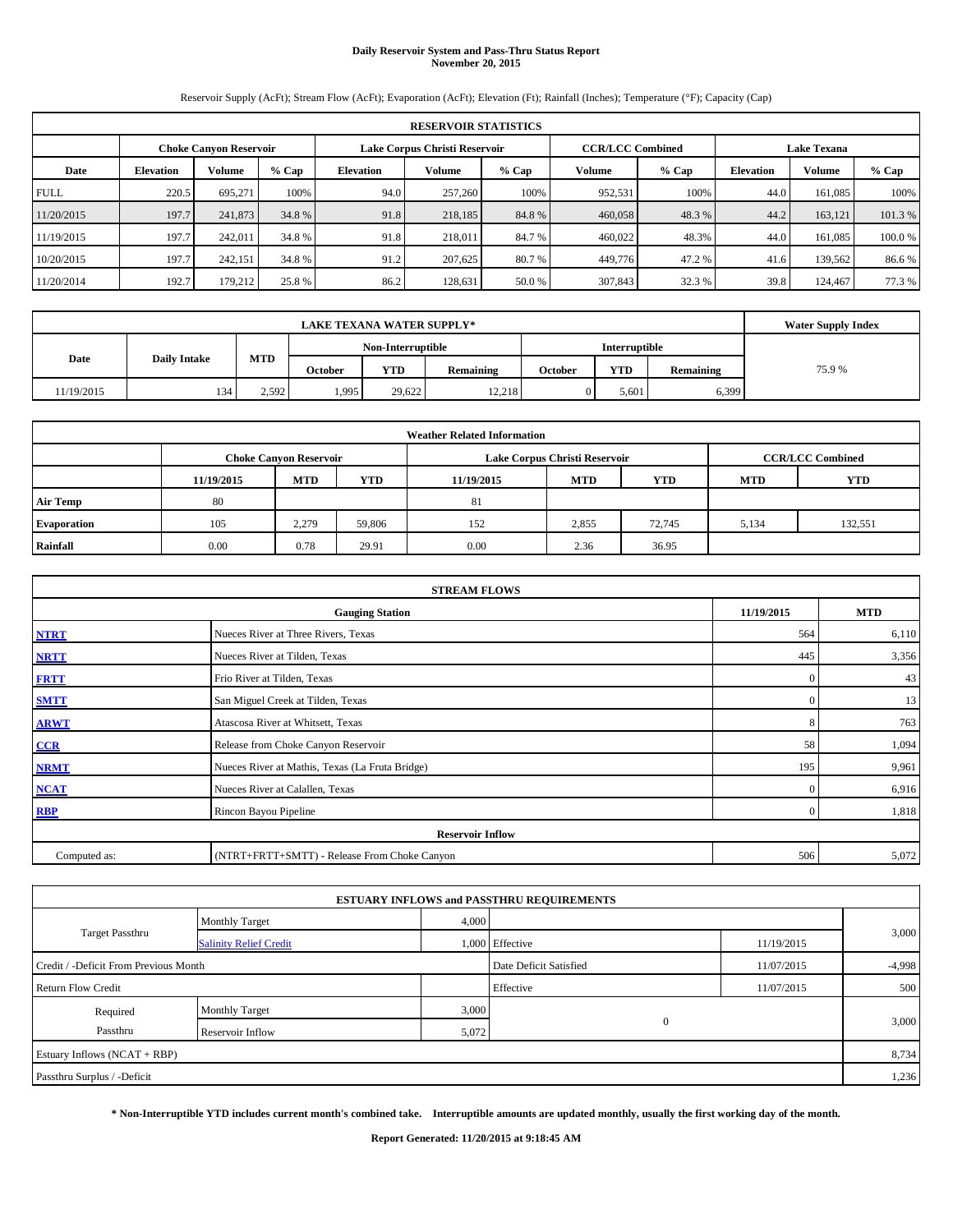# **Daily Reservoir System and Pass-Thru Status Report November 21, 2015**

Reservoir Supply (AcFt); Stream Flow (AcFt); Evaporation (AcFt); Elevation (Ft); Rainfall (Inches); Temperature (°F); Capacity (Cap)

|             | <b>RESERVOIR STATISTICS</b>                                                                                     |         |         |                  |         |        |         |         |                  |               |         |  |  |  |  |
|-------------|-----------------------------------------------------------------------------------------------------------------|---------|---------|------------------|---------|--------|---------|---------|------------------|---------------|---------|--|--|--|--|
|             | Lake Corpus Christi Reservoir<br><b>CCR/LCC Combined</b><br><b>Lake Texana</b><br><b>Choke Canyon Reservoir</b> |         |         |                  |         |        |         |         |                  |               |         |  |  |  |  |
| Date        | <b>Elevation</b>                                                                                                | Volume  | $%$ Cap | <b>Elevation</b> | Volume  | % Cap  | Volume  | $%$ Cap | <b>Elevation</b> | <b>Volume</b> | $%$ Cap |  |  |  |  |
| <b>FULL</b> | 220.5                                                                                                           | 695.271 | 100%    | 94.0             | 257,260 | 100%   | 952,531 | 100%    | 44.0             | 161.085       | 100%    |  |  |  |  |
| 11/21/2015  | 197.6                                                                                                           | 240,358 | 34.6 %  | 91.8             | 218,708 | 85.0 % | 459,066 | 48.2 %  | 44.1             | 162,101       | 100.6 % |  |  |  |  |
| 11/20/2015  | 197.7                                                                                                           | 241,873 | 34.8 %  | 91.8             | 218,185 | 84.8%  | 460,058 | 48.3%   | 44.2             | 163.121       | 101.3 % |  |  |  |  |
| 10/21/2015  | 197.7                                                                                                           | 242.291 | 34.8 %  | 91.2             | 207,109 | 80.5 % | 449,400 | 47.2%   | 41.5             | 138,700       | 86.1 %  |  |  |  |  |
| 11/21/2014  | 192.7                                                                                                           | 178.298 | 25.6 %  | 86.2             | 128,496 | 49.9 % | 306,794 | 32.2 %  | 39.8             | 124,467       | 77.3 %  |  |  |  |  |

|            | <b>Water Supply Index</b>                                                                 |       |                   |        |        |                      |       |  |
|------------|-------------------------------------------------------------------------------------------|-------|-------------------|--------|--------|----------------------|-------|--|
|            |                                                                                           |       | Non-Interruptible |        |        | <b>Interruptible</b> |       |  |
| Date       | MTD<br><b>Daily Intake</b><br><b>YTD</b><br><b>YTD</b><br>Remaining<br>October<br>October |       |                   |        |        | Remaining            | 75.7% |  |
| 11/20/2015 | 134                                                                                       | 2.726 | 1.995             | 29,756 | 12.084 | 5,601                | 6,399 |  |

| <b>Weather Related Information</b> |            |                                                                                           |        |            |            |            |            |            |  |  |  |  |  |  |
|------------------------------------|------------|-------------------------------------------------------------------------------------------|--------|------------|------------|------------|------------|------------|--|--|--|--|--|--|
|                                    |            | <b>CCR/LCC Combined</b><br>Lake Corpus Christi Reservoir<br><b>Choke Canyon Reservoir</b> |        |            |            |            |            |            |  |  |  |  |  |  |
|                                    | 11/20/2015 | <b>MTD</b>                                                                                | YTD    | 11/20/2015 | <b>MTD</b> | <b>YTD</b> | <b>MTD</b> | <b>YTD</b> |  |  |  |  |  |  |
| <b>Air Temp</b>                    | 78         |                                                                                           |        | 78         |            |            |            |            |  |  |  |  |  |  |
| <b>Evaporation</b>                 | 88         | 2,367                                                                                     | 59,894 | 112        | 2,967      | 72,857     | 5,334      | 132,751    |  |  |  |  |  |  |
| Rainfall                           | 0.00       | 0.78                                                                                      | 29.91  | 0.00       | 2.36       | 36.95      |            |            |  |  |  |  |  |  |

|              | <b>STREAM FLOWS</b>                             |              |            |
|--------------|-------------------------------------------------|--------------|------------|
|              | <b>Gauging Station</b>                          | 11/20/2015   | <b>MTD</b> |
| <b>NTRT</b>  | Nueces River at Three Rivers, Texas             | 526          | 6,636      |
| <b>NRTT</b>  | Nueces River at Tilden, Texas                   | 365          | 3,721      |
| <b>FRTT</b>  | Frio River at Tilden, Texas                     | $\mathbf{0}$ | 44         |
| <b>SMTT</b>  | San Miguel Creek at Tilden, Texas               | $\mathbf{0}$ | 13         |
| <b>ARWT</b>  | Atascosa River at Whitsett, Texas               | 8            | 770        |
| CCR          | Release from Choke Canyon Reservoir             | 58           | 1,151      |
| <b>NRMT</b>  | Nueces River at Mathis, Texas (La Fruta Bridge) | 163          | 10,124     |
| <b>NCAT</b>  | Nueces River at Calallen, Texas                 | 54           | 6,969      |
| <b>RBP</b>   | Rincon Bayou Pipeline                           | $\Omega$     | 1,818      |
|              | <b>Reservoir Inflow</b>                         |              |            |
| Computed as: | (NTRT+FRTT+SMTT) - Release From Choke Canyon    | 469          | 5,541      |

|                                       |                               |       | <b>ESTUARY INFLOWS and PASSTHRU REQUIREMENTS</b> |            |          |
|---------------------------------------|-------------------------------|-------|--------------------------------------------------|------------|----------|
|                                       | <b>Monthly Target</b>         | 4,000 |                                                  |            |          |
| <b>Target Passthru</b>                | <b>Salinity Relief Credit</b> |       | 1,000 Effective                                  | 11/19/2015 | 3,000    |
| Credit / -Deficit From Previous Month |                               |       | Date Deficit Satisfied                           | 11/07/2015 | $-4,998$ |
| <b>Return Flow Credit</b>             |                               |       | Effective                                        | 11/07/2015 | 500      |
| Required                              | Monthly Target                | 3,000 |                                                  |            |          |
| Passthru                              | Reservoir Inflow              | 5,541 | $\mathbf{0}$                                     |            | 3,000    |
| Estuary Inflows (NCAT + RBP)          |                               |       |                                                  |            | 8,787    |
| Passthru Surplus / -Deficit           |                               |       |                                                  |            | 1,289    |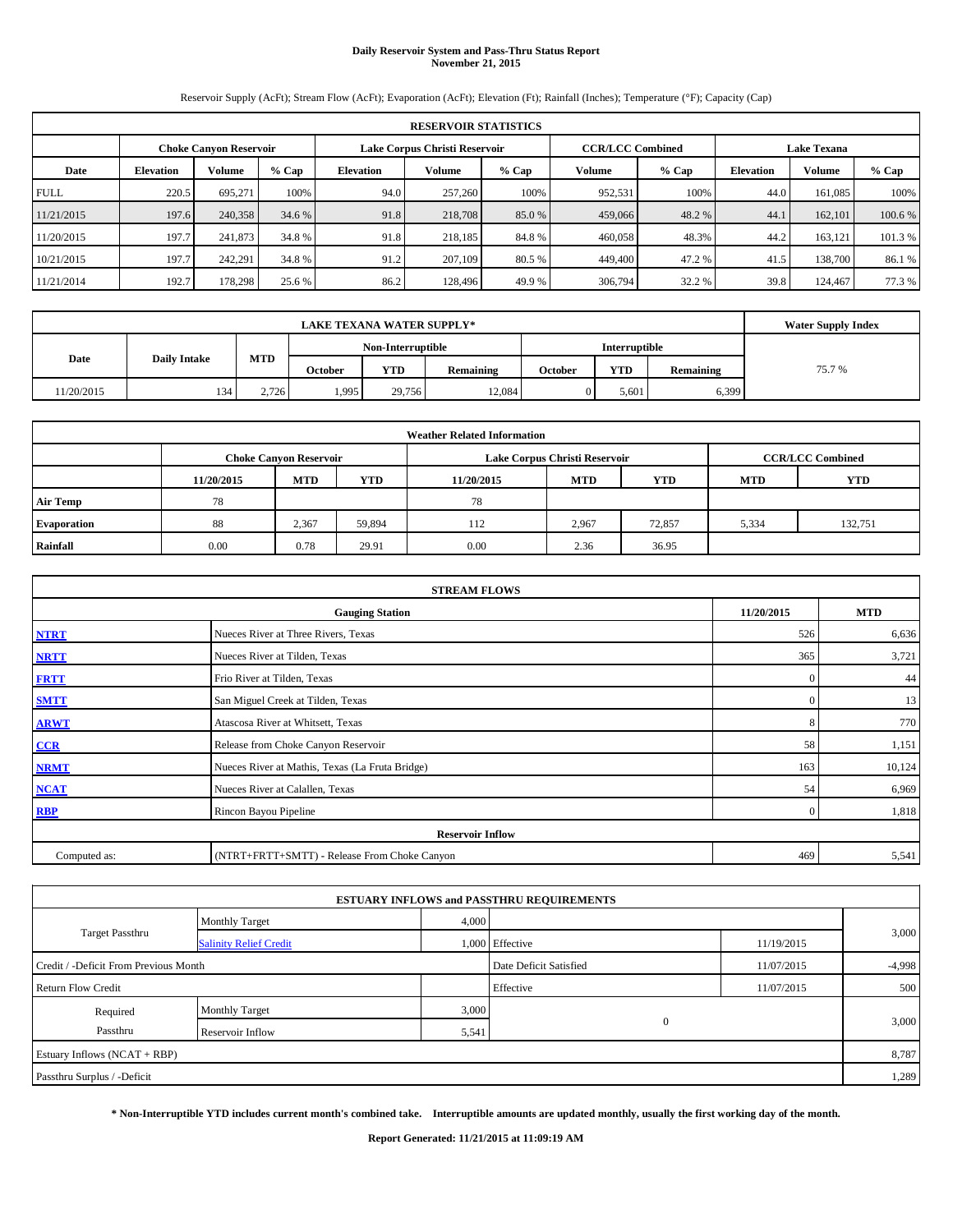# **Daily Reservoir System and Pass-Thru Status Report November 22, 2015**

Reservoir Supply (AcFt); Stream Flow (AcFt); Evaporation (AcFt); Elevation (Ft); Rainfall (Inches); Temperature (°F); Capacity (Cap)

|             | <b>RESERVOIR STATISTICS</b>                                                                                     |         |         |                  |         |         |         |         |                  |               |         |  |  |  |  |
|-------------|-----------------------------------------------------------------------------------------------------------------|---------|---------|------------------|---------|---------|---------|---------|------------------|---------------|---------|--|--|--|--|
|             | <b>CCR/LCC Combined</b><br>Lake Corpus Christi Reservoir<br><b>Choke Canyon Reservoir</b><br><b>Lake Texana</b> |         |         |                  |         |         |         |         |                  |               |         |  |  |  |  |
| Date        | <b>Elevation</b>                                                                                                | Volume  | $%$ Cap | <b>Elevation</b> | Volume  | $%$ Cap | Volume  | $%$ Cap | <b>Elevation</b> | <b>Volume</b> | $%$ Cap |  |  |  |  |
| <b>FULL</b> | 220.5                                                                                                           | 695.271 | 100%    | 94.0             | 257,260 | 100%    | 952,531 | 100%    | 44.0             | 161.085       | 100%    |  |  |  |  |
| 11/22/2015  | 197.6                                                                                                           | 240,083 | 34.5 %  | 91.9             | 219,231 | 85.2 %  | 459,314 | 48.2 %  | 44.1             | 162,101       | 100.6 % |  |  |  |  |
| 11/21/2015  | 197.6                                                                                                           | 240,358 | 34.6 %  | 91.8             | 218,708 | 85.0 %  | 459,066 | 48.3%   | 44.1             | 162,101       | 100.6 % |  |  |  |  |
| 10/22/2015  | 197.7                                                                                                           | 241,460 | 34.7 %  | 91.2             | 207.281 | 80.6 %  | 448,741 | 47.1 %  | 41.5             | 138,700       | 86.1 %  |  |  |  |  |
| 11/22/2014  | 192.6                                                                                                           | 178,183 | 25.6 %  | 86.2             | 128,361 | 49.9 %  | 306,544 | 32.2 %  | 39.7             | 123.656       | 76.8%   |  |  |  |  |

|            | <b>Water Supply Index</b>                                                |       |       |                   |        |         |                      |           |       |
|------------|--------------------------------------------------------------------------|-------|-------|-------------------|--------|---------|----------------------|-----------|-------|
|            |                                                                          |       |       | Non-Interruptible |        |         | <b>Interruptible</b> |           |       |
|            | MTD<br>Date<br><b>Daily Intake</b><br><b>YTD</b><br>Remaining<br>October |       |       |                   |        | October | <b>YTD</b>           | Remaining | 75.7% |
| 11/21/2015 | 134                                                                      | 2.860 | 1,995 | 29,890            | 11,950 |         | 5,601                | 6,399     |       |

|                 |            |                                                                                           |            | <b>Weather Related Information</b> |            |            |            |            |  |  |  |  |  |
|-----------------|------------|-------------------------------------------------------------------------------------------|------------|------------------------------------|------------|------------|------------|------------|--|--|--|--|--|
|                 |            | <b>CCR/LCC Combined</b><br>Lake Corpus Christi Reservoir<br><b>Choke Canyon Reservoir</b> |            |                                    |            |            |            |            |  |  |  |  |  |
|                 | 11/21/2015 | <b>MTD</b>                                                                                | <b>YTD</b> | 11/21/2015                         | <b>MTD</b> | <b>YTD</b> | <b>MTD</b> | <b>YTD</b> |  |  |  |  |  |
| <b>Air Temp</b> | 69         |                                                                                           |            | 69                                 |            |            |            |            |  |  |  |  |  |
| Evaporation     | 225        | 2,592                                                                                     | 60,119     | 193                                | 3,160      | 73,050     | 5.752      | 133,169    |  |  |  |  |  |
| Rainfall        | 0.00       | 0.78                                                                                      | 29.91      | 0.00                               | 2.36       | 36.95      |            |            |  |  |  |  |  |

|              | <b>STREAM FLOWS</b>                             |              |            |  |  |  |  |  |  |  |  |
|--------------|-------------------------------------------------|--------------|------------|--|--|--|--|--|--|--|--|
|              | <b>Gauging Station</b>                          | 11/21/2015   | <b>MTD</b> |  |  |  |  |  |  |  |  |
| <b>NTRT</b>  | Nueces River at Three Rivers, Texas             | 457          | 7,092      |  |  |  |  |  |  |  |  |
| <b>NRTT</b>  | Nueces River at Tilden, Texas                   | 294          | 4,015      |  |  |  |  |  |  |  |  |
| <b>FRTT</b>  | Frio River at Tilden, Texas                     | $\mathbf{0}$ | 44         |  |  |  |  |  |  |  |  |
| <b>SMTT</b>  | San Miguel Creek at Tilden, Texas               | $\mathbf{0}$ | 13         |  |  |  |  |  |  |  |  |
| <b>ARWT</b>  | Atascosa River at Whitsett, Texas               | 8            | 778        |  |  |  |  |  |  |  |  |
| CCR          | Release from Choke Canyon Reservoir             | 58           | 1,209      |  |  |  |  |  |  |  |  |
| <b>NRMT</b>  | Nueces River at Mathis, Texas (La Fruta Bridge) | 145          | 10,268     |  |  |  |  |  |  |  |  |
| <b>NCAT</b>  | Nueces River at Calallen, Texas                 | 89           | 7,059      |  |  |  |  |  |  |  |  |
| <b>RBP</b>   | Rincon Bayou Pipeline                           | $\Omega$     | 1,818      |  |  |  |  |  |  |  |  |
|              | <b>Reservoir Inflow</b>                         |              |            |  |  |  |  |  |  |  |  |
| Computed as: | (NTRT+FRTT+SMTT) - Release From Choke Canyon    | 399          | 5,941      |  |  |  |  |  |  |  |  |

|                                       |                               |       | <b>ESTUARY INFLOWS and PASSTHRU REQUIREMENTS</b> |            |          |  |
|---------------------------------------|-------------------------------|-------|--------------------------------------------------|------------|----------|--|
|                                       | <b>Monthly Target</b>         | 4,000 |                                                  |            |          |  |
| Target Passthru                       | <b>Salinity Relief Credit</b> |       | 1,000 Effective                                  | 11/19/2015 | 3,000    |  |
| Credit / -Deficit From Previous Month |                               |       | Date Deficit Satisfied                           | 11/07/2015 | $-4,998$ |  |
| <b>Return Flow Credit</b>             |                               |       | Effective                                        | 11/07/2015 | 500      |  |
| Required                              | <b>Monthly Target</b>         | 3,000 |                                                  |            |          |  |
| Passthru                              | Reservoir Inflow              | 5,941 | $\mathbf{0}$                                     |            | 3,000    |  |
| Estuary Inflows (NCAT + RBP)          |                               |       |                                                  |            | 8,877    |  |
| Passthru Surplus / -Deficit           |                               |       |                                                  |            | 1,379    |  |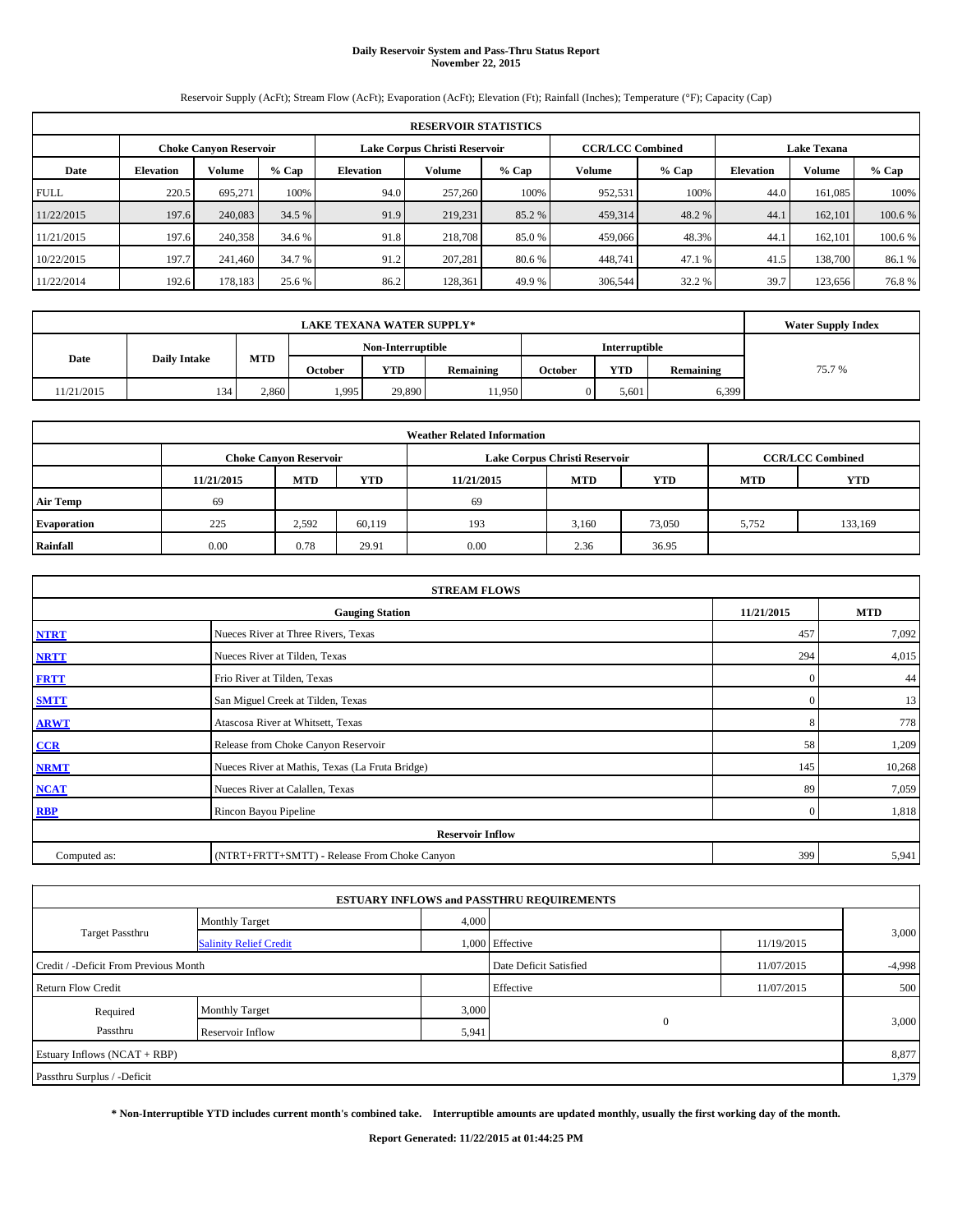# **Daily Reservoir System and Pass-Thru Status Report November 23, 2015**

Reservoir Supply (AcFt); Stream Flow (AcFt); Evaporation (AcFt); Elevation (Ft); Rainfall (Inches); Temperature (°F); Capacity (Cap)

|             | <b>RESERVOIR STATISTICS</b>                                    |         |         |                  |         |                         |         |                    |                  |               |         |  |  |
|-------------|----------------------------------------------------------------|---------|---------|------------------|---------|-------------------------|---------|--------------------|------------------|---------------|---------|--|--|
|             | Lake Corpus Christi Reservoir<br><b>Choke Canyon Reservoir</b> |         |         |                  |         | <b>CCR/LCC Combined</b> |         | <b>Lake Texana</b> |                  |               |         |  |  |
| Date        | <b>Elevation</b>                                               | Volume  | $%$ Cap | <b>Elevation</b> | Volume  | $%$ Cap                 | Volume  | $%$ Cap            | <b>Elevation</b> | <b>Volume</b> | $%$ Cap |  |  |
| <b>FULL</b> | 220.5                                                          | 695.271 | 100%    | 94.0             | 257,260 | 100%                    | 952,531 | 100%               | 44.0             | 161.085       | 100%    |  |  |
| 11/23/2015  | 197.6                                                          | 240,496 | 34.6 %  | 91.8             | 218,011 | 84.7 %                  | 458,507 | 48.1 %             | 44.1             | 162,101       | 100.6 % |  |  |
| 11/22/2015  | 197.6                                                          | 240,088 | 34.5 %  | 91.9             | 219,231 | 85.2 %                  | 459,314 | 48.2%              | 44.1             | 162,101       | 100.6 % |  |  |
| 10/23/2015  | 197.6                                                          | 241.185 | 34.7 %  | 91.2             | 207,625 | 80.7%                   | 448,810 | 47.1 %             | 41.5             | 138,700       | 86.1 %  |  |  |
| 11/23/2014  | 192.7                                                          | 178,640 | 25.7 %  | 86.2             | 128,767 | 50.1 %                  | 307,407 | 32.3 %             | 39.9             | 125,280       | 77.8%   |  |  |

|            | <b>Water Supply Index</b> |            |         |            |                  |                      |            |           |       |
|------------|---------------------------|------------|---------|------------|------------------|----------------------|------------|-----------|-------|
|            | Non-Interruptible         |            |         |            |                  | <b>Interruptible</b> |            |           |       |
| Date       | <b>Daily Intake</b>       | <b>MTD</b> | October | <b>YTD</b> | <b>Remaining</b> | October              | <b>YTD</b> | Remaining | 75.6% |
| 11/22/2015 | 127                       | 2.988      | 1,995   | 30.017     | 11.823           |                      | 5,601      | 6,399     |       |

|                    | <b>Weather Related Information</b> |                               |        |            |                               |                         |            |         |  |  |  |  |
|--------------------|------------------------------------|-------------------------------|--------|------------|-------------------------------|-------------------------|------------|---------|--|--|--|--|
|                    |                                    | <b>Choke Canyon Reservoir</b> |        |            | Lake Corpus Christi Reservoir | <b>CCR/LCC Combined</b> |            |         |  |  |  |  |
|                    | 11/22/2015                         | <b>MTD</b>                    | YTD    | 11/22/2015 | <b>MTD</b>                    | <b>YTD</b>              | <b>MTD</b> | YTD     |  |  |  |  |
| <b>Air Temp</b>    | 57                                 |                               |        | 69         |                               |                         |            |         |  |  |  |  |
| <b>Evaporation</b> | 105                                | 2,697                         | 60.224 | 152        | 3.312                         | 73.202                  | 6,009      | 133,426 |  |  |  |  |
| Rainfall           | 0.00                               | 0.78                          | 29.91  | 0.00       | 2.36                          | 36.95                   |            |         |  |  |  |  |

|              | <b>STREAM FLOWS</b>                             |              |            |  |  |  |  |  |  |  |  |
|--------------|-------------------------------------------------|--------------|------------|--|--|--|--|--|--|--|--|
|              | <b>Gauging Station</b>                          | 11/22/2015   | <b>MTD</b> |  |  |  |  |  |  |  |  |
| <b>NTRT</b>  | Nueces River at Three Rivers, Texas             | 381          | 7,474      |  |  |  |  |  |  |  |  |
| <b>NRTT</b>  | Nueces River at Tilden, Texas                   | 220          | 4,235      |  |  |  |  |  |  |  |  |
| <b>FRTT</b>  | Frio River at Tilden, Texas                     | $\mathbf{0}$ | 44         |  |  |  |  |  |  |  |  |
| <b>SMTT</b>  | San Miguel Creek at Tilden, Texas               | $\mathbf{0}$ | 13         |  |  |  |  |  |  |  |  |
| <b>ARWT</b>  | Atascosa River at Whitsett, Texas               | 8            | 786        |  |  |  |  |  |  |  |  |
| CCR          | Release from Choke Canyon Reservoir             | 58           | 1,266      |  |  |  |  |  |  |  |  |
| <b>NRMT</b>  | Nueces River at Mathis, Texas (La Fruta Bridge) | 141          | 10,409     |  |  |  |  |  |  |  |  |
| <b>NCAT</b>  | Nueces River at Calallen, Texas                 | 50           | 7,108      |  |  |  |  |  |  |  |  |
| <b>RBP</b>   | Rincon Bayou Pipeline                           | $\Omega$     | 1,818      |  |  |  |  |  |  |  |  |
|              | <b>Reservoir Inflow</b>                         |              |            |  |  |  |  |  |  |  |  |
| Computed as: | (NTRT+FRTT+SMTT) - Release From Choke Canyon    | 324          | 6,264      |  |  |  |  |  |  |  |  |

|                                       |                               |       | <b>ESTUARY INFLOWS and PASSTHRU REQUIREMENTS</b> |            |          |  |
|---------------------------------------|-------------------------------|-------|--------------------------------------------------|------------|----------|--|
|                                       | <b>Monthly Target</b>         | 4,000 |                                                  |            |          |  |
| Target Passthru                       | <b>Salinity Relief Credit</b> |       | 1,000 Effective                                  | 11/19/2015 | 3,000    |  |
| Credit / -Deficit From Previous Month |                               |       | Date Deficit Satisfied                           | 11/07/2015 | $-4,998$ |  |
| <b>Return Flow Credit</b>             |                               |       | Effective                                        | 11/07/2015 | 500      |  |
| Required                              | <b>Monthly Target</b>         | 3,000 |                                                  |            |          |  |
| Passthru                              | Reservoir Inflow              | 6,264 | $\mathbf{0}$                                     |            | 3,000    |  |
| Estuary Inflows (NCAT + RBP)          |                               |       |                                                  |            | 8,926    |  |
| Passthru Surplus / -Deficit           |                               |       |                                                  |            | 1,428    |  |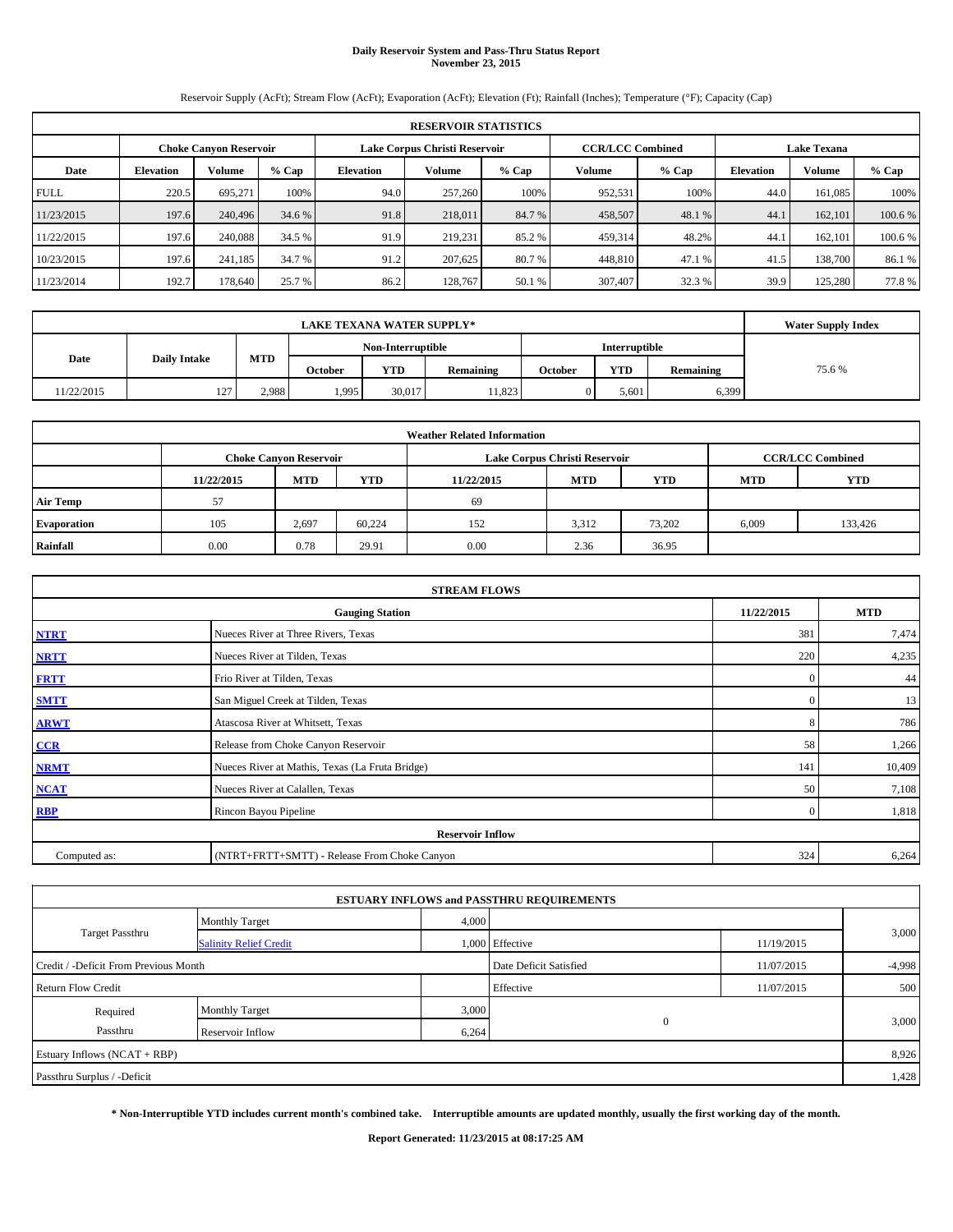# **Daily Reservoir System and Pass-Thru Status Report November 24, 2015**

Reservoir Supply (AcFt); Stream Flow (AcFt); Evaporation (AcFt); Elevation (Ft); Rainfall (Inches); Temperature (°F); Capacity (Cap)

|             | <b>RESERVOIR STATISTICS</b> |                        |         |                  |                               |         |         |                         |                    |         |         |  |
|-------------|-----------------------------|------------------------|---------|------------------|-------------------------------|---------|---------|-------------------------|--------------------|---------|---------|--|
|             |                             | Choke Canvon Reservoir |         |                  | Lake Corpus Christi Reservoir |         |         | <b>CCR/LCC Combined</b> | <b>Lake Texana</b> |         |         |  |
| Date        | <b>Elevation</b>            | Volume                 | $%$ Cap | <b>Elevation</b> | Volume                        | $%$ Cap | Volume  | $%$ Cap                 | <b>Elevation</b>   | Volume  | $%$ Cap |  |
| <b>FULL</b> | 220.5                       | 695,271                | 100%    | 94.0             | 257,260                       | 100%    | 952,531 | 100%                    | 44.0               | 161.085 | 100%    |  |
| 11/24/2015  | 197.6                       | 240,496                | 34.6 %  | 91.8             | 217,837                       | 84.7 %  | 458,333 | 48.1 %                  | 44.2               | 162,101 | 100.6 % |  |
| 11/23/2015  | 197.6                       | 240,496                | 34.6 %  | 91.8             | 218,011                       | 84.7 %  | 458,507 | 48.1%                   | 44.                | 162,101 | 100.6%  |  |
| 10/24/2015  | 197.9                       | 244,112                | 35.1 %  | 91.3             | 209,347                       | 81.4 %  | 453,459 | 47.6 %                  | 41.5               | 138,700 | 86.1%   |  |
| 11/24/2014  | 192.6                       | 178,183                | 25.6 %  | 86.2             | 129,580                       | 50.4 %  | 307,763 | 32.3 %                  | 39.9               | 125.280 | 77.8%   |  |

|            | <b>Water Supply Index</b> |            |                   |        |                  |                      |       |           |       |
|------------|---------------------------|------------|-------------------|--------|------------------|----------------------|-------|-----------|-------|
|            |                           |            | Non-Interruptible |        |                  | <b>Interruptible</b> |       |           |       |
| Date       | <b>Daily Intake</b>       | <b>MTD</b> | <b>October</b>    | YTD    | <b>Remaining</b> | October              | YTD   | Remaining | 75.6% |
| 11/23/2015 | 132                       | 3.120      | 1,995             | 30,149 | 11,691           |                      | 5,601 | 6,399     |       |

| <b>Weather Related Information</b> |            |                               |        |            |                               |                         |            |            |  |  |  |
|------------------------------------|------------|-------------------------------|--------|------------|-------------------------------|-------------------------|------------|------------|--|--|--|
|                                    |            | <b>Choke Canyon Reservoir</b> |        |            | Lake Corpus Christi Reservoir | <b>CCR/LCC Combined</b> |            |            |  |  |  |
|                                    | 11/23/2015 | <b>MTD</b>                    | YTD    | 11/23/2015 | <b>MTD</b>                    | <b>YTD</b>              | <b>MTD</b> | <b>YTD</b> |  |  |  |
| <b>Air Temp</b>                    | 66         |                               |        | 66         |                               |                         |            |            |  |  |  |
| <b>Evaporation</b>                 | 64         | 2,761                         | 60,288 | 122        | 3,434                         | 73,324                  | 6,195      | 133,612    |  |  |  |
| Rainfall                           | 0.00       | 0.78                          | 29.91  | 0.00       | 2.36                          | 36.95                   |            |            |  |  |  |

|              | <b>STREAM FLOWS</b>                             |              |            |  |  |  |  |  |  |  |  |
|--------------|-------------------------------------------------|--------------|------------|--|--|--|--|--|--|--|--|
|              | <b>Gauging Station</b>                          | 11/23/2015   | <b>MTD</b> |  |  |  |  |  |  |  |  |
| <b>NTRT</b>  | Nueces River at Three Rivers, Texas             | 318          | 7,791      |  |  |  |  |  |  |  |  |
| <b>NRTT</b>  | Nueces River at Tilden, Texas                   | 165          | 4,400      |  |  |  |  |  |  |  |  |
| <b>FRTT</b>  | Frio River at Tilden, Texas                     | $\mathbf{0}$ | 44         |  |  |  |  |  |  |  |  |
| <b>SMTT</b>  | San Miguel Creek at Tilden, Texas               | $\mathbf{0}$ | 13         |  |  |  |  |  |  |  |  |
| <b>ARWT</b>  | Atascosa River at Whitsett, Texas               | 8            | 794        |  |  |  |  |  |  |  |  |
| CCR          | Release from Choke Canyon Reservoir             | 58           | 1,324      |  |  |  |  |  |  |  |  |
| <b>NRMT</b>  | Nueces River at Mathis, Texas (La Fruta Bridge) | 133          | 10,542     |  |  |  |  |  |  |  |  |
| <b>NCAT</b>  | Nueces River at Calallen, Texas                 | 48           | 7,156      |  |  |  |  |  |  |  |  |
| <b>RBP</b>   | Rincon Bayou Pipeline                           | $\Omega$     | 1,818      |  |  |  |  |  |  |  |  |
|              | <b>Reservoir Inflow</b>                         |              |            |  |  |  |  |  |  |  |  |
| Computed as: | (NTRT+FRTT+SMTT) - Release From Choke Canyon    | 260          | 6,525      |  |  |  |  |  |  |  |  |

|                                       |                               |       | <b>ESTUARY INFLOWS and PASSTHRU REQUIREMENTS</b> |            |          |  |
|---------------------------------------|-------------------------------|-------|--------------------------------------------------|------------|----------|--|
|                                       | <b>Monthly Target</b>         | 4,000 |                                                  |            |          |  |
| Target Passthru                       | <b>Salinity Relief Credit</b> |       | 1,000 Effective                                  | 11/19/2015 | 3,000    |  |
| Credit / -Deficit From Previous Month |                               |       | Date Deficit Satisfied                           | 11/07/2015 | $-4,998$ |  |
| <b>Return Flow Credit</b>             |                               |       | Effective                                        | 11/07/2015 | 500      |  |
| Required                              | <b>Monthly Target</b>         | 3,000 |                                                  |            |          |  |
| Passthru                              | Reservoir Inflow              | 6,525 | $\mathbf{0}$                                     |            | 3,000    |  |
| Estuary Inflows (NCAT + RBP)          |                               |       |                                                  |            | 8,974    |  |
| Passthru Surplus / -Deficit           |                               |       |                                                  |            | 1,476    |  |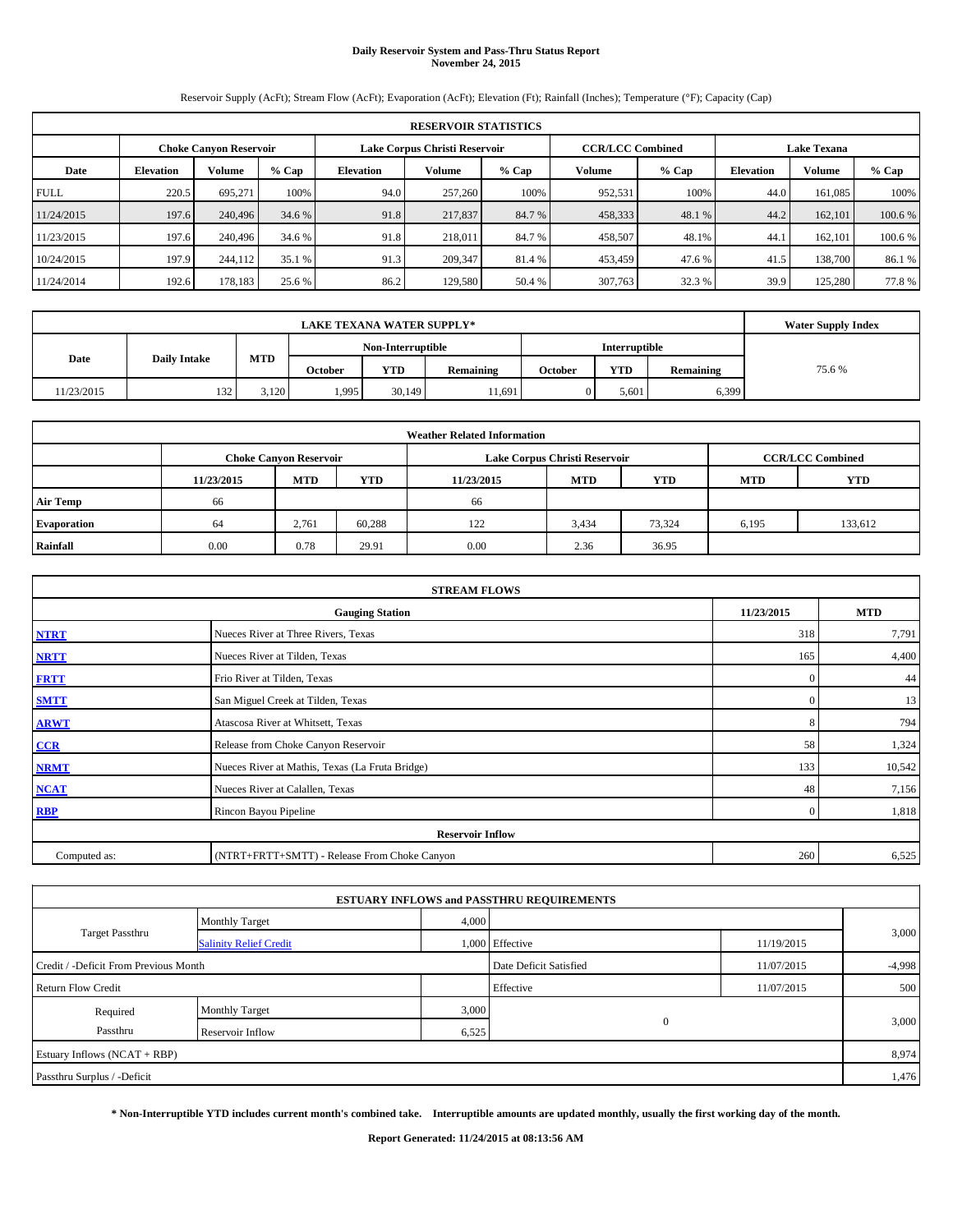# **Daily Reservoir System and Pass-Thru Status Report November 25, 2015**

Reservoir Supply (AcFt); Stream Flow (AcFt); Evaporation (AcFt); Elevation (Ft); Rainfall (Inches); Temperature (°F); Capacity (Cap)

| <b>RESERVOIR STATISTICS</b> |                                                                                                                 |         |         |                  |         |         |         |         |                  |               |         |
|-----------------------------|-----------------------------------------------------------------------------------------------------------------|---------|---------|------------------|---------|---------|---------|---------|------------------|---------------|---------|
|                             | <b>CCR/LCC Combined</b><br>Lake Corpus Christi Reservoir<br><b>Choke Canyon Reservoir</b><br><b>Lake Texana</b> |         |         |                  |         |         |         |         |                  |               |         |
| Date                        | <b>Elevation</b>                                                                                                | Volume  | $%$ Cap | <b>Elevation</b> | Volume  | $%$ Cap | Volume  | $%$ Cap | <b>Elevation</b> | <b>Volume</b> | $%$ Cap |
| <b>FULL</b>                 | 220.5                                                                                                           | 695.271 | 100%    | 94.0             | 257,260 | 100%    | 952,531 | 100%    | 44.0             | 161.085       | 100%    |
| 11/25/2015                  | 197.5                                                                                                           | 239,394 | 34.4 %  | 91.8             | 217,837 | 84.7 %  | 457,231 | 48.0%   | 44.2             | 163.121       | 101.3%  |
| 11/24/2015                  | 197.6                                                                                                           | 240,496 | 34.6 %  | 91.8             | 217,837 | 84.7 %  | 458,333 | 48.1%   | 44.2             | 162,101       | 100.6 % |
| 10/25/2015                  | 198.0                                                                                                           | 245,792 | 35.4 %  | 91.8             | 218,534 | 84.9%   | 464,326 | 48.7 %  | 41.5             | 138,700       | 86.1 %  |
| 11/25/2014                  | 192.6                                                                                                           | 178,183 | 25.6 %  | 86.2             | 128,767 | 50.1 %  | 306,950 | 32.2 %  | 39.9             | 125,280       | 77.8%   |

|                             | <b>Water Supply Index</b> |            |                |                   |           |         |               |           |        |
|-----------------------------|---------------------------|------------|----------------|-------------------|-----------|---------|---------------|-----------|--------|
|                             |                           |            |                | Non-Interruptible |           |         | Interruptible |           |        |
| Date<br><b>Daily Intake</b> |                           | <b>MTD</b> | <b>October</b> | <b>YTD</b>        | Remaining | October | <b>YTD</b>    | Remaining | 75.4 % |
| 11/24/2015                  | 132                       | 3,252      | 1,995          | 30.281            | 11,559    |         | 5,601         | 6,399     |        |

| <b>Weather Related Information</b> |            |                               |                                                                    |      |                               |                         |       |         |  |  |  |
|------------------------------------|------------|-------------------------------|--------------------------------------------------------------------|------|-------------------------------|-------------------------|-------|---------|--|--|--|
|                                    |            | <b>Choke Canyon Reservoir</b> |                                                                    |      | Lake Corpus Christi Reservoir | <b>CCR/LCC Combined</b> |       |         |  |  |  |
|                                    | 11/24/2015 | <b>MTD</b>                    | <b>YTD</b><br><b>MTD</b><br><b>YTD</b><br><b>MTD</b><br>11/24/2015 |      |                               |                         |       |         |  |  |  |
| <b>Air Temp</b>                    | 70         |                               |                                                                    | 72   |                               |                         |       |         |  |  |  |
| <b>Evaporation</b>                 | 40         | 2,801                         | 60,328                                                             | 30   | 3,464                         | 73,354                  | 6,265 | 133,682 |  |  |  |
| Rainfall                           | 0.00       | 0.78                          | 29.91                                                              | 0.00 | 2.36                          | 36.95                   |       |         |  |  |  |

| <b>STREAM FLOWS</b>                                |                                                 |              |        |  |  |  |  |  |  |
|----------------------------------------------------|-------------------------------------------------|--------------|--------|--|--|--|--|--|--|
| 11/24/2015<br><b>MTD</b><br><b>Gauging Station</b> |                                                 |              |        |  |  |  |  |  |  |
| <b>NTRT</b>                                        | Nueces River at Three Rivers, Texas             | 266          | 8,057  |  |  |  |  |  |  |
| <b>NRTT</b>                                        | Nueces River at Tilden, Texas                   | 125          | 4,525  |  |  |  |  |  |  |
| <b>FRTT</b>                                        | Frio River at Tilden, Texas                     | $\mathbf{0}$ | 44     |  |  |  |  |  |  |
| <b>SMTT</b>                                        | San Miguel Creek at Tilden, Texas               | $\mathbf{0}$ | 13     |  |  |  |  |  |  |
| <b>ARWT</b>                                        | Atascosa River at Whitsett, Texas               | 8            | 802    |  |  |  |  |  |  |
| $CCR$                                              | Release from Choke Canyon Reservoir             | 58           | 1,382  |  |  |  |  |  |  |
| <b>NRMT</b>                                        | Nueces River at Mathis, Texas (La Fruta Bridge) | 129          | 10,671 |  |  |  |  |  |  |
| <b>NCAT</b>                                        | Nueces River at Calallen, Texas                 | 13           | 7,169  |  |  |  |  |  |  |
| <b>RBP</b>                                         | Rincon Bayou Pipeline                           | $\Omega$     | 1,818  |  |  |  |  |  |  |
|                                                    | <b>Reservoir Inflow</b>                         |              |        |  |  |  |  |  |  |
| Computed as:                                       | (NTRT+FRTT+SMTT) - Release From Choke Canyon    |              |        |  |  |  |  |  |  |

|                                       |                               |       | <b>ESTUARY INFLOWS and PASSTHRU REQUIREMENTS</b> |            |          |
|---------------------------------------|-------------------------------|-------|--------------------------------------------------|------------|----------|
|                                       | <b>Monthly Target</b>         | 4,000 |                                                  |            |          |
| Target Passthru                       | <b>Salinity Relief Credit</b> |       | 1,000 Effective                                  | 11/19/2015 | 3,000    |
| Credit / -Deficit From Previous Month |                               |       | Date Deficit Satisfied                           | 11/07/2015 | $-4,998$ |
| <b>Return Flow Credit</b>             |                               |       | Effective                                        | 11/07/2015 | 500      |
| Required                              | <b>Monthly Target</b>         | 3,000 |                                                  |            |          |
| Passthru                              | Reservoir Inflow              | 6,733 | $\mathbf{0}$                                     |            | 3,000    |
| Estuary Inflows (NCAT + RBP)          |                               |       |                                                  |            | 8,987    |
| Passthru Surplus / -Deficit           |                               |       |                                                  |            | 1,489    |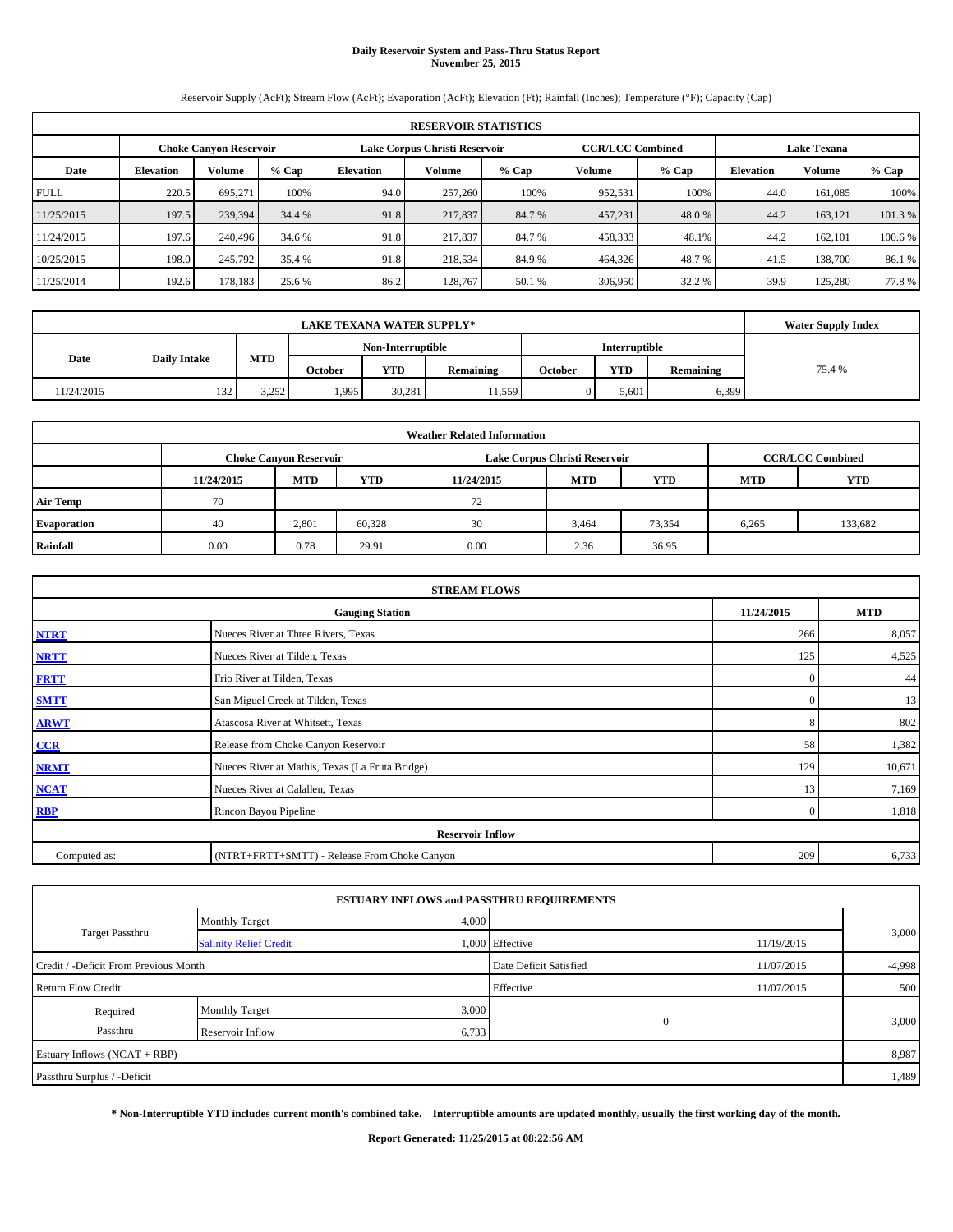# **Daily Reservoir System and Pass-Thru Status Report November 26, 2015**

Reservoir Supply (AcFt); Stream Flow (AcFt); Evaporation (AcFt); Elevation (Ft); Rainfall (Inches); Temperature (°F); Capacity (Cap)

| <b>RESERVOIR STATISTICS</b> |                                                                                                          |         |         |                  |         |         |               |         |                  |         |         |
|-----------------------------|----------------------------------------------------------------------------------------------------------|---------|---------|------------------|---------|---------|---------------|---------|------------------|---------|---------|
|                             | <b>CCR/LCC Combined</b><br>Lake Corpus Christi Reservoir<br><b>Lake Texana</b><br>Choke Canvon Reservoir |         |         |                  |         |         |               |         |                  |         |         |
| Date                        | <b>Elevation</b>                                                                                         | Volume  | $%$ Cap | <b>Elevation</b> | Volume  | $%$ Cap | <b>Volume</b> | $%$ Cap | <b>Elevation</b> | Volume  | % Cap   |
| <b>FULL</b>                 | 220.5                                                                                                    | 695.271 | 100%    | 94.0             | 257,260 | 100%    | 952,531       | 100%    | 44.0             | 161.085 | 100%    |
| 11/26/2015                  | 197.5                                                                                                    | 239,394 | 34.4 %  | 91.8             | 217,837 | 84.7 %  | 457,231       | 48.0 %  | 44.2             | 163.121 | 101.3 % |
| 11/25/2015                  | 197.5                                                                                                    | 239,394 | 34.4 %  | 91.8             | 217,837 | 84.7 %  | 457,231       | 48.0%   | 44.2             | 162,101 | 100.6 % |
| 10/26/2015                  | 198.0                                                                                                    | 246,352 | 35.4 %  | 91.7             | 216,444 | 84.1 %  | 462,796       | 48.6%   | 43.6             | 157.385 | 97.7 %  |
| 11/26/2014                  | 192.7                                                                                                    | 178.298 | 25.6 %  | 86.1             | 128,091 | 49.8%   | 306,389       | 32.2 %  | 39.9             | 125,280 | 77.8%   |

|            | <b>Water Supply Index</b> |       |                |                   |           |         |                      |           |        |
|------------|---------------------------|-------|----------------|-------------------|-----------|---------|----------------------|-----------|--------|
|            |                           |       |                | Non-Interruptible |           |         | <b>Interruptible</b> |           |        |
| Date       | <b>Daily Intake</b>       | MTD   | <b>October</b> | <b>YTD</b>        | Remaining | October | <b>YTD</b>           | Remaining | 75.4 % |
| 11/25/2015 | 132                       | 3,384 | ۔ 995،         | 30.413            | 11.427    |         | 5.601                | 6,399     |        |

| <b>Weather Related Information</b> |            |                                                                           |        |      |                               |                         |       |         |  |  |  |
|------------------------------------|------------|---------------------------------------------------------------------------|--------|------|-------------------------------|-------------------------|-------|---------|--|--|--|
|                                    |            | <b>Choke Canyon Reservoir</b>                                             |        |      | Lake Corpus Christi Reservoir | <b>CCR/LCC Combined</b> |       |         |  |  |  |
|                                    | 11/25/2015 | YTD<br><b>MTD</b><br><b>MTD</b><br><b>YTD</b><br>11/25/2015<br><b>MTD</b> |        |      |                               |                         |       |         |  |  |  |
| <b>Air Temp</b>                    | 74         |                                                                           |        | 73   |                               |                         |       |         |  |  |  |
| <b>Evaporation</b>                 | 56         | 2,857                                                                     | 60,384 | 20   | 3,484                         | 73,374                  | 6,341 | 133,758 |  |  |  |
| Rainfall                           | 0.15       | 0.93                                                                      | 30.06  | 0.03 | 2.39                          | 36.98                   |       |         |  |  |  |

| <b>STREAM FLOWS</b> |                                                    |                |        |  |  |  |  |  |  |  |
|---------------------|----------------------------------------------------|----------------|--------|--|--|--|--|--|--|--|
|                     | 11/25/2015<br><b>MTD</b><br><b>Gauging Station</b> |                |        |  |  |  |  |  |  |  |
| <b>NTRT</b>         | Nueces River at Three Rivers, Texas                | 230            | 8,287  |  |  |  |  |  |  |  |
| <b>NRTT</b>         | Nueces River at Tilden, Texas                      | 95             | 4,620  |  |  |  |  |  |  |  |
| <b>FRTT</b>         | Frio River at Tilden, Texas                        | $\mathbf{0}$   | 45     |  |  |  |  |  |  |  |
| <b>SMTT</b>         | San Miguel Creek at Tilden, Texas                  | $\Omega$       | 13     |  |  |  |  |  |  |  |
| <b>ARWT</b>         | Atascosa River at Whitsett, Texas                  |                | 808    |  |  |  |  |  |  |  |
| $CCR$               | Release from Choke Canyon Reservoir                | 58             | 1,439  |  |  |  |  |  |  |  |
| <b>NRMT</b>         | Nueces River at Mathis, Texas (La Fruta Bridge)    | 125            | 10,796 |  |  |  |  |  |  |  |
| <b>NCAT</b>         | Nueces River at Calallen, Texas                    | 3              | 7,172  |  |  |  |  |  |  |  |
| <b>RBP</b>          | Rincon Bayou Pipeline                              | $\overline{0}$ | 1,818  |  |  |  |  |  |  |  |
|                     | <b>Reservoir Inflow</b>                            |                |        |  |  |  |  |  |  |  |
| Computed as:        | (NTRT+FRTT+SMTT) - Release From Choke Canyon       | 173            | 6,906  |  |  |  |  |  |  |  |

|                                       |                               |       | <b>ESTUARY INFLOWS and PASSTHRU REQUIREMENTS</b> |            |          |
|---------------------------------------|-------------------------------|-------|--------------------------------------------------|------------|----------|
|                                       | <b>Monthly Target</b>         | 4,000 |                                                  |            |          |
| <b>Target Passthru</b>                | <b>Salinity Relief Credit</b> |       | 1,000 Effective                                  | 11/19/2015 | 3,000    |
| Credit / -Deficit From Previous Month |                               |       | Date Deficit Satisfied                           | 11/07/2015 | $-4,998$ |
| <b>Return Flow Credit</b>             |                               |       | Effective                                        | 11/07/2015 | 500      |
| Required                              | Monthly Target                | 3,000 |                                                  |            |          |
| Passthru                              | Reservoir Inflow              | 6,906 | $\mathbf{0}$                                     |            | 3,000    |
| Estuary Inflows (NCAT + RBP)          |                               |       |                                                  |            | 8,990    |
| Passthru Surplus / -Deficit           |                               |       |                                                  |            | 1,492    |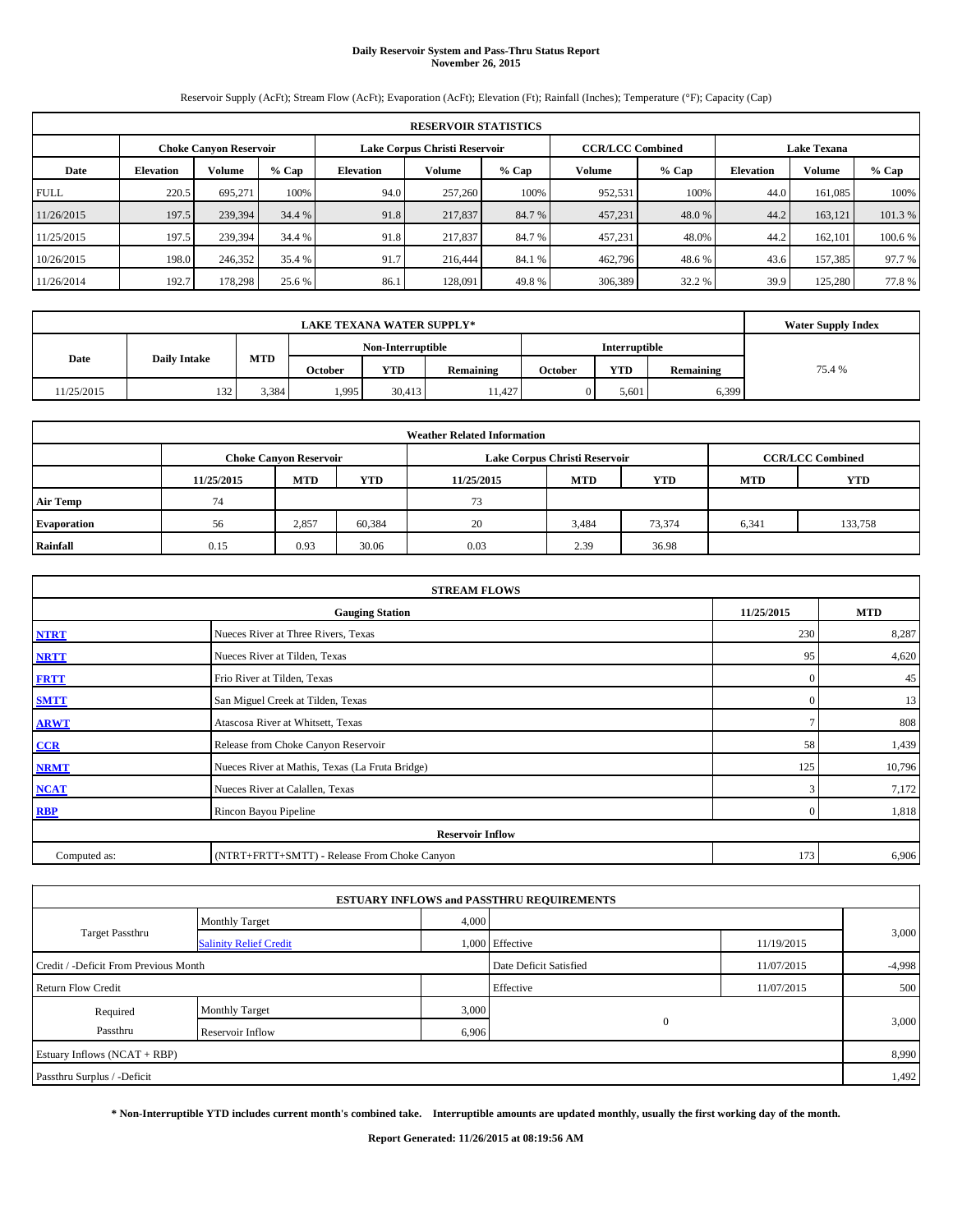# **Daily Reservoir System and Pass-Thru Status Report November 27, 2015**

Reservoir Supply (AcFt); Stream Flow (AcFt); Evaporation (AcFt); Elevation (Ft); Rainfall (Inches); Temperature (°F); Capacity (Cap)

| <b>RESERVOIR STATISTICS</b> |                                                                                                                 |         |         |                  |         |         |         |         |                  |               |         |
|-----------------------------|-----------------------------------------------------------------------------------------------------------------|---------|---------|------------------|---------|---------|---------|---------|------------------|---------------|---------|
|                             | <b>CCR/LCC Combined</b><br>Lake Corpus Christi Reservoir<br><b>Choke Canyon Reservoir</b><br><b>Lake Texana</b> |         |         |                  |         |         |         |         |                  |               |         |
| Date                        | <b>Elevation</b>                                                                                                | Volume  | $%$ Cap | <b>Elevation</b> | Volume  | $%$ Cap | Volume  | $%$ Cap | <b>Elevation</b> | <b>Volume</b> | $%$ Cap |
| <b>FULL</b>                 | 220.5                                                                                                           | 695.271 | 100%    | 94.0             | 257,260 | 100%    | 952,531 | 100%    | 44.0             | 161.085       | 100%    |
| 11/27/2015                  | 197.5                                                                                                           | 238,981 | 34.4 %  | 91.8             | 217,837 | 84.7 %  | 456,818 | 48.0%   | 44.1             | 163,101       | 101.3%  |
| 11/26/2015                  | 197.5                                                                                                           | 239,394 | 34.4 %  | 91.8             | 217,837 | 84.7 %  | 457,231 | 48.0%   | 44.2             | 162.121       | 101.3 % |
| 10/27/2015                  | 197.9                                                                                                           | 245,092 | 35.3 %  | 91.8             | 217,140 | 84.4 %  | 462,232 | 48.5%   | 43.7             | 158,306       | 98.3%   |
| 11/27/2014                  | 192.6                                                                                                           | 178,069 | 25.6 %  | 86.1             | 128,091 | 49.8%   | 306,160 | 32.1 %  | 39.9             | 125,280       | 77.8%   |

|            | <b>Water Supply Index</b> |       |         |                   |                  |         |                      |           |        |
|------------|---------------------------|-------|---------|-------------------|------------------|---------|----------------------|-----------|--------|
|            | <b>Daily Intake</b>       |       |         | Non-Interruptible |                  |         | <b>Interruptible</b> |           |        |
| Date       |                           | MTD   | October | <b>YTD</b>        | <b>Remaining</b> | October | <b>YTD</b>           | Remaining | 75.3 % |
| 11/26/2015 | 132                       | 3.516 | 1,995   | 30.546            | 11,294           |         | 5,601                | 6,399     |        |

| <b>Weather Related Information</b> |            |                               |            |            |                               |                         |            |            |  |  |
|------------------------------------|------------|-------------------------------|------------|------------|-------------------------------|-------------------------|------------|------------|--|--|
|                                    |            | <b>Choke Canyon Reservoir</b> |            |            | Lake Corpus Christi Reservoir | <b>CCR/LCC Combined</b> |            |            |  |  |
|                                    | 11/26/2015 | <b>MTD</b>                    | <b>YTD</b> | 11/26/2015 | <b>MTD</b>                    | <b>YTD</b>              | <b>MTD</b> | <b>YTD</b> |  |  |
| <b>Air Temp</b>                    | 79         |                               |            | 79         |                               |                         |            |            |  |  |
| <b>Evaporation</b>                 | 16         | 2,873                         | 60,400     | 61         | 3,545                         | 73,435                  | 6,418      | 133,835    |  |  |
| Rainfall                           | 0.03       | 0.96                          | 30.09      | 0.02       | 2.41                          | 37.00                   |            |            |  |  |

| <b>STREAM FLOWS</b> |                                                 |              |            |  |  |  |  |  |  |
|---------------------|-------------------------------------------------|--------------|------------|--|--|--|--|--|--|
|                     | <b>Gauging Station</b>                          | 11/26/2015   | <b>MTD</b> |  |  |  |  |  |  |
| <b>NTRT</b>         | Nueces River at Three Rivers, Texas             | 204          | 8,492      |  |  |  |  |  |  |
| <b>NRTT</b>         | Nueces River at Tilden, Texas                   | 73           | 4,694      |  |  |  |  |  |  |
| <b>FRTT</b>         | Frio River at Tilden, Texas                     | $\mathbf{0}$ | 45         |  |  |  |  |  |  |
| <b>SMTT</b>         | San Miguel Creek at Tilden, Texas               | $\mathbf{0}$ | 13         |  |  |  |  |  |  |
| <b>ARWT</b>         | Atascosa River at Whitsett, Texas               |              | 815        |  |  |  |  |  |  |
| CCR                 | Release from Choke Canyon Reservoir             | 58           | 1,497      |  |  |  |  |  |  |
| <b>NRMT</b>         | Nueces River at Mathis, Texas (La Fruta Bridge) | 113          | 10,910     |  |  |  |  |  |  |
| <b>NCAT</b>         | Nueces River at Calallen, Texas                 | 48           | 7,219      |  |  |  |  |  |  |
| <b>RBP</b>          | Rincon Bayou Pipeline                           | $\Omega$     | 1,818      |  |  |  |  |  |  |
|                     | <b>Reservoir Inflow</b>                         |              |            |  |  |  |  |  |  |
| Computed as:        | (NTRT+FRTT+SMTT) - Release From Choke Canyon    | 147          | 7,053      |  |  |  |  |  |  |

|                                       |                               |                        | <b>ESTUARY INFLOWS and PASSTHRU REQUIREMENTS</b> |            |       |
|---------------------------------------|-------------------------------|------------------------|--------------------------------------------------|------------|-------|
|                                       | <b>Monthly Target</b>         | 4,000                  |                                                  |            |       |
| Target Passthru                       | <b>Salinity Relief Credit</b> |                        | 1,000 Effective                                  | 11/19/2015 | 3,000 |
| Credit / -Deficit From Previous Month |                               | Date Deficit Satisfied | 11/07/2015                                       | $-4,998$   |       |
| <b>Return Flow Credit</b>             |                               |                        | Effective                                        | 11/07/2015 | 500   |
| Required                              | <b>Monthly Target</b>         | 3,000                  |                                                  |            |       |
| Passthru                              | Reservoir Inflow              | 7,053                  | $\mathbf{0}$                                     |            | 3,000 |
| Estuary Inflows (NCAT + RBP)          |                               |                        |                                                  |            | 9,037 |
| Passthru Surplus / -Deficit           |                               |                        |                                                  |            | 1,539 |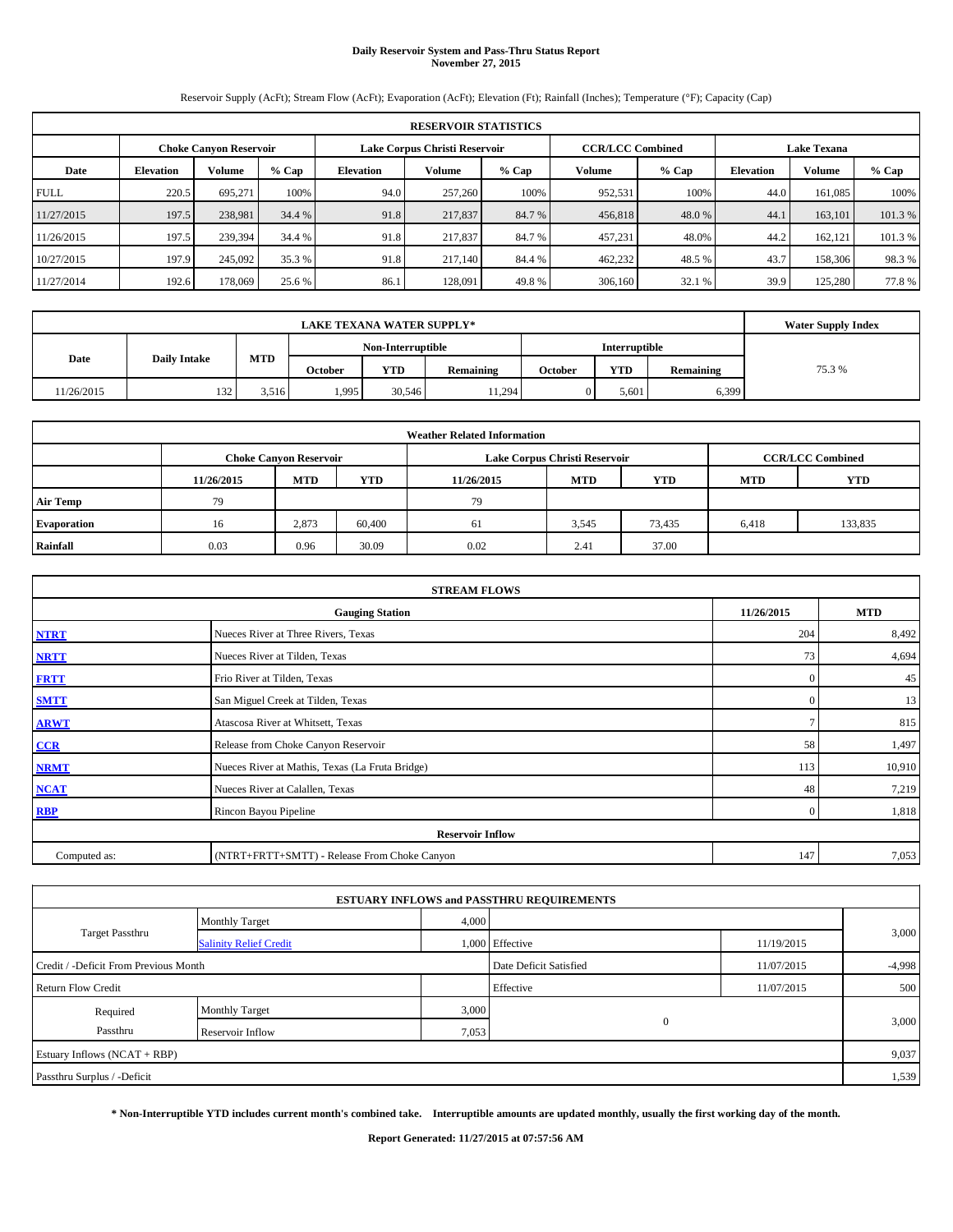# **Daily Reservoir System and Pass-Thru Status Report November 28, 2015**

Reservoir Supply (AcFt); Stream Flow (AcFt); Evaporation (AcFt); Elevation (Ft); Rainfall (Inches); Temperature (°F); Capacity (Cap)

| <b>RESERVOIR STATISTICS</b> |                  |                               |         |                  |                               |         |                         |         |                    |         |         |
|-----------------------------|------------------|-------------------------------|---------|------------------|-------------------------------|---------|-------------------------|---------|--------------------|---------|---------|
|                             |                  | <b>Choke Canyon Reservoir</b> |         |                  | Lake Corpus Christi Reservoir |         | <b>CCR/LCC Combined</b> |         | <b>Lake Texana</b> |         |         |
| Date                        | <b>Elevation</b> | Volume                        | $%$ Cap | <b>Elevation</b> | Volume                        | $%$ Cap | Volume                  | $%$ Cap | <b>Elevation</b>   | Volume  | % Cap   |
| <b>FULL</b>                 | 220.5            | 695.271                       | 100%    | 94.0             | 257,260                       | 100%    | 952,531                 | 100%    | 44.0               | 161.085 | 100%    |
| 11/28/2015                  | 197.6            | 240,496                       | 34.6 %  | 91.9             | 219,580                       | 85.4 %  | 460,076                 | 48.3 %  | 44.1               | 162,101 | 100.6 % |
| 11/27/2015                  | 197.5            | 238.981                       | 34.4 %  | 91.8             | 217,837                       | 84.7 %  | 456,818                 | 48.0%   | 44.1               | 163.101 | 101.3%  |
| 10/28/2015                  | 197.9            | 245,372                       | 35.3 %  | 91.8             | 218,359                       | 84.9 %  | 463,731                 | 48.7%   | 44.3               | 164,106 | 101.9%  |
| 11/28/2014                  | 192.7            | 178,640                       | 25.7 %  | 86.1             | 127.686                       | 49.6 %  | 306,326                 | 32.2 %  | 40.0               | 126,098 | 78.3%   |

|            | <b>Water Supply Index</b> |       |                   |        |                  |                      |       |           |       |
|------------|---------------------------|-------|-------------------|--------|------------------|----------------------|-------|-----------|-------|
|            |                           |       | Non-Interruptible |        |                  | <b>Interruptible</b> |       |           |       |
| Date       | <b>Daily Intake</b>       | MTD   | October           | YTD    | <b>Remaining</b> | October              | YTD   | Remaining | 75.9% |
| 11/27/2015 | 132                       | 3,648 | 1,995             | 30,678 | 11.162           |                      | 5,601 | 6,399     |       |

| <b>Weather Related Information</b> |            |                               |            |            |                               |                         |            |            |  |
|------------------------------------|------------|-------------------------------|------------|------------|-------------------------------|-------------------------|------------|------------|--|
|                                    |            | <b>Choke Canyon Reservoir</b> |            |            | Lake Corpus Christi Reservoir | <b>CCR/LCC Combined</b> |            |            |  |
|                                    | 11/27/2015 | <b>MTD</b>                    | <b>YTD</b> | 11/27/2015 | <b>MTD</b>                    | <b>YTD</b>              | <b>MTD</b> | <b>YTD</b> |  |
| <b>Air Temp</b>                    | 78         |                               |            | 79         |                               |                         |            |            |  |
| <b>Evaporation</b>                 | 72         | 2,945                         | 60,472     | 92         | 3,637                         | 73,527                  | 6,582      | 133,999    |  |
| Rainfall                           | 0.75       | 1.71                          | 30.84      | 0.04       | 2.45                          | 37.04                   |            |            |  |

| <b>STREAM FLOWS</b>                  |                                                 |              |        |  |  |  |  |  |  |
|--------------------------------------|-------------------------------------------------|--------------|--------|--|--|--|--|--|--|
| 11/27/2015<br><b>Gauging Station</b> |                                                 |              |        |  |  |  |  |  |  |
| <b>NTRT</b>                          | Nueces River at Three Rivers, Texas             | 187          | 8,678  |  |  |  |  |  |  |
| <b>NRTT</b>                          | Nueces River at Tilden, Texas                   | 60           | 4,753  |  |  |  |  |  |  |
| <b>FRTT</b>                          | Frio River at Tilden, Texas                     |              | 46     |  |  |  |  |  |  |
| <b>SMTT</b>                          | San Miguel Creek at Tilden, Texas               | $\mathbf{0}$ | 13     |  |  |  |  |  |  |
| <b>ARWT</b>                          | Atascosa River at Whitsett, Texas               |              | 823    |  |  |  |  |  |  |
| $CCR$                                | Release from Choke Canyon Reservoir             | 58           | 1,554  |  |  |  |  |  |  |
| <b>NRMT</b>                          | Nueces River at Mathis, Texas (La Fruta Bridge) | 103          | 11,013 |  |  |  |  |  |  |
| <b>NCAT</b>                          | Nueces River at Calallen, Texas                 | 66           | 7,285  |  |  |  |  |  |  |
| <b>RBP</b>                           | Rincon Bayou Pipeline                           | $\Omega$     | 1,818  |  |  |  |  |  |  |
|                                      | <b>Reservoir Inflow</b>                         |              |        |  |  |  |  |  |  |
| Computed as:                         | (NTRT+FRTT+SMTT) - Release From Choke Canyon    | 130          | 7,183  |  |  |  |  |  |  |

|                                       |                               |       | <b>ESTUARY INFLOWS and PASSTHRU REQUIREMENTS</b> |            |          |  |
|---------------------------------------|-------------------------------|-------|--------------------------------------------------|------------|----------|--|
|                                       | <b>Monthly Target</b>         | 4,000 |                                                  |            |          |  |
| <b>Target Passthru</b>                | <b>Salinity Relief Credit</b> |       | 1,000 Effective                                  | 11/19/2015 | 3,000    |  |
| Credit / -Deficit From Previous Month |                               |       | Date Deficit Satisfied                           | 11/07/2015 | $-4,998$ |  |
| <b>Return Flow Credit</b>             |                               |       | Effective                                        | 11/07/2015 | 500      |  |
| Required                              | Monthly Target                | 3,000 |                                                  |            |          |  |
| Passthru                              | Reservoir Inflow              | 7,183 | $\mathbf{0}$                                     |            | 3,000    |  |
| Estuary Inflows (NCAT + RBP)          |                               |       |                                                  |            | 9,103    |  |
| Passthru Surplus / -Deficit           |                               |       |                                                  |            | 1,605    |  |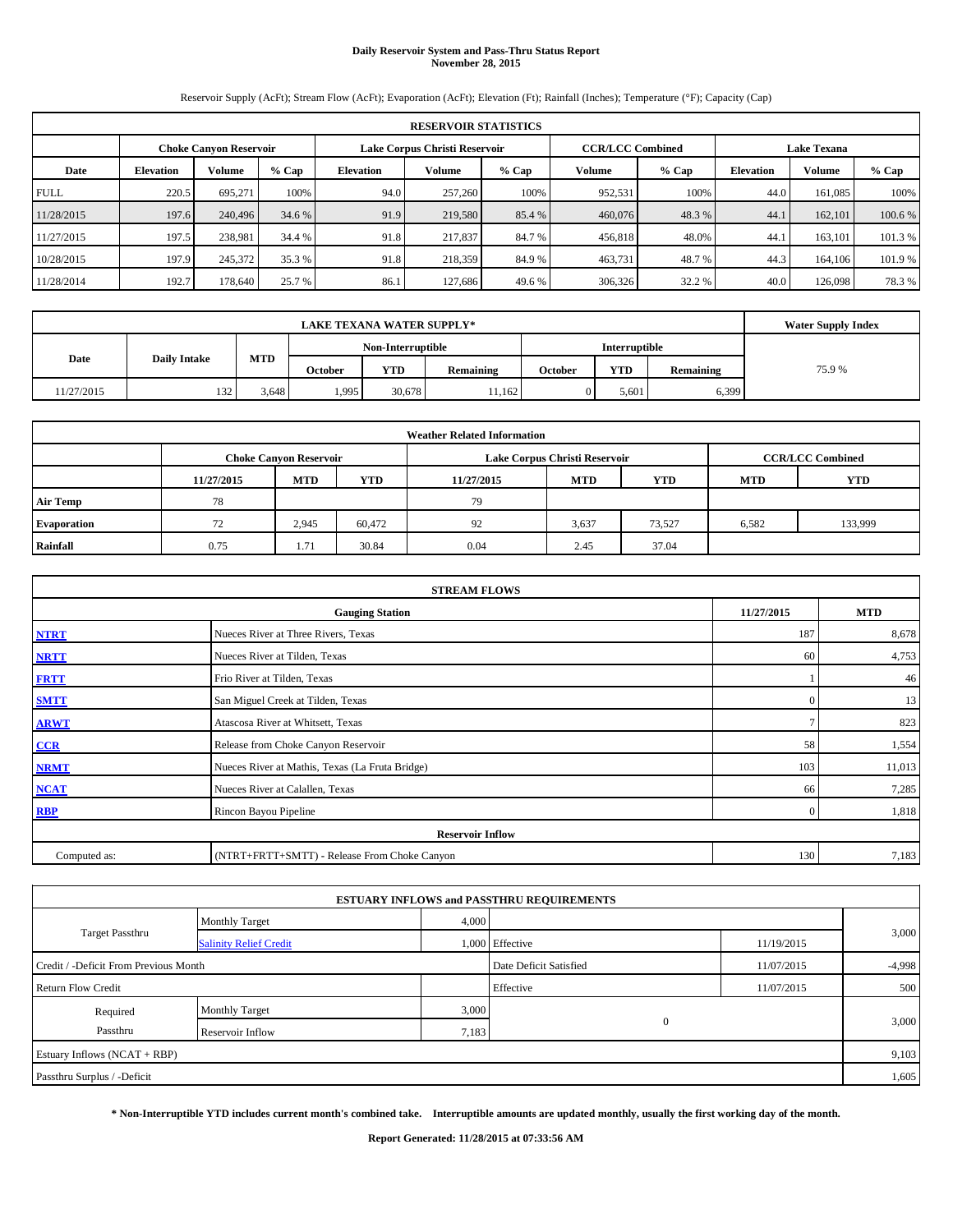# **Daily Reservoir System and Pass-Thru Status Report November 29, 2015**

Reservoir Supply (AcFt); Stream Flow (AcFt); Evaporation (AcFt); Elevation (Ft); Rainfall (Inches); Temperature (°F); Capacity (Cap)

| <b>RESERVOIR STATISTICS</b> |                  |                               |         |                  |                               |                         |         |         |                    |         |         |
|-----------------------------|------------------|-------------------------------|---------|------------------|-------------------------------|-------------------------|---------|---------|--------------------|---------|---------|
|                             |                  | <b>Choke Canyon Reservoir</b> |         |                  | Lake Corpus Christi Reservoir | <b>CCR/LCC Combined</b> |         |         | <b>Lake Texana</b> |         |         |
| Date                        | <b>Elevation</b> | Volume                        | $%$ Cap | <b>Elevation</b> | Volume                        | $%$ Cap                 | Volume  | $%$ Cap | <b>Elevation</b>   | Volume  | % Cap   |
| <b>FULL</b>                 | 220.5            | 695.271                       | 100%    | 94.0             | 257,260                       | 100%                    | 952,531 | 100%    | 44.0               | 161,085 | 100%    |
| 11/29/2015                  | 197.6            | 240,083                       | 34.5 %  | 91.8             | 218,534                       | 84.9%                   | 458,617 | 48.1 %  | 44.1               | 162,101 | 100.6 % |
| 11/28/2015                  | 197.6            | 240,496                       | 34.6 %  | 91.9             | 219,580                       | 85.4 %                  | 460,076 | 48.3%   | 44.1               | 162,101 | 100.6 % |
| 10/29/2015                  | 198.0            | 245,652                       | 35.3 %  | 91.9             | 219,406                       | 85.3 %                  | 465,058 | 48.8%   | 44.2               | 163,121 | 101.3 % |
| 11/29/2014                  | 192.6            | 177,727                       | 25.6 %  | 86.1             | 127.552                       | 49.6 %                  | 305,279 | 32.0 %  | 40.0               | 126,098 | 78.3%   |

|            | <b>Water Supply Index</b> |       |                   |            |                  |                      |            |           |       |
|------------|---------------------------|-------|-------------------|------------|------------------|----------------------|------------|-----------|-------|
|            |                           |       | Non-Interruptible |            |                  | <b>Interruptible</b> |            |           |       |
| Date       | <b>Daily Intake</b>       | MTD   | October           | <b>YTD</b> | <b>Remaining</b> | October              | <b>YTD</b> | Remaining | 75.6% |
| 11/28/2015 | 132                       | 3.781 | 1,995             | 30.810     | 11,030           |                      | 5,601      | 6,399     |       |

| <b>Weather Related Information</b> |            |                               |        |            |                               |                         |            |            |  |  |
|------------------------------------|------------|-------------------------------|--------|------------|-------------------------------|-------------------------|------------|------------|--|--|
|                                    |            | <b>Choke Canyon Reservoir</b> |        |            | Lake Corpus Christi Reservoir | <b>CCR/LCC Combined</b> |            |            |  |  |
|                                    | 11/28/2015 | <b>MTD</b>                    | YTD    | 11/28/2015 | <b>MTD</b>                    | <b>YTD</b>              | <b>MTD</b> | <b>YTD</b> |  |  |
| <b>Air Temp</b>                    | 47         |                               |        | 48         |                               |                         |            |            |  |  |
| <b>Evaporation</b>                 |            | 2,953                         | 60,480 |            | 3.708                         | 73,598                  | 6,661      | 134,078    |  |  |
| Rainfall                           | 0.05       | 1.76                          | 30.89  | 0.08       | 2.53                          | 37.12                   |            |            |  |  |

| <b>STREAM FLOWS</b> |                                                 |                |        |  |  |  |  |  |  |
|---------------------|-------------------------------------------------|----------------|--------|--|--|--|--|--|--|
|                     | 11/28/2015                                      | <b>MTD</b>     |        |  |  |  |  |  |  |
| <b>NTRT</b>         | Nueces River at Three Rivers, Texas             |                |        |  |  |  |  |  |  |
| <b>NRTT</b>         | Nueces River at Tilden, Texas                   | 54             | 4,807  |  |  |  |  |  |  |
| <b>FRTT</b>         | Frio River at Tilden, Texas                     |                | 50     |  |  |  |  |  |  |
| <b>SMTT</b>         | San Miguel Creek at Tilden, Texas               | 12             | 25     |  |  |  |  |  |  |
| <b>ARWT</b>         | Atascosa River at Whitsett, Texas               | 28             | 850    |  |  |  |  |  |  |
| CCR                 | Release from Choke Canyon Reservoir             | 58             | 1,612  |  |  |  |  |  |  |
| <b>NRMT</b>         | Nueces River at Mathis, Texas (La Fruta Bridge) | 79             | 11,092 |  |  |  |  |  |  |
| <b>NCAT</b>         | Nueces River at Calallen, Texas                 | 54             | 7,338  |  |  |  |  |  |  |
| RBP                 | Rincon Bayou Pipeline                           | $\overline{0}$ | 1,818  |  |  |  |  |  |  |
|                     | <b>Reservoir Inflow</b>                         |                |        |  |  |  |  |  |  |
| Computed as:        | (NTRT+FRTT+SMTT) - Release From Choke Canyon    | 139            | 7,322  |  |  |  |  |  |  |

|                                       |                               |       | <b>ESTUARY INFLOWS and PASSTHRU REQUIREMENTS</b> |            |          |  |
|---------------------------------------|-------------------------------|-------|--------------------------------------------------|------------|----------|--|
| Target Passthru                       | <b>Monthly Target</b>         | 4,000 |                                                  |            | 3,000    |  |
|                                       | <b>Salinity Relief Credit</b> |       | 1,000 Effective                                  | 11/19/2015 |          |  |
| Credit / -Deficit From Previous Month |                               |       | Date Deficit Satisfied                           | 11/07/2015 | $-4,998$ |  |
| <b>Return Flow Credit</b>             |                               |       | Effective                                        | 11/07/2015 | 500      |  |
| Required                              | Monthly Target                | 3,000 | $\mathbf{0}$                                     |            | 3,000    |  |
| Passthru                              | Reservoir Inflow              | 7,322 |                                                  |            |          |  |
| Estuary Inflows (NCAT + RBP)          |                               |       |                                                  |            |          |  |
| Passthru Surplus / -Deficit           |                               |       |                                                  |            | 1,658    |  |